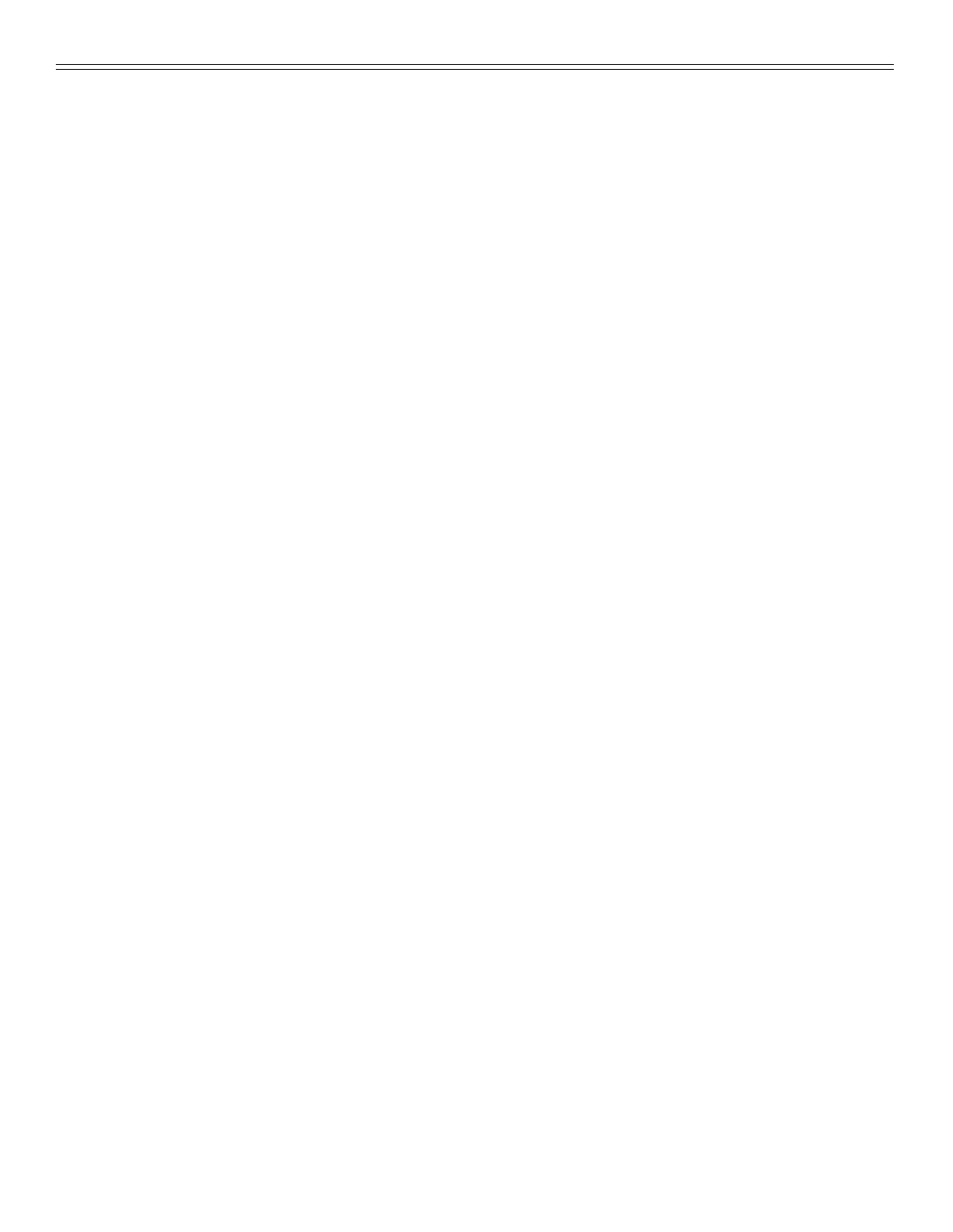## **BRIGHTCOVE INC.**

## **Table of Contents**

<span id="page-2-0"></span>

| <b>PART I. FINANCIAL INFORMATION</b>                                                                       | Page |
|------------------------------------------------------------------------------------------------------------|------|
| Item 1. Financial Statements (Unaudited)                                                                   |      |
| Condensed Consolidated Balance Sheets as of March 31, 2017 and December 31, 2016                           | 3    |
| Condensed Consolidated Statements of Operations for the three months ended March 31, 2017 and 2016         |      |
| Condensed Consolidated Statements of Comprehensive Loss for the three months ended March 31, 2017 and 2016 | 5    |
| Condensed Consolidated Statements of Cash Flows for the three months ended March 31, 2017 and 2016         | 6    |
| <b>Notes to Condensed Consolidated Financial Statements</b>                                                |      |
| Item 2. Management's Discussion and Analysis of Financial Condition and Results of Operations              | 13   |
| Item 3. Quantitative and Qualitative Disclosures About Market Risk                                         | 25   |
| Item 4. Controls and Procedures                                                                            | 27   |
| <b>PART II. OTHER INFORMATION</b>                                                                          | 27   |
| Item 1. Legal Proceedings                                                                                  | 27   |
| Item 1A. Risk Factors                                                                                      | 27   |
| Item 5. Other Information                                                                                  | 39   |
| Item 6. Exhibits                                                                                           | 41   |
| <b>Signatures</b>                                                                                          | 42   |
| $\mathfrak{D}$                                                                                             |      |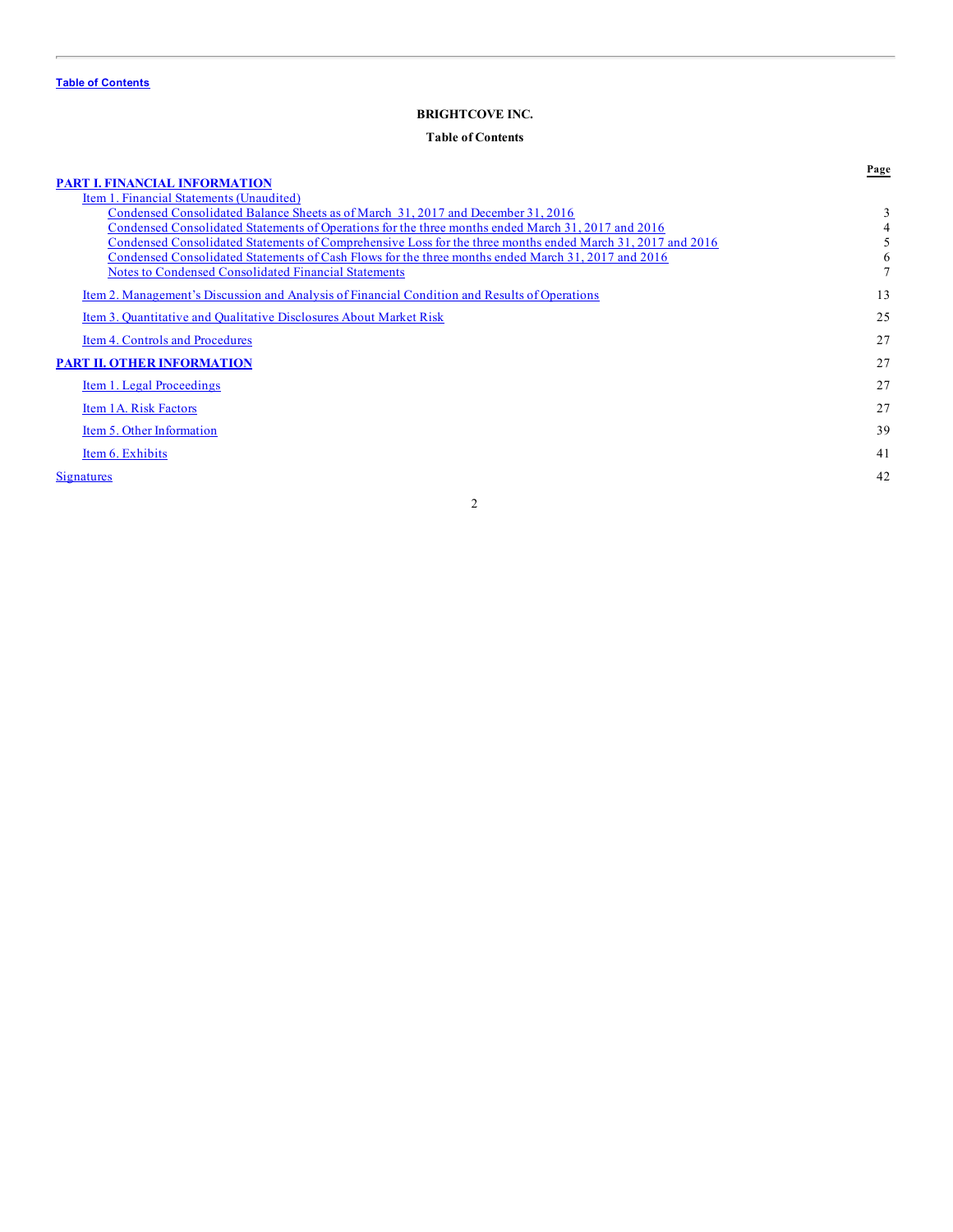## **PART I. FINANCIAL INFORMATION**

## <span id="page-3-0"></span>**ITEM 1. FINANCIAL STATEMENTS**

## **Brightcove Inc. Condensed Consolidated Balance Sheets (unaudited)**

|                                                                                                   | March 31, 2017<br>December 31, 2016             |            |              |            |
|---------------------------------------------------------------------------------------------------|-------------------------------------------------|------------|--------------|------------|
|                                                                                                   | (in thousands, except share and per share data) |            |              |            |
| <b>Assets</b>                                                                                     |                                                 |            |              |            |
| Current assets:                                                                                   |                                                 |            |              |            |
| Cash and cash equivalents                                                                         | \$                                              | 29,168     | $\mathbb{S}$ | 36,813     |
| Accounts receivable, net of allowance of \$318 and \$154 at March 31, 2017 and                    |                                                 |            |              |            |
| December 31, 2016, respectively                                                                   |                                                 | 22,438     |              | 21,575     |
| Prepaid expenses                                                                                  |                                                 | 5,187      |              | 3,729      |
| Other current assets                                                                              |                                                 | 2,999      |              | 2,168      |
| Total current assets                                                                              |                                                 | 59,792     |              | 64,285     |
| Property and equipment, net                                                                       |                                                 | 9,273      |              | 9,264      |
| Intangible assets, net                                                                            |                                                 | 10,259     |              | 10,970     |
| Goodwill                                                                                          |                                                 | 50,776     |              | 50,776     |
| Deferred tax asset                                                                                |                                                 | 127        |              | 121        |
| Other assets                                                                                      |                                                 | 980        |              | 1,008      |
| <b>Total</b> assets                                                                               | \$                                              | 131,207    | \$           | 136,424    |
| Liabilities and stockholders' equity                                                              |                                                 |            |              |            |
| Current liabilities:                                                                              |                                                 |            |              |            |
| Accounts payable                                                                                  | \$                                              | 6,014      | \$           | 5,327      |
| Accrued expenses                                                                                  |                                                 | 11,956     |              | 15,705     |
| Capital lease liability                                                                           |                                                 | 418        |              | 489        |
| Equipment financing                                                                               |                                                 | 257        |              | 307        |
| Deferred revenue                                                                                  |                                                 | 35,909     |              | 34,665     |
| Total current liabilities                                                                         |                                                 | 54,554     |              | 56,493     |
| Deferred revenue, net of current portion                                                          |                                                 | 62         |              | 91         |
| Other liabilities                                                                                 |                                                 | 1,491      |              | 1,644      |
| <b>Total liabilities</b>                                                                          |                                                 | 56,107     |              | 58,228     |
| Commitments and contingencies (Note 9)                                                            |                                                 |            |              |            |
| Stockholders' equity:                                                                             |                                                 |            |              |            |
| Undesignated preferred stock, \$0.001 par value; 5,000,000 shares authorized; no<br>shares issued |                                                 |            |              |            |
| Common stock, \$0.001 par value; 100,000,000 shares authorized; 34,243,493 and                    |                                                 |            |              |            |
| 34,143,148 shares issued at March 31, 2017 and December 31, 2016, respectively                    |                                                 | 34         |              | 34         |
| Additional paid-in capital                                                                        |                                                 | 232,782    |              | 230,788    |
| Treasury stock, at cost; 135,000 shares                                                           |                                                 | (871)      |              | (871)      |
| Accumulated other comprehensive loss                                                              |                                                 | (992)      |              | (1,172)    |
| Accumulated deficit                                                                               |                                                 | (155, 853) |              | (150, 583) |
| Total stockholders' equity                                                                        |                                                 | 75,100     |              | 78,196     |
| Total liabilities and stockholders' equity                                                        | \$                                              | 131,207    | \$           | 136,424    |

*The accompanying notes are an integral part of these condensed consolidated financial statements.*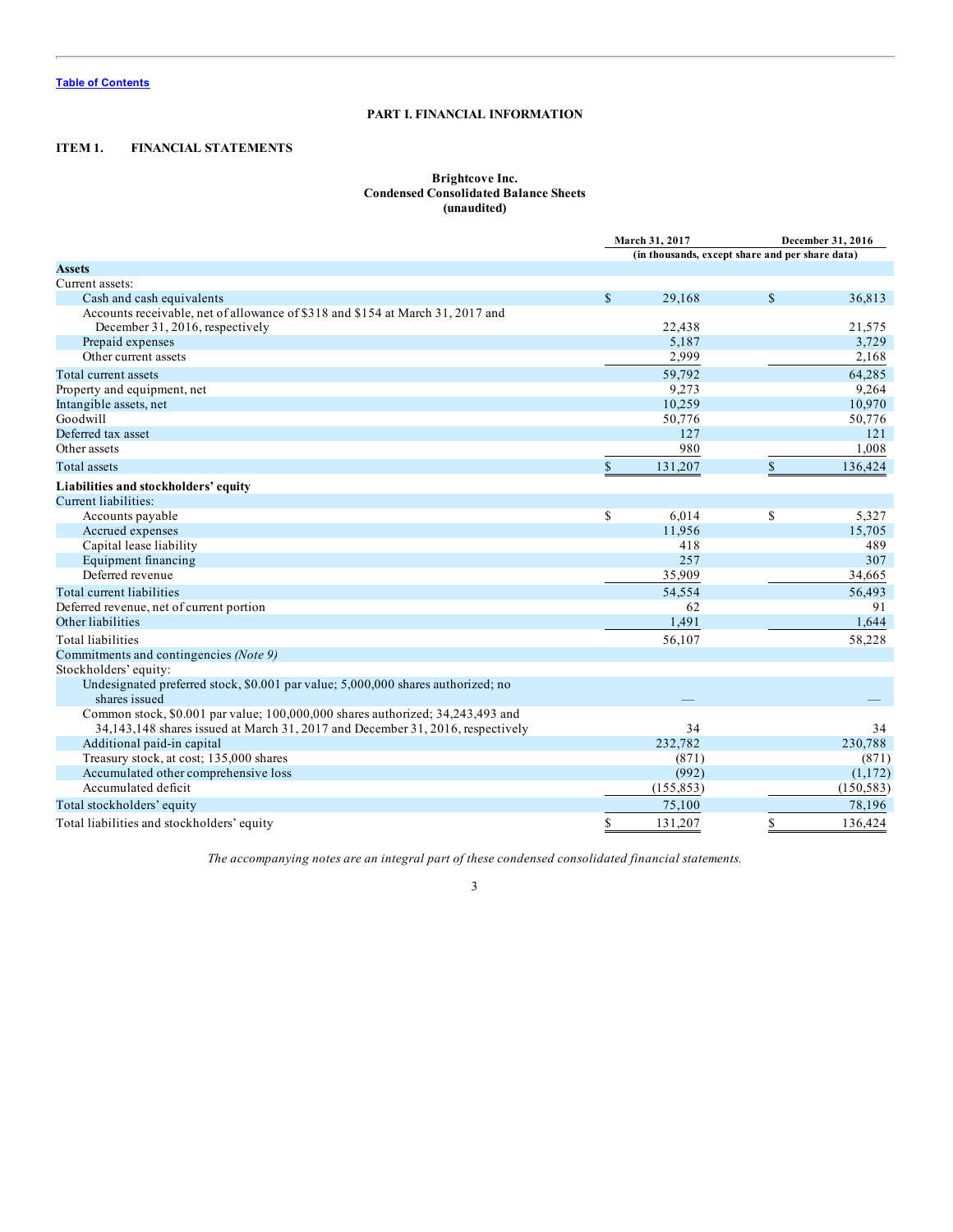## **Brightcove Inc. Condensed Consolidated Statements of Operations (unaudited)**

<span id="page-4-0"></span>

|                                                                                 | <b>Three Months Ended March 31.</b>             |    |            |
|---------------------------------------------------------------------------------|-------------------------------------------------|----|------------|
|                                                                                 | 2017                                            |    | 2016       |
|                                                                                 | (in thousands, except share and per share data) |    |            |
| Revenue:                                                                        |                                                 |    |            |
| Subscription and support revenue                                                | \$<br>34,242                                    | \$ | 34,653     |
| Professional services and other revenue                                         | 3,330                                           |    | 1,639      |
| Total revenue                                                                   | 37,572                                          |    | 36,292     |
| Cost of revenue: $(1)(2)$                                                       |                                                 |    |            |
| Cost of subscription and support revenue                                        | 12,154                                          |    | 11,675     |
| Cost of professional services and other revenue                                 | 3,064                                           |    | 1,589      |
| Total cost of revenue                                                           | 15,218                                          |    | 13,264     |
| Gross profit                                                                    | 22,354                                          |    | 23,028     |
| Operating expenses: $(1)(2)$                                                    |                                                 |    |            |
| Research and development                                                        | 8,194                                           |    | 7,426      |
| Sales and marketing                                                             | 13,901                                          |    | 12,535     |
| General and administrative                                                      | 5,391                                           |    | 4,577      |
| Merger-related                                                                  |                                                 |    | 21         |
| Total operating expenses                                                        | 27,486                                          |    | 24,559     |
| Loss from operations                                                            | (5, 132)                                        |    | (1, 531)   |
| Other income (expense), net                                                     | 138                                             |    | (31)       |
| Loss before income taxes                                                        | (4,994)                                         |    | (1, 562)   |
| Provision for income taxes                                                      | 79                                              |    | 45         |
| Net loss                                                                        | \$<br>(5,073)                                   | \$ | (1,607)    |
| Net loss per share - basic and diluted                                          | \$<br>(0.15)                                    | \$ | (0.05)     |
| Weighted-average number of common shares used in computing net loss per share   | 34,056,104                                      |    | 32,724,850 |
| Stock-based compensation included in above line items:<br>(1)                   |                                                 |    |            |
| Cost of subscription and support revenue                                        | \$<br>102                                       | \$ | 42         |
| Cost of professional services and other revenue                                 | 60                                              |    | 57         |
| Research and development                                                        | 407                                             |    | 389        |
| Sales and marketing                                                             | 746                                             |    | 482        |
| General and administrative                                                      | 475                                             |    | 489        |
| Amortization of acquired intangible assets included in above line items:<br>(2) |                                                 |    |            |
| Cost of subscription and support revenue                                        | \$<br>508                                       | \$ | 508        |
| Research and development                                                        | 11                                              |    | 31         |
| Sales and marketing                                                             | 193                                             |    | 226        |

*The accompanying notes are an integral part of these condensed consolidated financial statements.*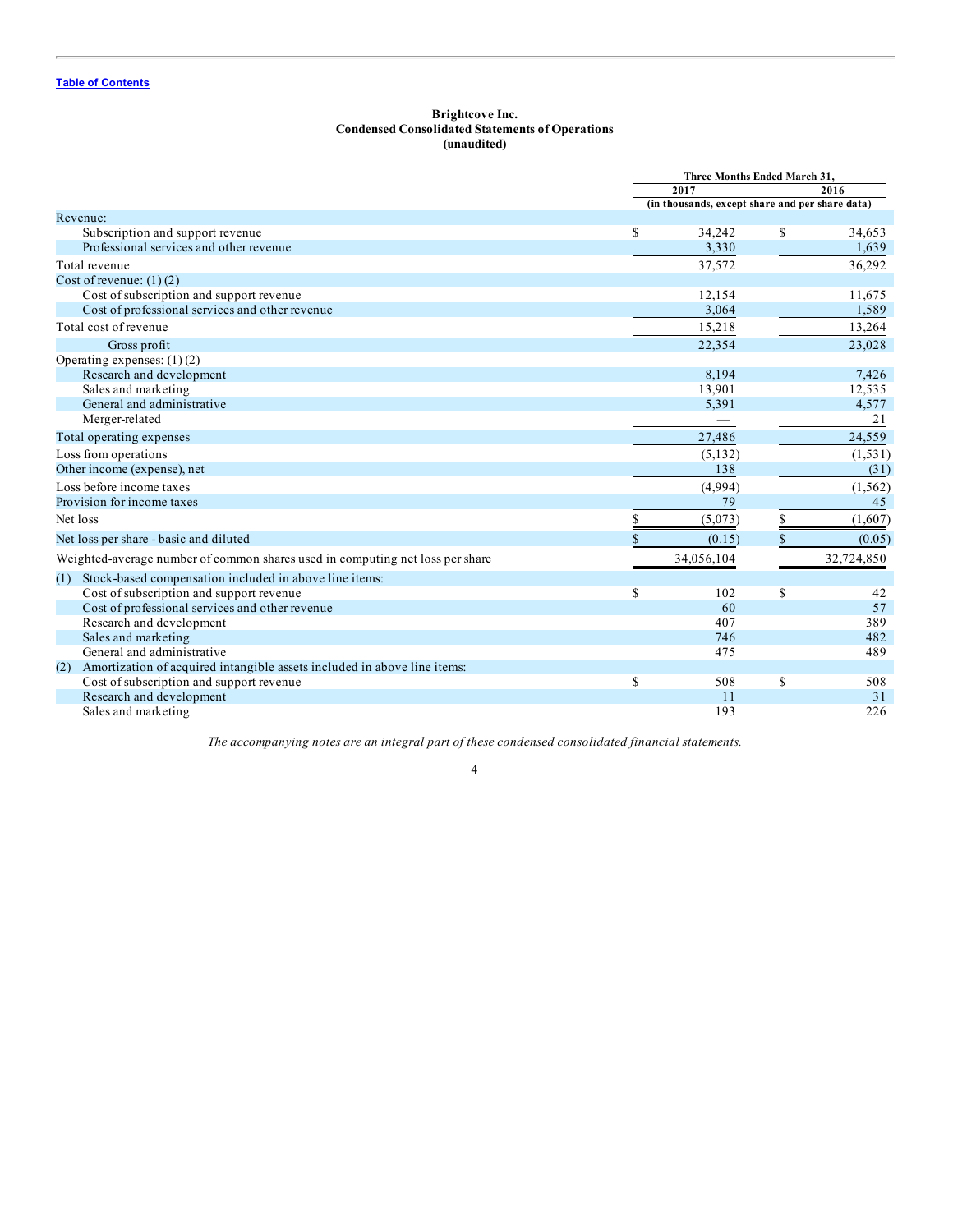#### **Brightcove Inc. Condensed Consolidated Statements of Comprehensive Loss (unaudited)**

<span id="page-5-0"></span>

|                                          | Three Months Ended March 31, |  |         |
|------------------------------------------|------------------------------|--|---------|
|                                          | 2017                         |  | 2016    |
|                                          | (in thousands)               |  |         |
| Net loss                                 | (5,073)                      |  | (1,607) |
| Other comprehensive income:              |                              |  |         |
| Foreign currency translation adjustments | 180                          |  | (142)   |
| Comprehensive loss                       | (4,893)                      |  | (1,749) |

*The accompanying notes are an integral part of these condensed consolidated financial statements.*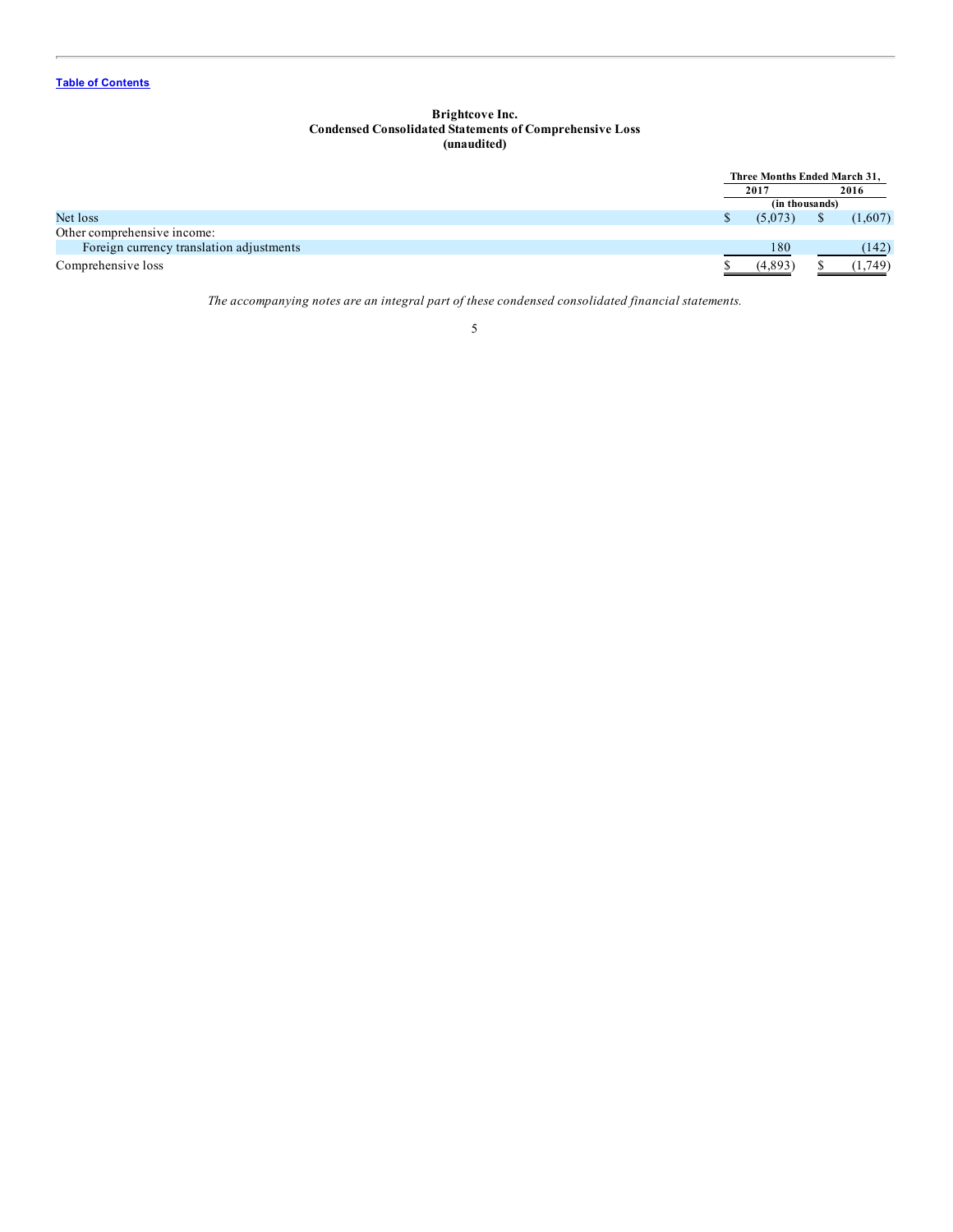## **Brightcove Inc. Condensed Consolidated Statements of Cash Flows (unaudited)**

<span id="page-6-0"></span>

|                                                                                           |               | Three Months Ended March 31, |
|-------------------------------------------------------------------------------------------|---------------|------------------------------|
|                                                                                           | 2017          | 2016                         |
|                                                                                           |               | (in thousands)               |
| <b>Operating activities</b>                                                               |               |                              |
| Net loss                                                                                  | \$<br>(5,073) | \$<br>(1,607)                |
| Adjustments to reconcile net loss to net cash (used in) provided by operating activities: |               |                              |
| Depreciation and amortization                                                             | 1,734         | 2,014                        |
| Stock-based compensation                                                                  | 1,790         | 1,459                        |
| Provision for reserves on accounts receivable                                             | 222           | 91                           |
| Changes in assets and liabilities:                                                        |               |                              |
| Accounts receivable                                                                       | (1,011)       | 541                          |
| Prepaid expenses and other current assets                                                 | (2,221)       | (2,069)                      |
| Other assets                                                                              | 37            | (156)                        |
| Accounts payable                                                                          | 695           | (1,039)                      |
| Accrued expenses                                                                          | (3,870)       | 844                          |
| Deferred revenue                                                                          | 1,102         | 2,917                        |
| Net cash (used in) provided by operating activities                                       | (6,595)       | 2,995                        |
| <b>Investing activities</b>                                                               |               |                              |
| Cash paid for purchase of intangible asset                                                |               | (125)                        |
| Purchases of property and equipment, net of returns                                       | (378)         | (843)                        |
| Capitalized internal-use software costs                                                   | (603)         | (810)                        |
| Net cash used in investing activities                                                     | (981)         | (1,778)                      |
| <b>Financing activities</b>                                                               |               |                              |
| Proceeds from exercise of stock options                                                   | 79            | 43                           |
| Payments of withholding tax on RSU vesting                                                | (118)         | (86)                         |
| Proceeds from equipment financing                                                         |               | 604                          |
| Payments on equipment financing                                                           | (76)          | (48)                         |
| Payments under capital lease obligation                                                   | (174)         | (278)                        |
| Net cash (used in) provided by financing activities                                       | (289)         | 235                          |
| Effect of exchange rate changes on cash                                                   | 220           | 203                          |
| Net (decrease) increase in cash and cash equivalents                                      | (7,645)       | 1,655                        |
| Cash and cash equivalents at beginning of period                                          | 36,813        | 27,637                       |
| Cash and cash equivalents at end of period                                                | \$<br>29,168  | \$<br>29,292                 |

*The accompanying notes are an integral part of these condensed consolidated financial statements.*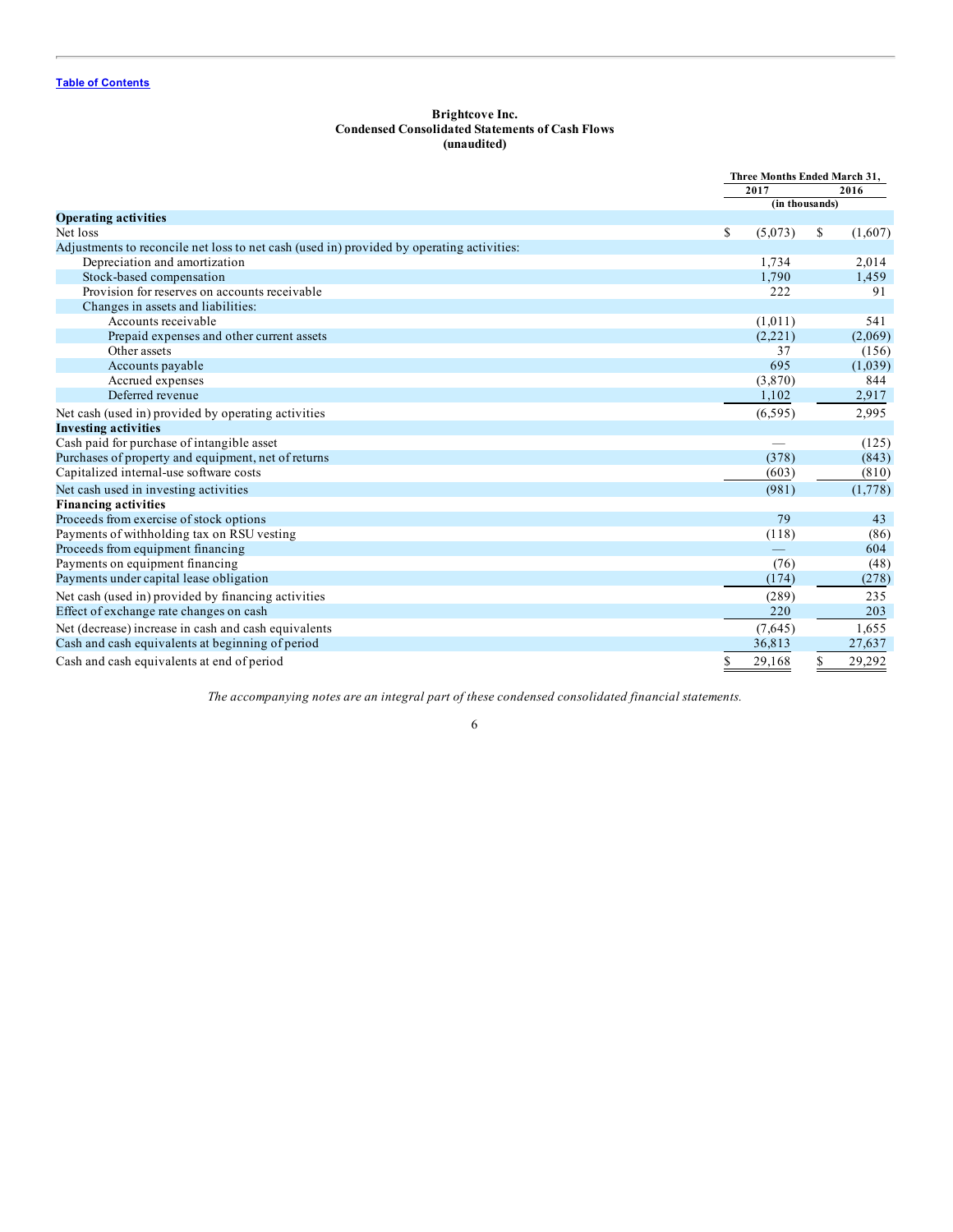#### **Brightcove Inc.**

## **Notes to Condensed Consolidated Financial Statements (unaudited) (in thousands, except share and per share data, unless otherwise noted)**

#### <span id="page-7-0"></span>**1. Business Description and Basis of Presentation**

#### *Business Description*

Brightcove Inc. (the Company) is a leading global provider of cloud services for video which enable its customers to publish and distribute video to Internet-connected devices quickly, easily and in a cost-effective and high-quality manner.

The Company is headquartered in Boston, Massachusetts and was incorporated in the state of Delaware on August 24, 2004. At March 31, 2017, the Company had nine wholly-owned subsidiaries: Brightcove UK Ltd, Brightcove Singapore Pte. Ltd., Brightcove Korea, Brightcove Australia Pty Ltd, Brightcove Holdings, Inc., Brightcove Kabushiki Kaisha (Brightcove KK), Zencoder Inc. (Zencoder), Brightcove FZ-LLC, and Cacti Acquisition LLC.

#### *Basis of Presentation*

The accompanying interim condensed consolidated financial statements are unaudited. These condensed consolidated financial statements and notes should be read in conjunction with the audited consolidated financial statements and related notes, together with Management's Discussion and Analysis of Financial Condition and Results of Operations, contained in the Company's Annual Report on Form 10-K for the year ended December 31, 2016.

The accompanying unaudited condensed consolidated financial statements have been prepared pursuant to the rules and regulations of the Securities and Exchange Commission. Accordingly, certain information and footnote disclosures normally included in financial statements prepared in accordance with generally accepted accounting principles in the United States have been condensed or omitted pursuant to such rules and regulations. In the opinion of management, the unaudited condensed consolidated financial statements and notes have been prepared on the same basis as the audited consolidated financial statements for the year ended December 31, 2016 contained in the Company's Annual Report on Form 10-K and include all adjustments, consisting of normal recurring adjustments, necessary for a fair presentation of the Company's financial position for the three months ended March 31, 2017 and 2016. These interim periods are not necessarily indicative of the results to be expected for any other interim period or the full year.

The Company considers events or transactions that occur after the balance sheet date but prior to the issuance of the financial statements to provide additional evidence for certain estimates or to identify matters that require additional disclosure. Subsequent events have been evaluated as required. The Company has evaluated all subsequent events and determined that there are no material recognized or unrecognized subsequent events requiring disclosure, other than those disclosed in this Report on Form 10-Q.

The accompanying condensed consolidated financial statements reflect the application of certain significant accounting policies as described below and elsewhere in these notes to the condensed consolidated financial statements. As of March 31, 2017, the Company's significant accounting policies and estimates, which are detailed in the Company's Annual Report on Form 10-K for the year ended December 31, 2016, have not changed, except for the adoption of Accounting Standards Update (ASU) No. 2016-09, *Compensation – Stock Compensation*, which is discussed further in Note 7.

#### **2. Concentration of Credit Risk**

The Company has no significant off-balance sheet risk, such as foreign exchange contracts, option contracts or other foreign hedging arrangements. Financial instruments that potentially expose the Company to concentrations of credit risk consist primarily of cash, cash equivalents and trade accounts receivable. The Company maintains its cash and cash equivalents principally with accredited financial institutions of high credit standing. Although the Company deposits its cash with multiple financial institutions, its deposits, at times, may exceed federally insured limits. The Company routinely assesses the creditworthiness of its customers. The Company generally has not experienced any material losses related to receivables from individual customers, or groups of customers. The Company does not require collateral. Due to these factors, no additional credit risk beyond amounts provided for collection losses is believed by management to be probable in the Company's accounts receivable.

At March 31, 2017 and December 31, 2016, no individual customer accounted for 10% or more of net accounts receivable. For the three months ended March 31, 2017 and 2016, no individual customer accounted for 10% or more of total revenue.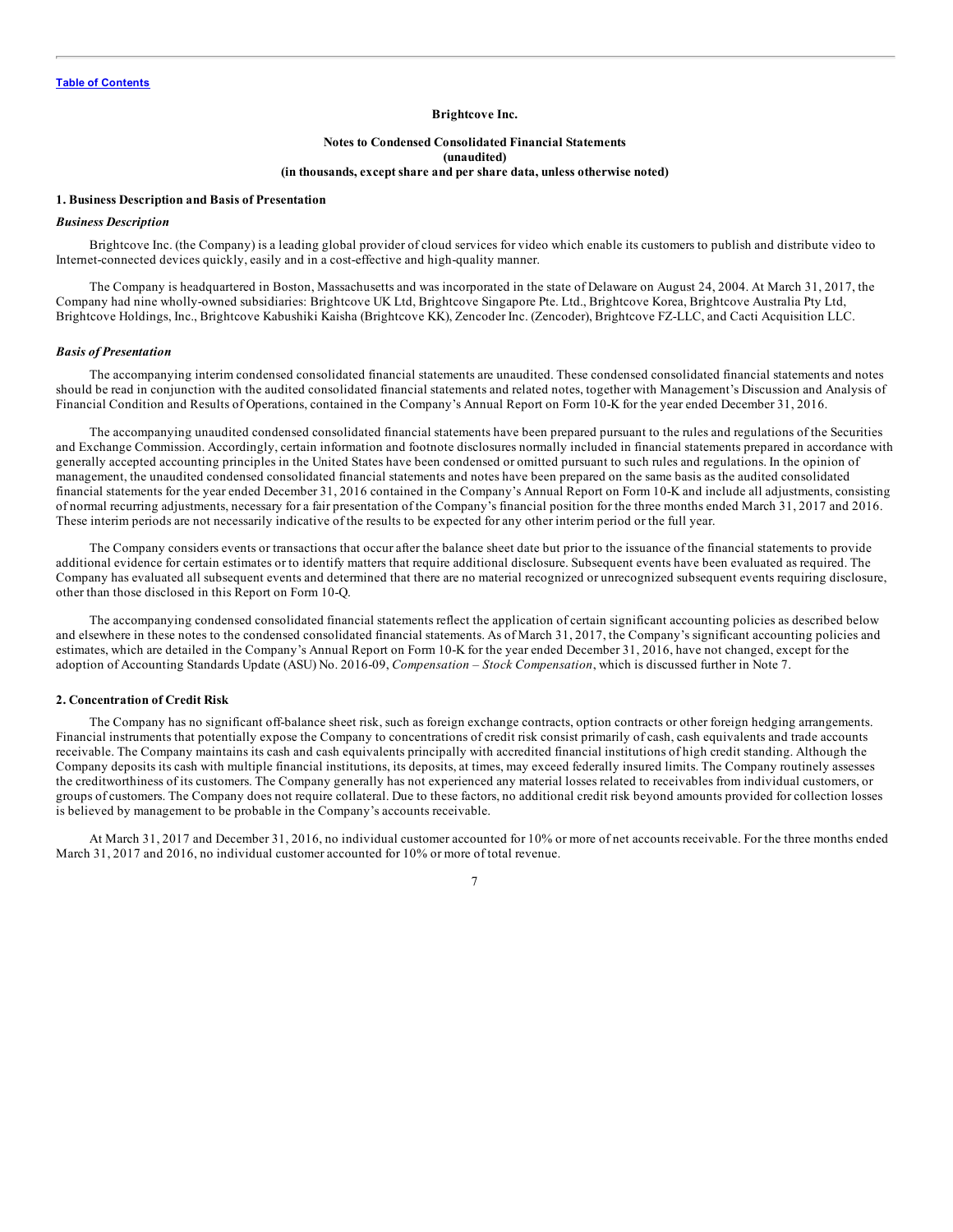## **3. Concentration of Other Risks**

The Company is dependent on certain content delivery network providers who provide digital media delivery functionality enabling the Company's on-demand application service to function as intended for the Company's customers and ultimate end-users. The disruption of these services could have a material adverse effect on the Company's business, financial position, and results of operations.

## **4. Cash and Cash Equivalents**

The Company considers all highly liquid investments with an original maturity of three months or less at the date of purchase to be cash equivalents. Management determines the appropriate classification of investments at the time of purchase, and re-evaluates such determination at each balance sheet date. The Company did not have any short-term or long-term investments at March 31, 2017 or December 31, 2016.

Cash and cash equivalents primarily consist of cash on deposit with banks and amounts held in interest-bearing money market accounts. Cash equivalents are carried at cost, which approximates their fair market value.

Cash and cash equivalents as of March 31, 2017 consist of the following:

|                                 |                 | March 31, 2017        |                    |                      |  |  |  |  |
|---------------------------------|-----------------|-----------------------|--------------------|----------------------|--|--|--|--|
|                                 | Contracted      |                       | <b>Fair Market</b> | <b>Balance Per</b>   |  |  |  |  |
| <b>Description</b>              | <b>Maturity</b> | <b>Amortized Cost</b> | Value              | <b>Balance Sheet</b> |  |  |  |  |
| $\cosh$                         | Demand          | 16.278                | 16.278             | 16.278<br>ω          |  |  |  |  |
| Money market funds              | Demand          | 12.890                | 12.890             | 12.890               |  |  |  |  |
| Total cash and cash equivalents |                 | 29.168                | 29.168             | 29.168               |  |  |  |  |

Cash and cash equivalents as of December 31, 2016 consist of the following:

|                                 |                 | December 31, 2016 |                       |  |                    |  |                      |
|---------------------------------|-----------------|-------------------|-----------------------|--|--------------------|--|----------------------|
|                                 | Contracted      |                   |                       |  | <b>Fair Market</b> |  | <b>Balance Per</b>   |
| <b>Description</b>              | <b>Maturity</b> |                   | <b>Amortized Cost</b> |  | Value              |  | <b>Balance Sheet</b> |
| Cash                            | Demand          |                   | 23.942                |  | 23.942             |  | 23.942               |
| Money market funds              | Demand          |                   | 12,871                |  | 12,871             |  | 12.871               |
| Total cash and cash equivalents |                 |                   | 36.813                |  | 36.813             |  | 36.813               |

#### **5. Net Loss per Share**

The following potentially dilutive common stock equivalent shares have been excluded from the computation of weighted-average shares outstanding as their effect would have been anti-dilutive (in thousands):

|                                    | Three Months Ended March 31. |       |
|------------------------------------|------------------------------|-------|
|                                    | 2017                         | 2016  |
| Options outstanding                | 4.178                        | 4.583 |
| Restricted stock units outstanding | 1.864                        | 1.507 |
| Warrants                           |                              | 28    |

#### **6. Fair Value of Financial Instruments**

The following tables set forth the Company's financial instruments carried at fair value using the lowest level of input as of March 31, 2017 and December 31, 2016:

|                    | March 31, 2017                                                                                 |                                                                   |                                                        |          |  |  |
|--------------------|------------------------------------------------------------------------------------------------|-------------------------------------------------------------------|--------------------------------------------------------|----------|--|--|
|                    | <b>Ouoted Prices in</b><br>Active<br><b>Markets</b> for<br><b>Identical Items</b><br>(Level 1) | <b>Significant Other</b><br><b>Observable Inputs</b><br>(Level 2) | Significant<br><b>Unobservable Inputs</b><br>(Level 3) | Total    |  |  |
| Assets:            |                                                                                                |                                                                   |                                                        |          |  |  |
| Money market funds | 12,890                                                                                         |                                                                   |                                                        | \$12,890 |  |  |
| Total assets       | 12,890                                                                                         |                                                                   |                                                        | \$12,890 |  |  |

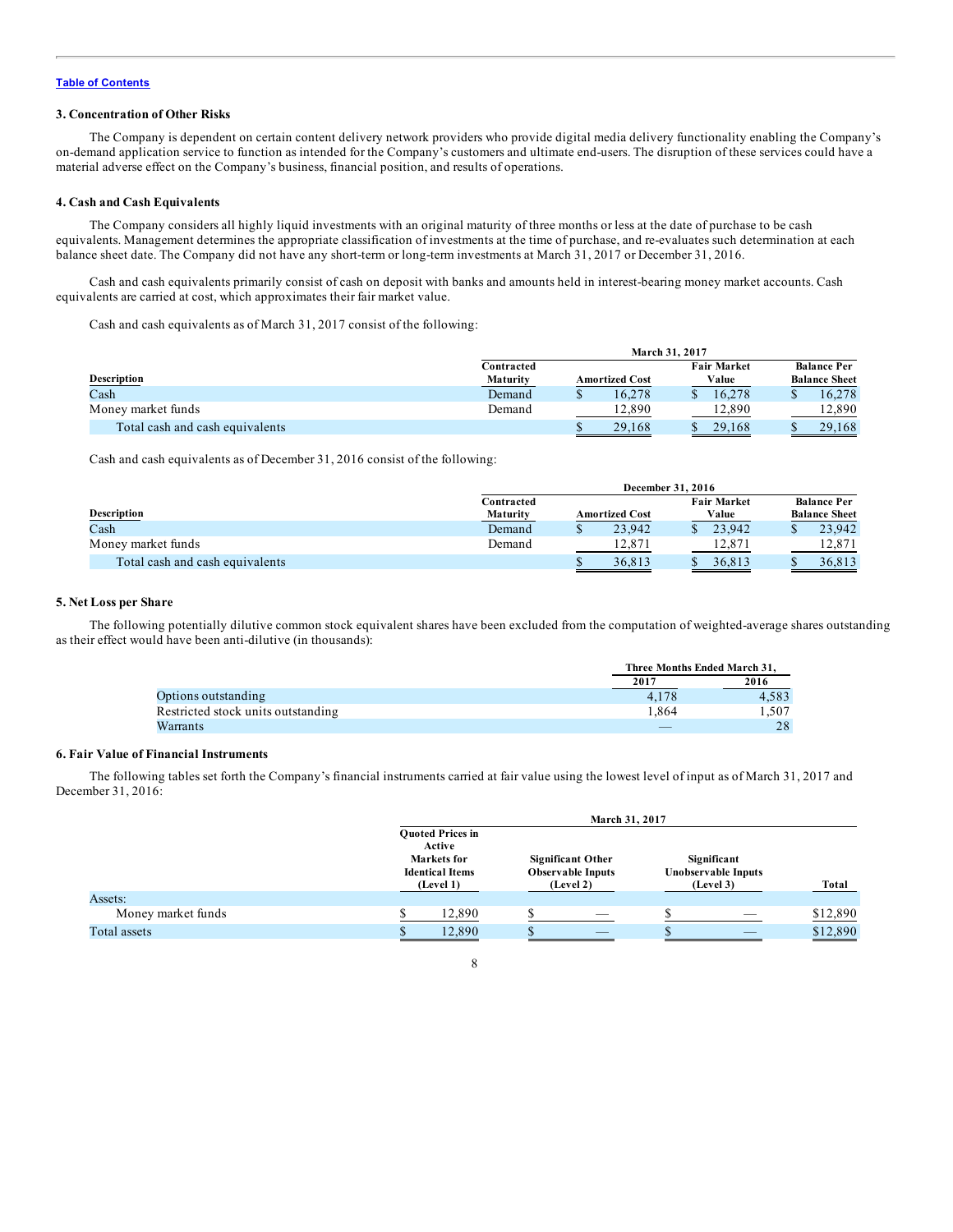|                    | December 31, 2016                                                                              |                                                                   |     |                                                        |        |          |
|--------------------|------------------------------------------------------------------------------------------------|-------------------------------------------------------------------|-----|--------------------------------------------------------|--------|----------|
|                    | <b>Ouoted Prices in</b><br>Active<br><b>Markets</b> for<br><b>Identical Items</b><br>(Level 1) | <b>Significant Other</b><br><b>Observable Inputs</b><br>(Level 2) |     | Significant<br><b>Unobservable Inputs</b><br>(Level 3) |        | Total    |
| Assets:            |                                                                                                |                                                                   |     |                                                        |        |          |
| Money market funds | 12,871                                                                                         |                                                                   | $-$ |                                                        | $\sim$ | \$12,871 |
| Total assets       | 12,871                                                                                         |                                                                   | __  |                                                        |        | \$12,871 |

#### **7. Stock-based Compensation**

The fair value of stock options granted was estimated at the date of grant using the following weighted-average assumptions:

|                                                      | Three Months Ended March 31, |          |
|------------------------------------------------------|------------------------------|----------|
|                                                      | 2017                         | 2016     |
| Expected life in years                               | 6.2                          | 6.2      |
| Risk-free interest rate                              | 2.24%                        | $1.61\%$ |
| Volatility                                           | 43%                          | 45%      |
| Dividend yield                                       |                              |          |
| Weighted-average fair value of stock options granted | 3.69                         | 2.67     |

The Company recorded stock-based compensation expense of \$1,790 and \$1,459 for the three months ended March 31, 2017 and 2016, respectively. As of March 31, 2017, there was \$19,001 of unrecognized stock-based compensation expense related to stock-based awards that is expected to be recognized over a weighted-average period of 2.42 years.

On January 1, 2017, the Company adopted ASU No. 2016-09. ASU 2016-09 identifies areas for simplification involving several aspects of accounting for share based payments, including income tax consequences, classification of awards as either equity or liabilities, an option to make a policy election to recognize gross share based compensation expense with actual forfeitures recognized as they occur as well as certain classification changes on the statement of cash flows. In connection with the adoption of this standard, the Company changed its accounting policy to record actual forfeitures as they occur, rather than estimating forfeitures by applying a forfeiture rate. As this policy change was applied prospectively, prior periods have not been adjusted. The Company recorded a cumulative effect adjustment in the three months ended March 31, 2017, which increased accumulated deficit and additional paid-in-capital by \$197.

The following is a summary of the status of the Company's stock options as of March 31, 2017 and the stock option activity during the three months ended March 31, 2017.

|                                  | Number of<br><b>Shares</b> |    | Weighted-Average<br><b>Exercise Price</b> | Weighted-Average<br>Remaining<br>Contractual<br>Term (In Years) |    | Aggregate<br><b>Intrinsic</b><br>Value $(1)$ |
|----------------------------------|----------------------------|----|-------------------------------------------|-----------------------------------------------------------------|----|----------------------------------------------|
| Outstanding at December 31, 2016 | 4,150,584                  | S  | 7.17                                      |                                                                 |    |                                              |
| Granted                          | 120.916                    |    | 8.19                                      |                                                                 |    |                                              |
| Exercised                        | (12,088)                   |    | 6.55                                      |                                                                 |    | 22                                           |
| Canceled                         | (39,963)                   |    | 7.82                                      |                                                                 |    |                                              |
| Outstanding at March 31, 2017    | 4,219,449                  | \$ | 7.20                                      | 6.95                                                            |    | \$9,619                                      |
| Exercisable at March 31, 2017    | 2,088,026                  |    | 6.69                                      | 5.24                                                            | S. | 6.109                                        |

(1) The aggregate intrinsic value was calculated based on the positive difference between the fair value of the Company's common stock on March 31, 2017 of \$8.90 per share, or the date of exercise, as appropriate, and the exercise price of the underlying options.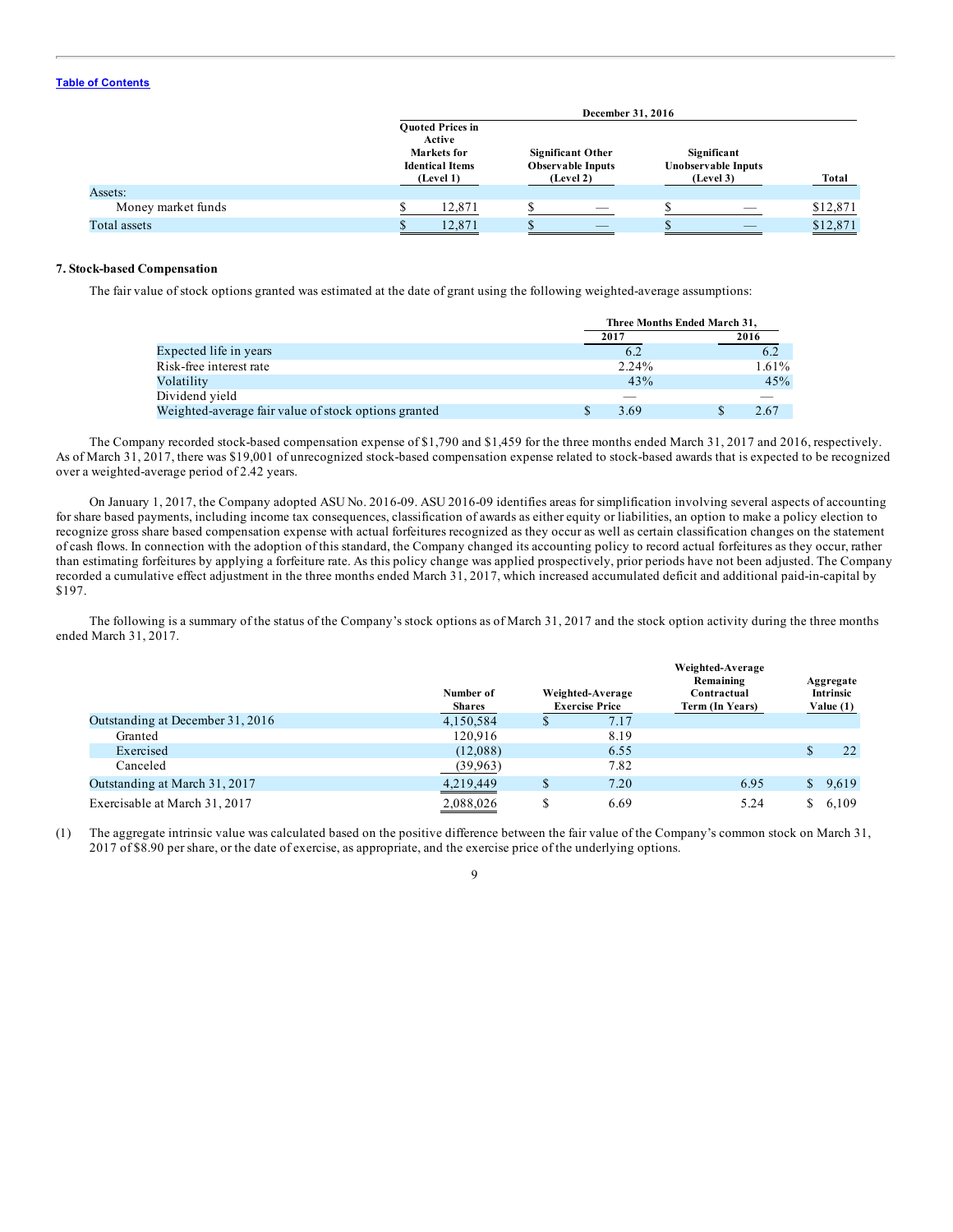The following table summarizes the restricted stock unit activity during the three months ended March 31, 2017:

|                               |               |     | Weighted<br><b>Average Grant</b> |
|-------------------------------|---------------|-----|----------------------------------|
|                               | <b>Shares</b> |     | Date Fair Value                  |
| Unvested by December 31, 2016 | 1,902,577     | \$  | 7.84                             |
| Granted                       | 115,333       |     | 8.54                             |
| Vested and issued             | (88, 882)     |     | 6.65                             |
| Canceled                      | (54,180)      |     | 7.09                             |
| Unvested by March 31, 2017    | 1,874,848     | аĐ. | 7.96                             |

#### **8. Income Taxes**

For the three months ended March 31, 2017 and 2016, the Company recorded income tax expense of \$79 and \$45, respectively. The income tax expense relates principally to the Company's foreign operations.

The Company has evaluated the positive and negative evidence bearing upon the realizability of its U.S. net deferred tax assets. As required by the provisions of Accounting Standards Codification (ASC) 740, *Income Taxes*, management has determined that it is more-likely-than-not that the Company will not utilize the benefits of federal and state U.S. net deferred tax assets for financial reporting purposes. Accordingly, the net deferred tax assets are subject to a valuation allowance at March 31, 2017 and December 31, 2016. The Company's income tax return reporting periods since December 31, 2012 are open to income tax audit examination by the federal and state tax authorities. In addition, because the Company has net operating loss carryforwards, the Internal Revenue Service is permitted to audit earlier years and propose adjustments up to the amount of net operating losses generated in those years. There are currently no federal, state or foreign audits in progress.

## **9. Commitments and Contingencies**

## **Legal Matters**

The Company, from time to time, is party to litigation arising in the ordinary course of business. Management does not believe that the outcome of these claims will have a material adverse effect on the consolidated financial position, results of operations or cash flows of the Company based on the status of proceedings at this time.

On July 8, 2016, a complaint was filed by Brand Technologies, Inc. naming the Company, along with several others, as a defendant in a case alleging copyright infringement, violations of the Lanham Act, unfair competition and related claims (Brand Technologies, Inc. v. Cox Enterprises, Inc., et al., United States District Court for the Central District of California). The complaint, subsequently amended twice by the plaintiff, alleges that Cox Media Group (CMG) engaged in the unlicensed provision of copyrighted videos owned by the plaintiff on CMG websites by using our technology. The amended complaint seeks actual and statutory damages, costs and injunctive relief. The defendants filed two separate motions to dismiss, both of which were granted and resulted in a narrowing of the claims in the amended complaint. The Company answered the amended complaint on April 21, 2017 and discovery is ongoing. The Company cannot yet determine whether it is probable that a loss will be incurred in connection with this complaint, nor can the Company reasonably estimate the potential loss, if any.

#### **Guarantees and Indemnification Obligations**

The Company typically enters into indemnification agreements in the ordinary course of business. Pursuant to these agreements, the Company indemnifies and agrees to reimburse the indemnified party for losses and costs incurred by the indemnified party, generally the Company's customers, in connection with patent, copyright, trade secret, or other intellectual property or personal right infringement claim by third parties with respect to the Company's technology. The term of these indemnification agreements is generally perpetual after execution of the agreement. Based on when customers first subscribe for the Company's service, the maximum potential amount of future payments the Company could be required to make under certain of these indemnification agreements is unlimited, however, more recently the Company has typically limited the maximum potential value of such potential future payments in relation to the value of the contract. Based on historical experience and information known as of March 31, 2017, the Company has not incurred any costs for the above guarantees and indemnities. The Company has received requests for indemnification from customers in connection with patent infringement suits brought against the customer by a third party. To date, the Company has not agreed that the requested indemnification is required by the Company's contract with any such customer.

In certain circumstances, the Company warrants that its products and services will perform in all material respects in accordance with its standard published specification documentation in effect at the time of delivery of the licensed products and services to the customer for the warranty period of the product or service. To date, the Company has not incurred significant expense under its warranties and, as a result, the Company believes the estimated fair value of these agreements is immaterial.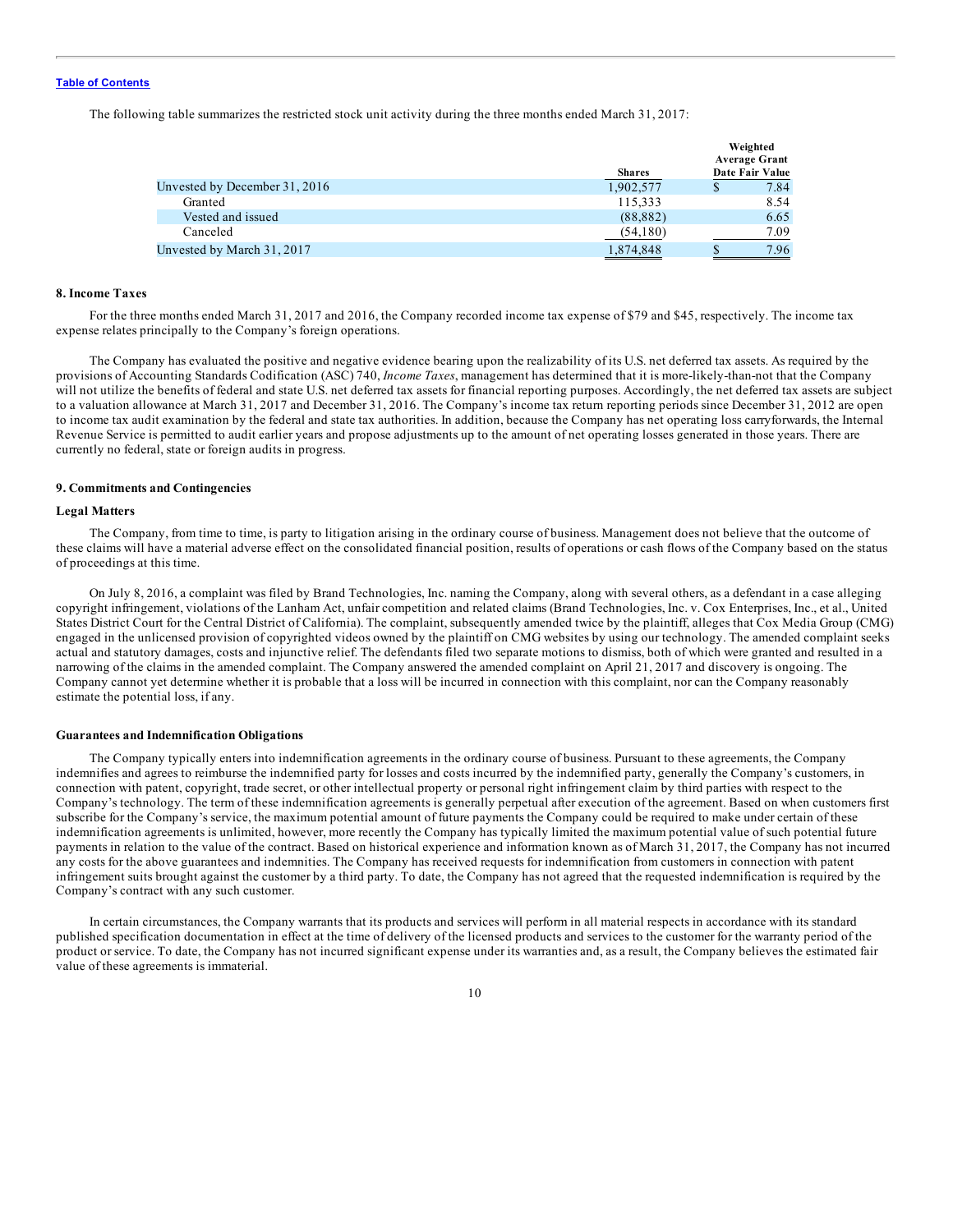#### **10. Debt**

On November 19, 2015, the Company entered into an amended and restated loan and security agreement with a lender (the "Loan Agreement") providing for up to a \$20.0 million asset based line of credit (the "Line of Credit"). Under the Line of Credit, the Company can borrow up to \$20.0 million. Borrowings under the Line of Credit are secured by substantially all of the Company's assets, excluding our intellectual property. Outstanding amounts under the Line of Credit accrue interest at a rate equal to the prime rate or the LIBOR rate plus 2.5%. Under the Loan Agreement, the Company must comply with certain financial covenants, including maintaining a minimum asset coverage ratio. If the outstanding principal during any month is at least \$15.0 million, the Company must also maintain a minimum net income threshold based on non-GAAP operating measures. Failure to comply with these covenants, or the occurrence of an event of default, could permit the lender under the Line of Credit to declare all amounts borrowed under the Line of Credit, together with accrued interest and fees, to be immediately due and payable. The Company was in compliance with all covenants under the Line of Credit as of March 31, 2017. As the Company has not drawn on the Line of Credit, there are no amounts outstanding as of March 31, 2017.

On December 31, 2015, the Company entered into an equipment financing agreement with a lender (the "December 2015 Equipment Financing Agreement") to finance the purchase of \$604 in computer equipment. In February 2016, the Company drew down \$604 under the December 2015 Equipment Financing Agreement, and the liability was recorded at fair value using a market interest rate. The Company is repaying its obligation over a two year period through January 2018, and the amount outstanding was \$257 as of March 31, 2017.

#### **11. Segment Information**

## **Geographic Data**

Total revenue from unaffiliated customers by geographic area, based on the location of the customer, was as follows:

|               | Three Months Ended March 31, |        |      |        |
|---------------|------------------------------|--------|------|--------|
|               | 2017                         |        | 2016 |        |
| Revenue:      |                              |        |      |        |
| North America | S                            | 23,399 | \$   | 23,040 |
| Europe        |                              | 5,967  |      | 6,077  |
| Japan         |                              | 3,769  |      | 3,466  |
| Asia Pacific  |                              | 4,221  |      | 3,399  |
| Other         |                              | 216    |      | 310    |
| Total revenue |                              | 37,572 | \$   | 36.292 |

North America is comprised of revenue from the United States, Canada and Mexico. Revenue from customers located in the United States was \$22,028 and \$21,663 during the three months ended March 31, 2017 and 2016, respectively. Other than the United States and Japan, no other country contributed more than 10% of the Company's total revenue during the three months ended March 31, 2017 and 2016.

As of March 31, 2017 and December 31, 2016, property and equipment at locations outside the U.S. was not material.

#### **12. Recently Issued and Adopted Accounting Standards**

In May 2014, the Financial Accounting Standards Board (FASB) issued ASU No. 2014-09, *Revenue from Contracts with Customers (Topic 606)* ("ASU 2014-09"), which modifies how all entities recognize revenue, and consolidates into one ASC Topic (ASC Topic 606, *Revenue from Contracts with Customers*) the current guidance found in ASC Topic 605, and various other revenue accounting standards for specialized transactions and industries. ASU 2014-09 outlines a comprehensive five-step revenue recognition model based on the principle that an entity should recognize revenue to depict the transfer of promised goods or services to customers in an amount that reflects the consideration to which the entity expects to be entitled in exchange for those goods or services. ASU 2014-09 may be applied using either a full retrospective approach, under which all years included in the financial statements will be presented under the revised guidance, or a modified retrospective approach, under which financial statements will be prepared under the revised guidance for the year of adoption, but not for prior years. Under the latter method, entities will recognize a cumulative catch-up adjustment to the opening balance of retained earnings at the effective date for contracts that still require performance by the entity at the date of adoption.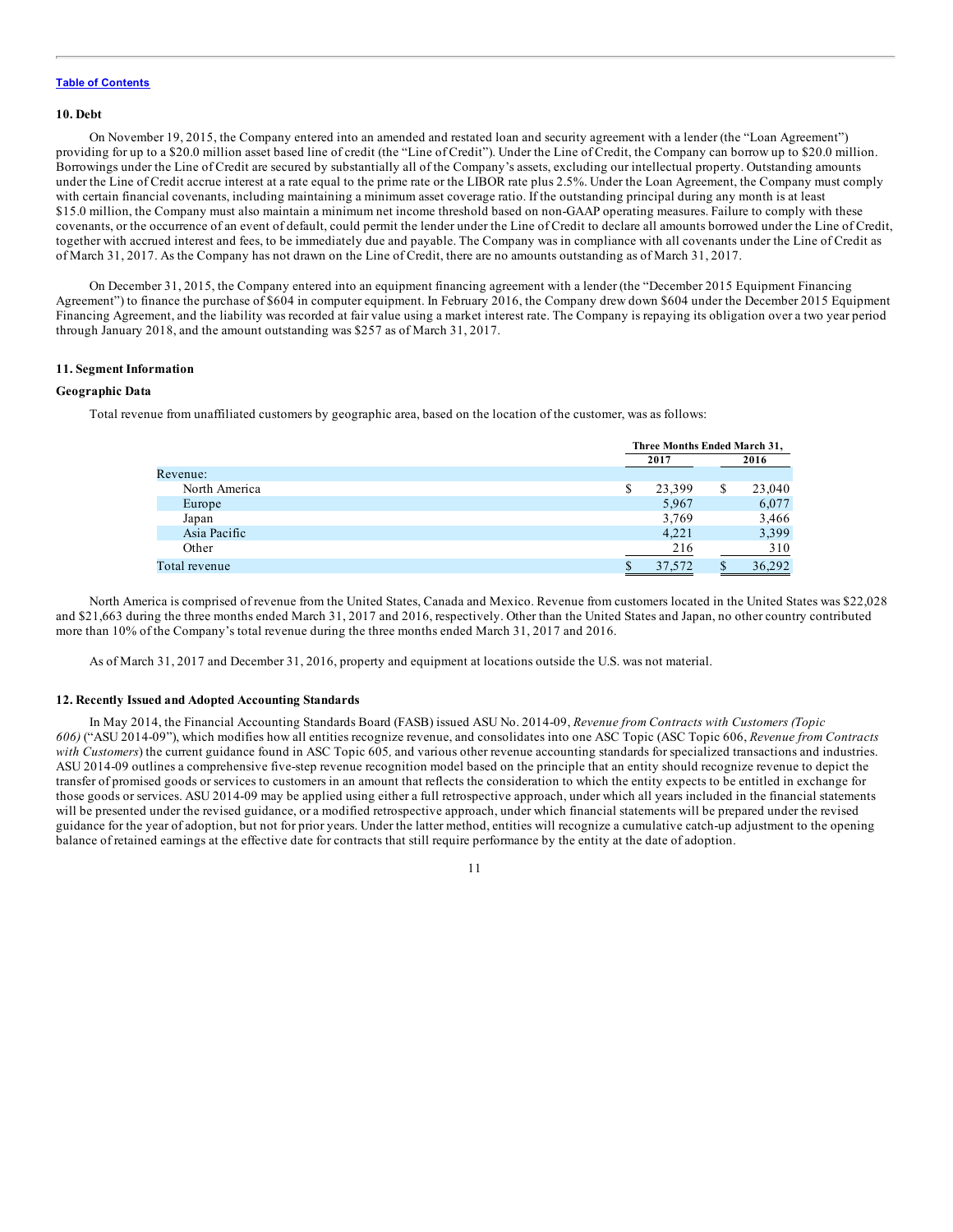In August 2015, the FASB issued ASU 2015-14, *Revenue from Contracts with Customers (Topic 606): Deferral of Ef ective Date*, which defers the effective date of ASU 2014-09 by one year. ASU 2014-09 is now effective for annual reporting periods beginning after December 15, 2017, including interim periods within those annual reporting periods. The Company has developed an implementation plan to adopt this new guidance. As part of this plan, the Company is currently assessing the impact of the new guidance on its results of operations. Based on the Company's procedures performed to date, nothing has come to its attention that would indicate that the adoption of ASU 2014-09 will have a material impact on its revenue recognition on cloud offerings; however, further analysis is required and the Company will continue to evaluate this assessment throughout 2017. While the Company is still evaluating the impact that this guidance will have on its financial statements and related disclosures, the Company's preliminary assessment is that there will be an impact relating to the accounting for costs to acquire a contract. Under the standard, the Company will be required to capitalize certain costs, primarily commission expense to sales representatives, on its consolidated balance sheet and amortize such costs over the period of performance for the underlying customer contracts. The Company is still evaluating the impact of capitalizing costs to execute a contract.

The Company intends to adopt ASU 2014-09 on January 1, 2018. The Company currently expects to apply the modified retrospective method of adoption; however, it has not yet finalized its transition method, but expects to do so during the quarter ending June 30, 2017 upon completion of further analysis.

In February 2016, the FASB issued ASU 2016-02, *Leases (Topic 842), Amendments to the FASB Accounting Standards Codification*, which replaces the existing guidance for leases. ASU 2016-02 requires the identification of arrangements that should be accounted for as leases by lessees. In general, lease arrangements exceeding a twelve month term must now be recognized as assets and liabilities on the balance sheet of the lessee. Under ASU 2016-02, a right-of-use asset and lease obligation will be recorded for all leases, whether operating or financing, while the income statement will reflect lease expense for operating leases and amortization/interest expense for financing leases. The balance sheet amount recorded for existing leases at the date of adoption of ASU 2016-02 must be calculated using the applicable incremental borrowing rate at the date of adoption. In addition, ASU 2016-02 requires the use of the modified retrospective method, which will require adjustment to all comparative periods presented in the consolidated financial statements. This guidance is effective for annual and interim periods beginning after December 15, 2018 and requires retrospective application. The Company is currently assessing the impact that adopting ASU 2016-02 will have on its consolidated financial statements and related disclosures.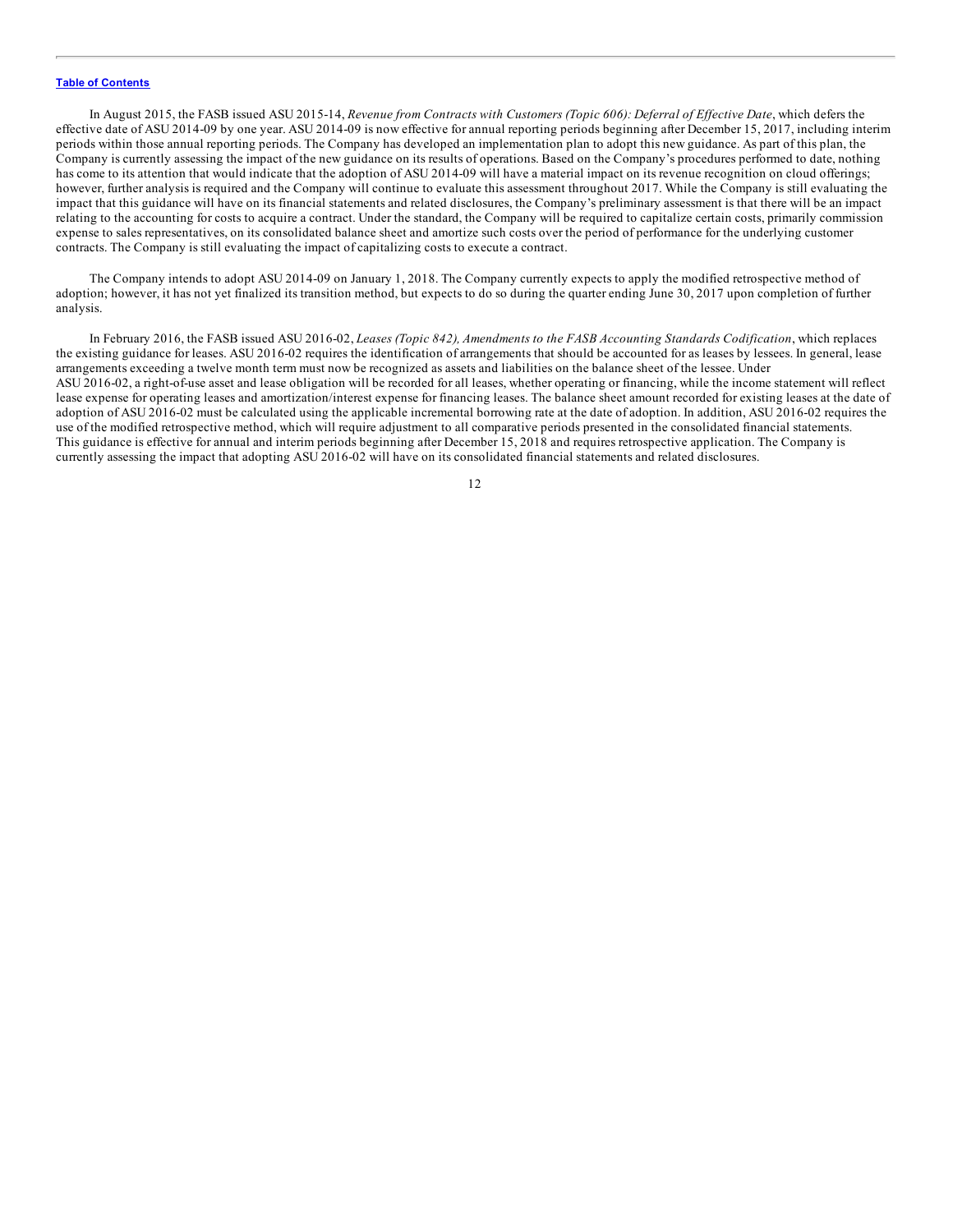#### <span id="page-13-0"></span>**ITEM 2. MANAGEMENT'S DISCUSSION AND ANALYSIS OF FINANCIAL CONDITION AND RESULTS OF OPERATIONS**

The following discussion and analysis of our financial condition and results of operations should be read in conjunction with our condensed consolidated financial statements and related notes appearing elsewhere in this Quarterly Report on Form 10-Q and our Annual Report on Form 10-K for *the year ended December 31, 2016.*

#### **Forward-Looking Statements**

This Quarterly Report on Form 10-Q contains "forward-looking statements" that involve risks and uncertainties, as well as assumptions that, if they never materialize or prove incorrect, could cause our results to differ materially from those expressed or implied by such forward-looking statements. The statements contained in this Quarterly Report on Form 10-Q that are not purely historical are forward-looking statements within the meaning of Section 27A of the Securities Act of 1933, as amended, or Securities Act, and Section 21E of the Securities Exchange Act of 1934, as amended, or Exchange Act. Such forward-looking statements include any expectation of earnings, revenue or other financial items; any statements of the plans, strategies and objectives of management for future operations; factors that may affect our operating results; statements related to adding employees; statements related to future capital expenditures; statements related to future economic conditions or performance; statements as to industry trends and other matters that do not relate strictly to historical facts or statements of assumptions underlying any of the foregoing. Forward-looking statements are often identified by the use of words such as, but not limited to, "anticipate," "believe," "can," "continue," "could," "estimate," "expect," "intend," "may," "will," "plan," "project," "seek," "should," "target," "will," "would," and similar expressions or variations intended to identify forward-looking statements. These statements are based on the beliefs and assumptions of our management based on information currently available to management. Such forward-looking statements are subject to risks, uncertainties and other important factors that could cause actual results and the timing of certain events to differ materially from future results expressed or implied by such forward-looking statements. Factors that could cause or contribute to such differences include, but are not limited to, those identified below, and those discussed in the section titled "Risk Factors" included in Item 1A of Part II of this Quarterly Report on Form 10-Q, our Annual Report on Form 10-K for the year ended December 31, 2016 and the risks discussed in our other SEC filings. Furthermore, such forward-looking statements speak only as of the date of this report. Except as required by law, we undertake no obligation to update any forward-looking statements to *reflect events or circumstances after the date of such statements.*

#### **Company Overview**

We are a leading global provider of cloud-based services for video. We were incorporated in Delaware in August 2004 and our headquarters are in Boston, Massachusetts. Our suite of products and services reduce the cost and complexity associated with publishing, distributing, measuring and monetizing video across devices.

Brightcove Video Cloud, or Video Cloud, our flagship product released in 2006, is the world's leading online video platform. Video Cloud enables our customers to publish and distribute video to Internet-connected devices quickly, easily and in a cost-effective and high-quality manner. Brightcove Zencoder, or Zencoder, is a cloud-based video encoding service. Brightcove Once, or Once, is an innovative, cloud-based ad insertion and video stitching service that addresses the limitations of traditional online video ad insertion technology. Brightcove Perform, or Perform, is a cloud-based service for creating and managing video player experiences. Brightcove Video Marketing Suite, or Video Marketing Suite, is a comprehensive suite of video technologies designed to address the needs of marketers to drive awareness, engagement and conversion. Brightcove Lift, or Lift, is a solution designed to defeat ad blockers, optimize ad delivery and deliver a premium TV-like viewing experience across connected platforms. Brightcove OTT Flow, powered by Accedo, or OTT Flow, released in April 2016, is a service for media companies and content owners to rapidly deploy high-quality, direct-to-consumer, live and on-demand video services across platforms. Brightcove Enterprise Video Suite, or Enterprise Video Suite, released in August 2016, is an enterprise-class platform for internal communications, employee training, live streaming, marketing and ecommerce videos.

Our philosophy for the next few years will continue to be to invest in our product strategy and development, sales, and go-to-market to support our long-term revenue growth. We believe these investments will help us address some of the challenges facing our business such as demand for our products by existing and potential customers, rapid technological change in our industry, increased competition and resulting price sensitivity. These investments include support for the expansion of our infrastructure within our hosting facilities, the hiring of additional technical and sales personnel, the innovation of new features for existing products and the development of new products. We believe this strategy will help us retain our existing customers, increase our average annual subscription revenue per premium customer and lead to the acquisition of new customers. Additionally, we believe customer growth will enable us to achieve economies of scale which will reduce our cost of goods sold, research and development and general and administrative expenses as a percentage of total revenue.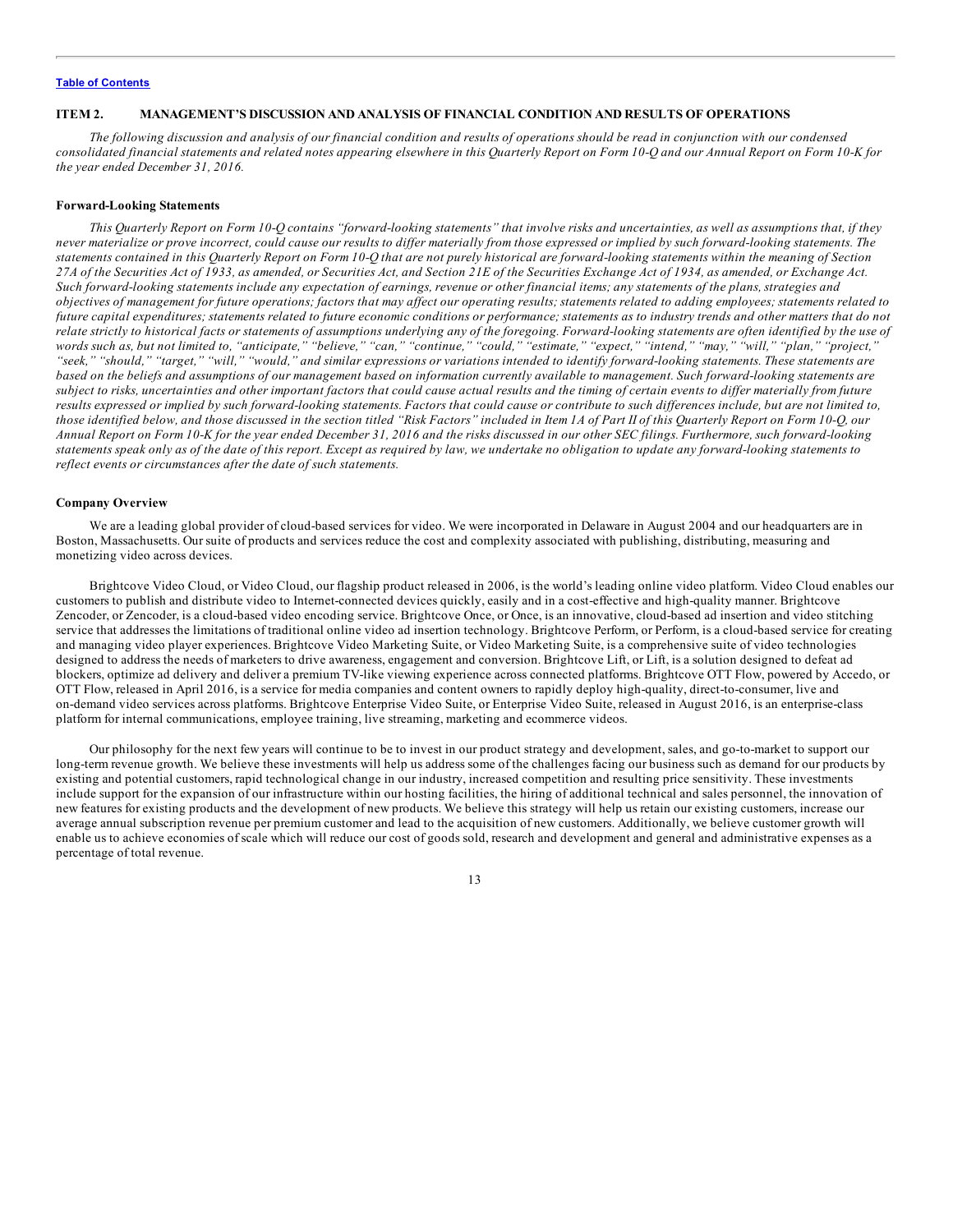As of March 31, 2017, we had 506 employees and 4,411 customers, of which 2,390 used our volume offerings and 2,021 used our premium offerings. As of March 31, 2016, we had 439 employees and 4,915 customers, of which 3,005 used our volume offerings and 1,910 used our premium offerings.

We generate revenue by offering our products to customers on a subscription-based, software as a service, or SaaS, model. Our revenue grew from \$36.3 million in the three months ended March 31, 2016 to \$37.6 million in the three months ended March 31, 2017, primarily related to an increase in revenue from professional services engagements. Our consolidated net loss was \$5.1 million and \$1.6 million for the three months ended March 31, 2017 and 2016, respectively. Included in consolidated net loss for the three months ended March 31, 2017 was stock-based compensation expense and amortization of acquired intangible assets of \$1.8 million and \$712,000, respectively. Included in consolidated net loss for the three months ended March 31, 2016 was stock-based compensation expense and amortization of acquired intangible assets of \$1.5 million and \$765,000, respectively.

For the three months ended March 31, 2017 and 2016, our revenue derived from customers located outside North America was 38% and 37%, respectively. We expect the percentage of total net revenue derived from outside North America to increase in future periods as we continue to expand our international operations.

#### *Key Metrics*

We regularly review a number of metrics, including the following key metrics, to evaluate our business, measure our performance, identify trends affecting our business, formulate financial projections and make strategic decisions.

• *Number of Customers*. We define our number of customers at the end of a particular quarter as the number of customers generating subscription revenue at the end of the quarter. We believe the number of customers is a key indicator of our market penetration, the productivity of our sales organization and the value that our products bring to our customers. We classify our customers by including them in either premium or volume offerings. Our premium offerings include our premium Video Cloud customers (Enterprise and Pro editions), our Zencoder customers (other than Zencoder customers on month-to-month contracts and pay-as-you-go contracts), our Once customers, our Perform customers, our Video Marketing Suite customers, our Lift customers, our OTT Flow customers and our Enterprise Video Suite customers. Our volume offerings include our Video Cloud Express customers and our Zencoder customers on month-to-month contracts and pay-as-you-go contracts.

As of March 31, 2017, we had 4,411 customers, of which 2,390 used our volume offerings and 2,021 used our premium offerings. As of March 31, 2016, we had 4,915 customers, of which 3,005 used our volume offerings and 1,910 used our premium offerings. During 2013, we shifted our go-to-market focus and growth strategy to expanding our premium customer base, as we believe our premium customers represent a greater opportunity for our solutions. Volume customers decreased since 2013 primarily due to our discontinuation of the promotional Video Cloud Express offering. As a result, we have experienced attrition of this base level offering without a corresponding addition of customers. We expect customers using our volume offerings to continue to decrease in 2017 as we continue to focus on the market for our premium solutions and adjust Video Cloud Express price levels.

- *Recurring Dollar Retention Rate*. We assess our ability to retain customers using a metric we refer to as our recurring dollar retention rate. We calculate the recurring dollar retention rate by dividing the retained recurring value of subscription revenue for a period by the previous recurring value of subscription revenue for the same period. We define retained recurring value of subscription revenue as the committed subscription fees for all contracts that renew in a given period, including any increase or decrease in contract value. We define previous recurring value of subscription revenue as the recurring value from committed subscription fees for all contracts that expire in that same period. We typically calculate our recurring dollar retention rate on a monthly basis. Recurring dollar retention rate provides visibility into our ongoing revenue. The recurring dollar retention rate decreased from 98% during the three months ended March 31, 2016 to 85% during the three months ended March 31, 2017.
- *Average Annual Subscription Revenue Per Premium Customer*. We define average annual subscription revenue per premium customer as the total subscription revenue from premium customers for an annual period, excluding professional services revenue, divided by the average number of premium customers for that period. We believe that this metric is important in understanding subscription revenue for our premium offerings in addition to the relative size of premium customer arrangements. We began selling our Starter edition to customers in the second quarter of 2016. We consider Starter to be a premium offering and thus include Starter customers as premium customers. Our Starter edition has a price point of \$199 or \$499 per month, and as of the first quarter of 2017, sales of our Starter edition have reached such a level that we have determined that the overall average annual subscription revenue per premium customer is a more meaningful metric if we exclude revenue from Starter edition customers. As such, we now disclose the average annual subscription revenue per premium customer separately for Starter edition customers and all other premium customers.

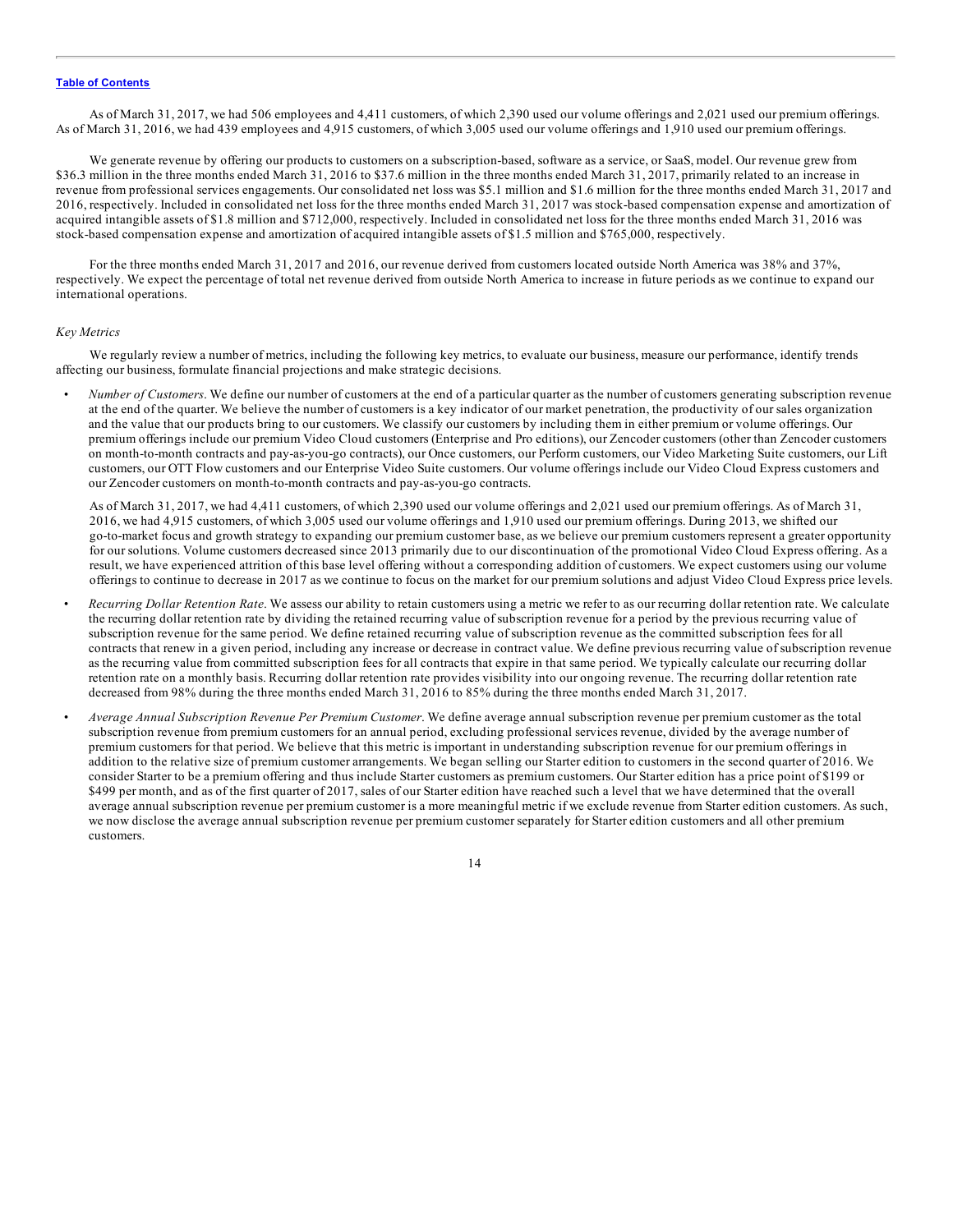The following table includes our key metrics for the periods presented:

|                                                                      | Three Months Ended March 31, |  |       |  |
|----------------------------------------------------------------------|------------------------------|--|-------|--|
|                                                                      | 2017                         |  | 2016  |  |
| Customers (at period end)                                            |                              |  |       |  |
| Volume                                                               | 2,390                        |  | 3,005 |  |
| Premium                                                              | 2,021                        |  | 1,910 |  |
| Total customers (at period end)                                      | 4,411                        |  | 4,915 |  |
| Recurring dollar retention rate                                      | 85%                          |  | 98%   |  |
| Average annual subscription revenue per premium customer, excluding  |                              |  |       |  |
| Starter edition customers (in thousands)                             | 672                          |  | 69.3  |  |
| Average annual subscription revenue per premium customer for Starter |                              |  |       |  |
| edition customers only (in thousands)                                | 4.8                          |  |       |  |

#### **Components of Consolidated Statements of Operations**

#### *Revenue*

*Subscription and Support Revenue* — We generate subscription and support revenue from the sale of our products.

Video Cloud is offered in two product lines. The first product line is comprised of our premium product editions, Pro and Enterprise. All Pro and Enterprise editions include functionality to publish and distribute video to Internet-connected devices. The Enterprise edition provides additional features and functionality such as a multi-account environment and IP-restricted players. Customer arrangements are typically one year contracts, which include a subscription to Video Cloud, basic support and a pre-determined amount of video streams, bandwidth, and managed content (which includes storage). We also offer gold support or platinum support to our premium customers for an additional fee, which includes extended phone support. The pricing for our premium editions is based on the value of our software, as well as the number of users, accounts and usage, which is comprised of video streams, bandwidth and managed content. Should a customer's usage exceed the contractual entitlements, the contract will provide the rate at which the customer must pay for actual usage above the contractual entitlements. We believe that our bundled pricing approach has made it easier for our customers to purchase all of the elements required to manage, store and deliver their video assets to their viewers. Pricing for some of the non-software elements of our products, howeversuch as bandwidth and managed content (primarily storage)—has been subject to moderate but consistent pricing pressure as a result of competition among bandwidth and cloud infrastructure providers. This pricing pressure has not historically had a meaningful impact on our results of operations. During the first quarter of 2017, we experienced an unexpected, significant increase in the impact of the price competition among bandwidth and cloud infrastructure providers in the markets for these increasingly commoditized non-software services. As a result, our recurring dollar retention rate decreased in the first quarter. We have taken steps to reduce the portion of our revenue that is subject to such pricing pressure by bringing new solutions, such as Dynamic Delivery (formerly known as Bolt), to market. We believe that these new solutions increase the value of our software platform to customers and allow us to retain a larger portion of the customers' total contract value while reducing the revenue related to non-software elements. However, as a result of the impact of the commoditization of the non-software elements, we now expect that our subscription revenue growth rate will be impacted through the first quarter of 2018.

The second product line is comprised of our volume product edition, which we refer to as our Express edition. Our Express edition targets small and medium-sized businesses, or SMBs. The Express edition provides customers with the same basic functionality that is offered in our premium product editions but has been designed for customers who have lower usage requirements and do not typically seek advanced features and functionality. We discontinued the lower level pricing options for the Express edition and expect the total number of customers using the Express edition to continue to decrease. Customers who purchase the Express edition generally enter into month-to-month agreements. Express customers are generally billed on a monthly basis and pay via a credit card.

Zencoder is offered to customers on a subscription basis, with either committed contracts or pay-as-you-go contracts. The pricing is based on usage, which is comprised of minutes of video processed. The committed contracts include a fixed number of minutes of video processed. Should a customer's usage exceed the contractual entitlements, the contract will provide the rate at which the customer must pay for actual usage above the contractual entitlements. Zencoder customers are considered premium customers other than Zencoder customers on month-to-month contracts or pay-as-you-go contracts, which are considered volume customers.

Once is offered to customers on a subscription basis, with varying levels of functionality, usage entitlements and support based on the size and complexity of a customer's needs.

Perform is offered to customers on a subscription basis. Customer arrangements are typically one-year contracts, which include a subscription to Perform, basic support and a pre-determined amount of video streams. We also offer gold support or platinum support to our Perform customers for an additional fee, which includes extended phone support. The pricing for Perform is based on the number of users, accounts and usage, which is comprised of video streams. Should a customer's usage exceed the contractual entitlements, the contract will provide the rate at which the customer must pay for actual usage above the contractual entitlements.

Video Marketing Suite and Enterprise Video Suite are offered to customers on a subscription basis in Starter, Pro and Enterprise editions. The Pro and Enterprise customer arrangements are typically one-year contracts, which typically include a subscription to Video Cloud, Gallery, Brightcove Social (for Video Marketing Suite customers) or Brightcove Live (for Enterprise Video Suite customers), basic support and a pre-determined amount of video streams or plays, bandwidth and managed content or videos. We also generally offer gold support or platinum support to these customers for an additional fee, which includes extended phone support. The pricing for our Pro and Enterprise editions is based on the number of users, accounts and usage, which is comprised of video streams or plays, bandwidth and managed content or videos. Should a customer's usage exceed the contractual entitlements, the contract will provide the rate at which the customer must pay for actual usage above the contractual entitlements. The Starter edition provides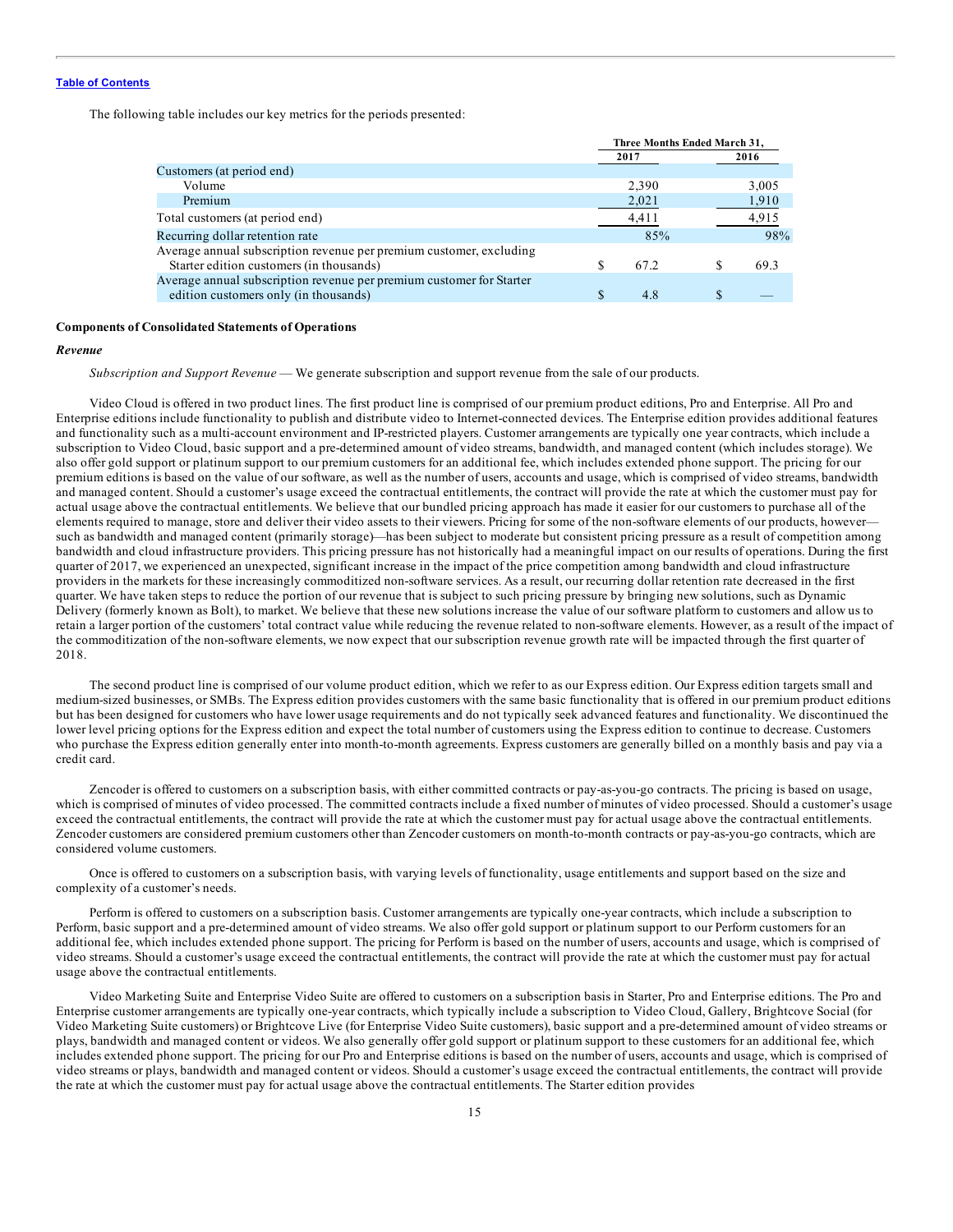customers with the same basic functionality that is offered in our Pro and Enterprise editions but has been designed for customers who have lower usage requirements and do not typically seek advanced features and functionality. Customers who purchase the Starter edition may enter into one-year agreements or month-to-month agreements. Starter customers with month-to-month agreements are generally billed on a monthly basis and pay via a credit card.

Lift is offered to customers on a subscription basis. Customer arrangements are typically one year contracts, which include a subscription to Lift, basic support and a pre-determined amount of video streams. We also offer gold support or platinum support to our Lift customers for an additional fee, which includes extended phone support. The pricing for Lift is based on the number of users, accounts and usage, which is comprised of video streams. Should a customer's usage exceed the contractual entitlements, the contract will provide the rate at which the customer must pay for actual usage above the contractual entitlements.

OTT Flow is offered to customers on a subscription basis, with varying levels of functionality, usage entitlements and support based on the size and complexity of a customer's needs. Customer arrangements are typically one-year contracts.

All Once, Perform, Video Marketing Suite, Enterprise Video Suite, Lift and OTT Flow customers are considered premium customers.

*Professional Services and Other Revenue* — Professional services and other revenue consists of services such as implementation, software customizations and project management for customers who subscribe to our premium editions. These arrangements are priced either on a fixed fee basis with a portion due upon contract signing and the remainder due when the related services have been completed, or on a time and materials basis.

## *Cost of Revenue*

Cost of subscription, support and professional services revenue primarily consists of costs related to supporting and hosting our product offerings and delivering our professional services. These costs include salaries, benefits, incentive compensation and stock-based compensation expense related to the management of our data centers, our customer support team and our professional services staff. In addition to these expenses, we incur third-party service provider costs such as data center and content delivery network, or CDN, expenses, allocated overhead, depreciation expense and amortization of capitalized internal-use software development costs and acquired intangible assets. We allocate overhead costs such as rent, utilities and supplies to all departments based on relative headcount. As such, general overhead expenses are reflected in cost of revenue in addition to each operating expense category. The costs associated with providing professional services are significantly higher as a percentage of related revenue than the costs associated with delivering our subscription and support services due to the labor costs of providing professional services.

Cost of revenue increased in absolute dollars from the first three months of 2016 to the first three months of 2017. In future periods we expect our cost of revenue will increase in absolute dollars as our revenue increases. We also expect that cost of revenue as a percentage of revenue will decrease over time as we are able to achieve economies of scale in our business. However, cost of revenue as a percentage of revenue could fluctuate from period to period depending on the growth of our professional services business and any associated costs relating to the delivery of subscription services and the timing of significant expenditures. To the extent that our customer base grows, we intend to continue to invest additional resources in expanding the delivery capability of our products and other services. The timing of these additional expenses could affect our cost of revenue, both in terms of absolute dollars and as a percentage of revenue, in any particular quarterly or annual period.

#### *Operating Expenses*

We classify our operating expenses as follows:

*Research and Development*. Research and development expenses consist primarily of personnel and related expenses for our research and development staff, including salaries, benefits, incentive compensation and stock-based compensation, in addition to the costs associated with contractors and allocated overhead. We have focused our research and development efforts on expanding the functionality and scalability of our products and enhancing their ease of use, as well as creating new product offerings. We expect research and development expenses to increase in absolute dollars as we intend to continue to periodically release new features and functionality, expand our product offerings, continue the localization of our products in various languages, upgrade and extend our service offerings, and develop new technologies. Over the long term, we believe that research and development expenses as a percentage of revenue will decrease, but will vary depending upon the mix of revenue from new and existing products, features and functionality, as well as changes in the technology that our products must support, such as new operating systems or new Internet-connected devices.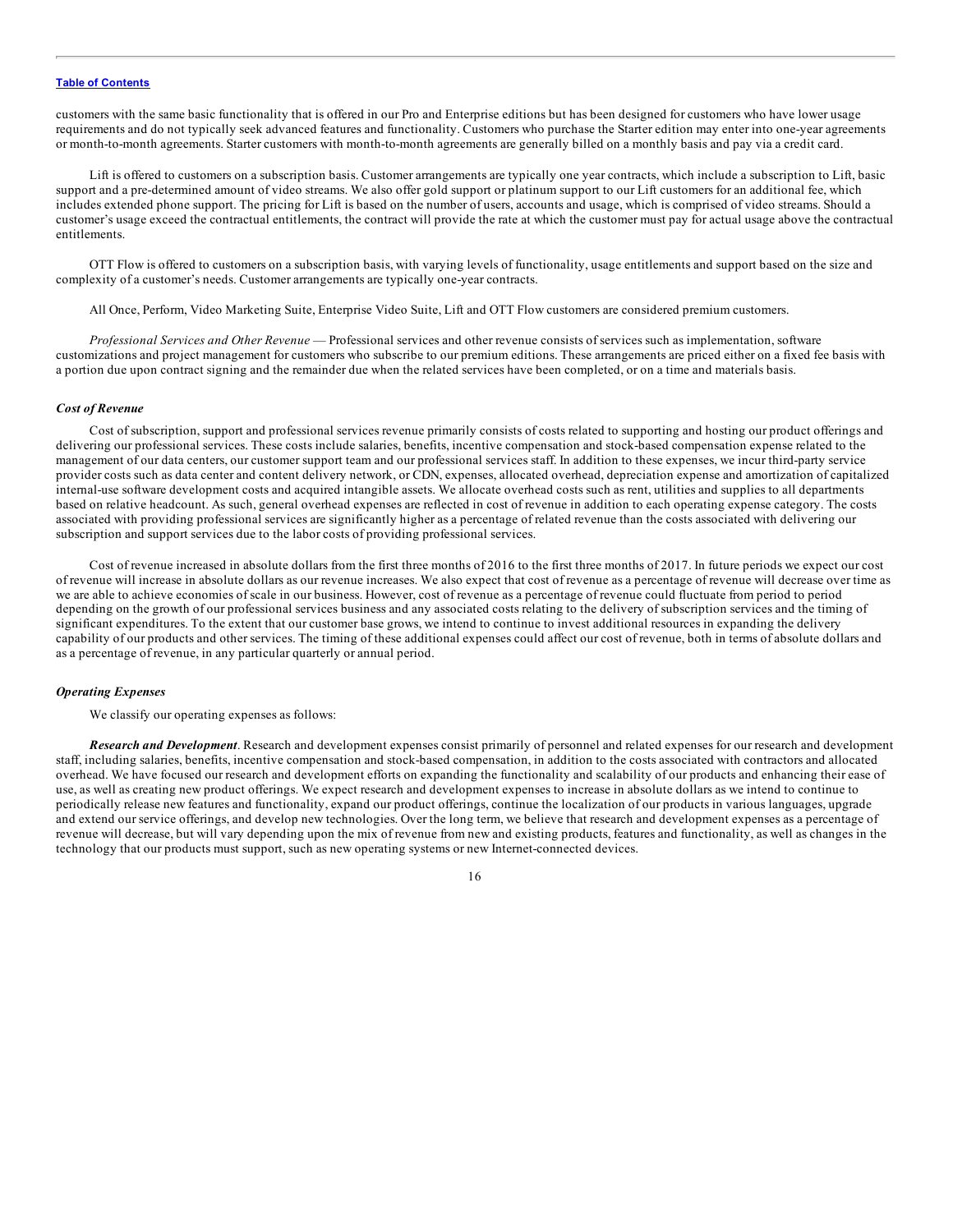*Sales and Marketing*. Sales and marketing expenses consist primarily of personnel and related expenses for our sales and marketing staff, including salaries, benefits, incentive compensation, commissions, stock-based compensation and travel costs, amortization of acquired intangible assets, in addition to costs associated with marketing and promotional events, corporate communications, advertising, other brand building and product marketing expenses and allocated overhead. Our sales and marketing expenses have increased in absolute dollars in each of the last three years. We intend to continue to invest in sales and marketing and increase the number of sales representatives to add new customers and expand the sale of our product offerings within our existing customer base, build brand awareness and sponsor additional marketing events. Accordingly, in future periods we expect sales and marketing expense to increase in absolute dollars and continue to be our most significant operating expense. Over the long term, we believe that sales and marketing expense as a percentage of revenue will decrease, but will vary depending upon the mix of revenue from new and existing customers and from small, medium-sized and enterprise customers, as well as changes in the productivity of our sales and marketing programs.

*General and Administrative*. General and administrative expenses consist primarily of personnel and related expenses for executive, legal, finance, information technology and human resources functions, including salaries, benefits, incentive compensation and stock-based compensation, in addition to the costs associated with professional fees, insurance premiums, other corporate expenses and allocated overhead. In future periods we expect general and administrative expenses to increase in absolute dollars as we continue to incur additional personnel and professional services costs in order to support the growth of our business. Over the long term, we believe that general and administrative expenses as a percentage of revenue will decrease.

*Merger-related*. Merger-related costs consisted of transaction expenses incurred as part of the acquisition of substantially all of the assets of Unicorn Media, Inc. and certain of its subsidiaries, or Unicorn, as well as costs associated with the retention of key employees of Unicorn. Approximately \$1.5 million was required to be paid to retain certain key employees from the Unicorn acquisition. The period in which these services were performed varies by employee. Given that the retention amount was related to a future service requirement, the related expense was recorded as merger-related compensation expense in the consolidated statements of operations over the expected service period.

#### **Other Expense**

Other expense consists primarily of interest income earned on our cash, cash equivalents and investments, foreign exchange gains and losses and interest expense payable on our debt.

#### **Income Taxes**

As part of the process of preparing our consolidated financial statements, we are required to estimate our taxes in each of the jurisdictions in which we operate. We account for income taxes in accordance with the asset and liability method. Under this method, deferred tax assets and liabilities are recognized based on temporary differences between the financial reporting and income tax bases of assets and liabilities using statutory rates. In addition, this method requires a valuation allowance against net deferred tax assets if, based upon the available evidence, it is more likely than not that some or all of the deferred tax assets will not be realized. We have provided a valuation allowance against our existing net deferred tax assets at March 31, 2017, with the exception of the deferred tax assets related to Brightcove KK.

#### **Stock-Based Compensation Expense**

Our cost of revenue, research and development, sales and marketing, and general and administrative expenses include stock-based compensation expense. Stock-based compensation expense represents the fair value of outstanding stock options and restricted stock awards, which is recognized as expense over the respective stock option and restricted stock award service periods. For the three months ended March 31, 2017 and 2016, we recorded \$1.8 million and \$1.5 million, respectively, of stock-based compensation expense. We expect stock-based compensation expense to increase in absolute dollars in future periods.

#### **Foreign Currency Translation**

With regard to our international operations, we frequently enter into transactions in currencies other than the U.S. dollar. As a result, our revenue, expenses and cash flows are subject to fluctuations due to changes in foreign currency exchange rates, particularly changes in the euro, British pound, Australian dollar, and Japanese yen. For the three months ended March 31, 2017 and 2016, 41% and 40%, respectively, of our revenue was generated in locations outside the United States. During the three months ended March 31, 2017 and 2016, 27% and 28%, respectively, of our revenue was in currencies other than the U.S. dollar, as were some of the associated expenses. In periods when the U.S. dollar declines in value as compared to the foreign currencies in which we conduct business, our foreign currency-based revenue and expenses generally increase in value when translated into U.S. dollars. We expect our foreign currency-based revenue to increase in absolute dollars and as a percentage of total revenue.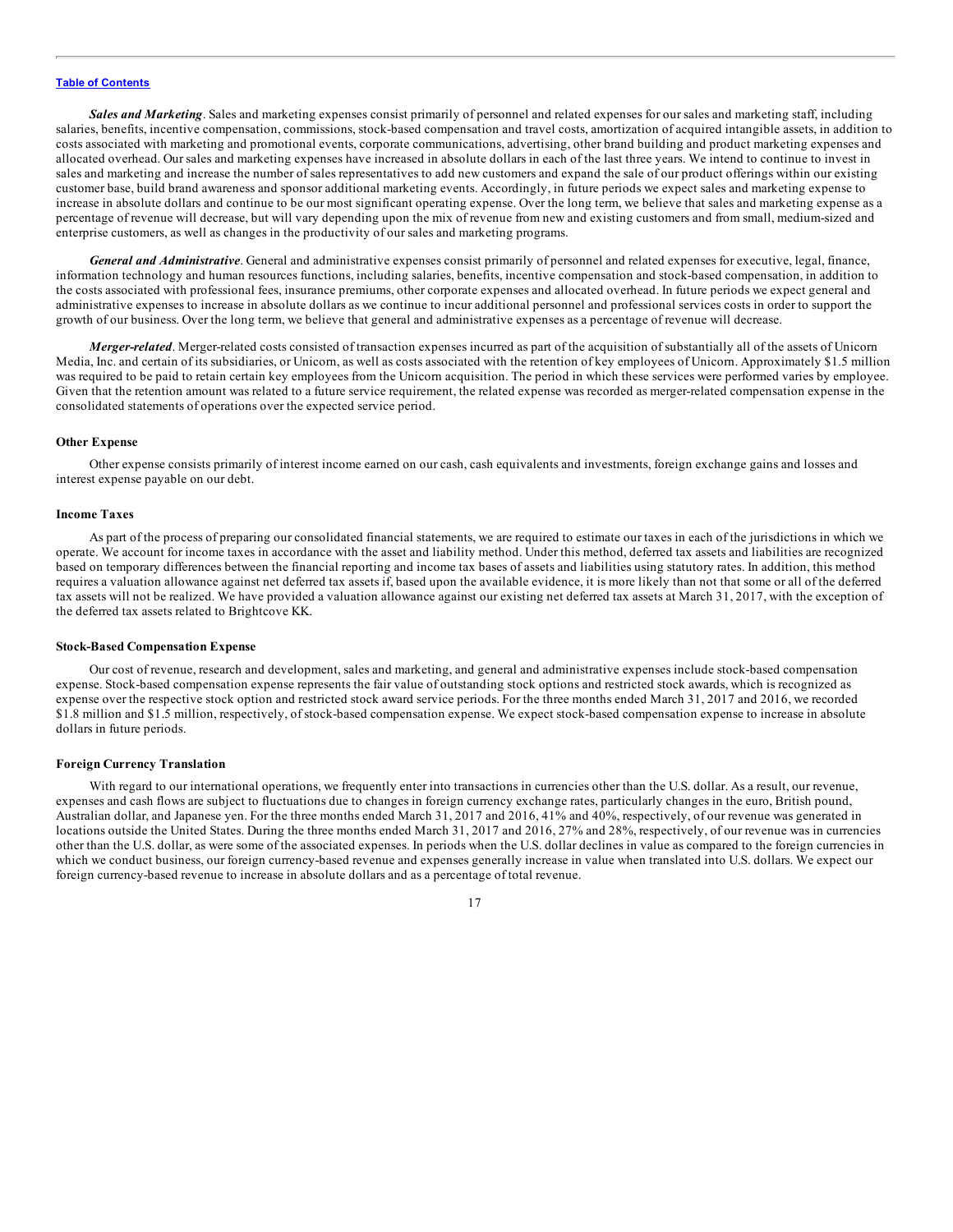#### **Critical Accounting Policies and Estimates**

Our consolidated financial statements are prepared in accordance with accounting principles generally accepted in the United States. The preparation of these financial statements requires us to make estimates and assumptions that affect the reported amounts of assets and liabilities and the disclosure of contingent assets and liabilities at the date of the financial statements and the reported amounts of revenue and expenses during the reporting periods. We base our estimates on historical experience and on various other assumptions that are believed to be reasonable under the circumstances, the results of which form the basis for making judgments about the carrying values of assets and liabilities that are not readily apparent from other sources. Our actual results may differ from these estimates under different assumptions or conditions.

We consider the assumptions and estimates associated with revenue recognition, allowance for doubtful accounts, software development costs, income taxes, business combinations, intangible assets, goodwill and stock-based compensation to be our critical accounting policies and estimates. There have been no material changes to our critical accounting policies since December 31, 2016.

For a detailed explanation of the judgments made in these areas, refer to "Management's Discussion and Analysis of Financial Condition and Results of Operations" in our Annual Report on Form 10-K for the year ended December 31, 2016, which we filed with the Securities and Exchange Commission on February 21, 2017.

We believe that our significant accounting policies, which are more fully described in the notes to our unaudited condensed consolidated financial statements included in this Quarterly Report on Form 10-Q, have not materially changed from those described in the notes to our audited consolidated financial statements included in our Annual Report on Form 10-K for the year ended December 31, 2016.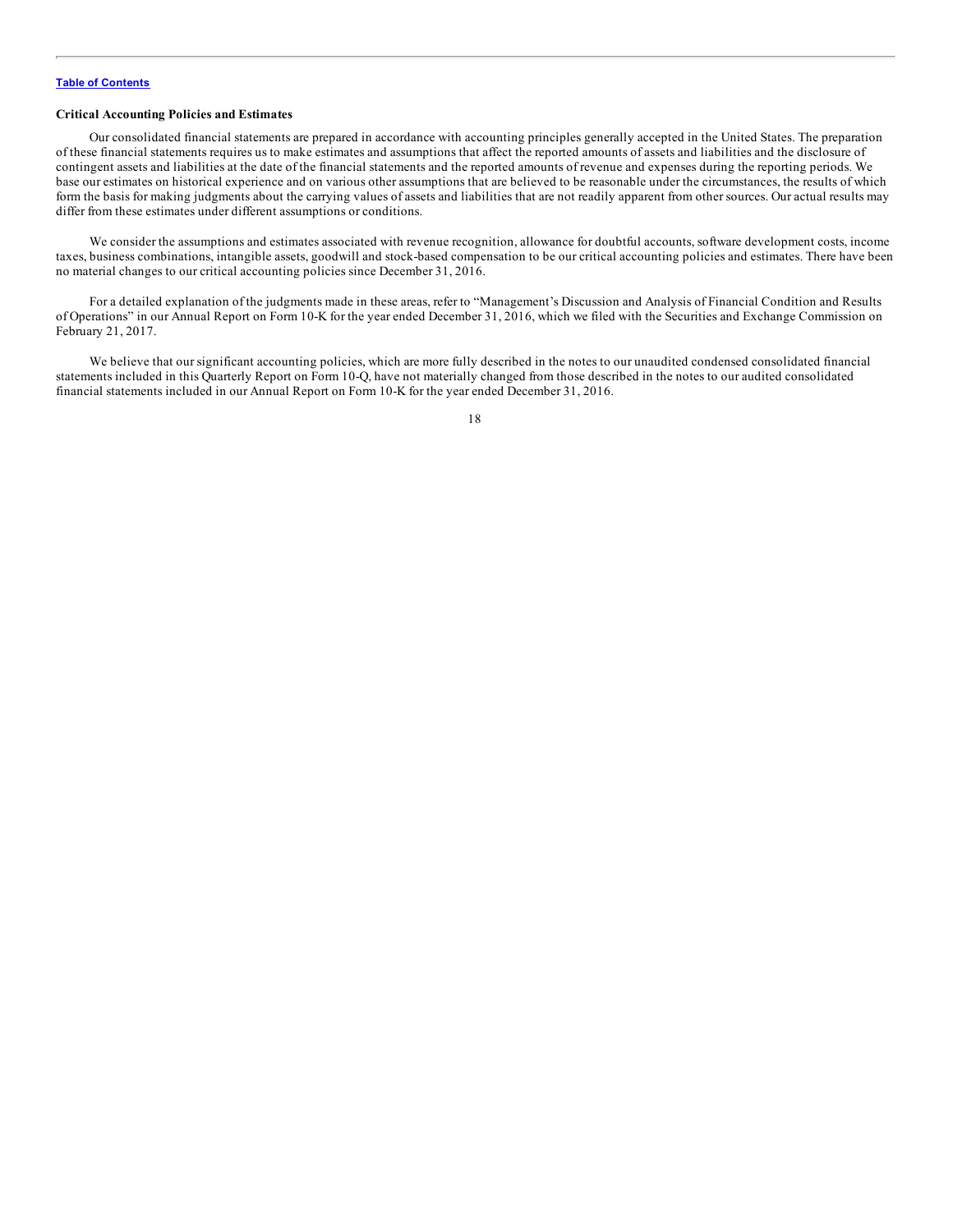#### **Results of Operations**

The following tables set forth our results of operations for the periods presented. The data has been derived from the unaudited condensed consolidated financial statements contained in this Quarterly Report on Form 10-Q which, in the opinion of our management, reflect all adjustments, consisting only of normal recurring adjustments, necessary to present fairly the financial position and results of operations for the interim periods presented. The period-to-period comparison of financial results is not necessarily indicative of future results. This information should be read in conjunction with the consolidated financial statements and notes thereto included in our Annual Report on Form 10-K for the year ended December 31, 2016.

|                                                                | Three Months Ended March 31, |                                                 |    |            |  |
|----------------------------------------------------------------|------------------------------|-------------------------------------------------|----|------------|--|
|                                                                | 2017                         |                                                 |    | 2016       |  |
|                                                                |                              | (in thousands, except share and per share data) |    |            |  |
| Revenue:                                                       |                              |                                                 |    |            |  |
| Subscription and support revenue                               | \$                           | 34,242                                          | \$ | 34,653     |  |
| Professional services and other revenue                        |                              | 3,330                                           |    | 1,639      |  |
| Total revenue                                                  |                              | 37,572                                          |    | 36,292     |  |
| Cost of revenue:                                               |                              |                                                 |    |            |  |
| Cost of subscription and support revenue                       |                              | 12,154                                          |    | 11,675     |  |
| Cost of professional services and other revenue                |                              | 3,064                                           |    | 1,589      |  |
| Total cost of revenue                                          |                              | 15,218                                          |    | 13,264     |  |
| Gross profit                                                   |                              | 22,354                                          |    | 23,028     |  |
| Operating expenses:                                            |                              |                                                 |    |            |  |
| Research and development                                       |                              | 8.194                                           |    | 7,426      |  |
| Sales and marketing                                            |                              | 13,901                                          |    | 12,535     |  |
| General and administrative                                     |                              | 5,391                                           |    | 4,577      |  |
| Merger-related                                                 |                              |                                                 |    | 21         |  |
| Total operating expenses                                       |                              | 27,486                                          |    | 24,559     |  |
| Loss from operations                                           |                              | (5, 132)                                        |    | (1, 531)   |  |
| Other income (expense), net                                    |                              | 138                                             |    | (31)       |  |
| Loss before income taxes                                       |                              | (4,994)                                         |    | (1, 562)   |  |
| Provision for income taxes                                     |                              | 79                                              |    | 45         |  |
| Net loss                                                       |                              | (5,073)                                         |    | (1,607)    |  |
| Net loss per share—basic and diluted                           | \$                           | (0.15)                                          | \$ | (0.05)     |  |
| Weighted-average number of common shares used in computing net |                              |                                                 |    |            |  |
| loss per share                                                 |                              | 34,056,104                                      |    | 32,724,850 |  |

## **Overview of Results of Operations for the Three Months Ended March 31, 2017 and 2016**

Total revenue increased by \$1.3 million, or 4%, in the three months ended March 31, 2017 compared to the three months ended March 31, 2016 due to an increase in professional services and other revenue of 103%, or \$1.7 million. The increase in professional services revenue was primarily related to the size and number of professional services engagements during the three months ended March 31, 2017, compared to the corresponding quarter in the prior year. This increase was partly offset by a decrease in subscription and support revenue of 1%, or \$411,000. The decrease in subscription and support revenue resulted primarily from a decrease in revenue from the loss of a major customer and a \$746,000 reduction in revenue due to changes in foreign exchange rates compared to the exchange rates that were in effect during the three months ended March 31, 2016. The decreases are offset by a 6% increase in the number of premium customers from 1,910 at March 31, 2016 to 2,021 at March 31, 2017. In addition, our revenue from premium offerings grew by \$1.8 million, or 5%, in the three months ended March 31, 2017, compared to the three months ended March 31, 2016. Our ability to continue to provide the product functionality and performance that our customers require will be a major factor in our ability to continue to increase revenue.

Our gross profit decreased by \$674,000, or 3%, in the three months ended March 31, 2017 compared to the three months ended March 31, 2016, primarily due to a decrease in subscription and support revenue without a corresponding decrease in subscription and support costs. Our ability to continue to maintain our overall gross profit will depend primarily on our ability to continue controlling our costs of delivery. Loss from operations was \$5.1 million in the three months ended March 31, 2017 compared to \$1.5 million in the three months ended March 31, 2016. Loss from operations in the three months ended March 31, 2017 included stock-based compensation expense and amortization of acquired intangible assets of \$1.8 million and \$712,000, respectively. Loss from operations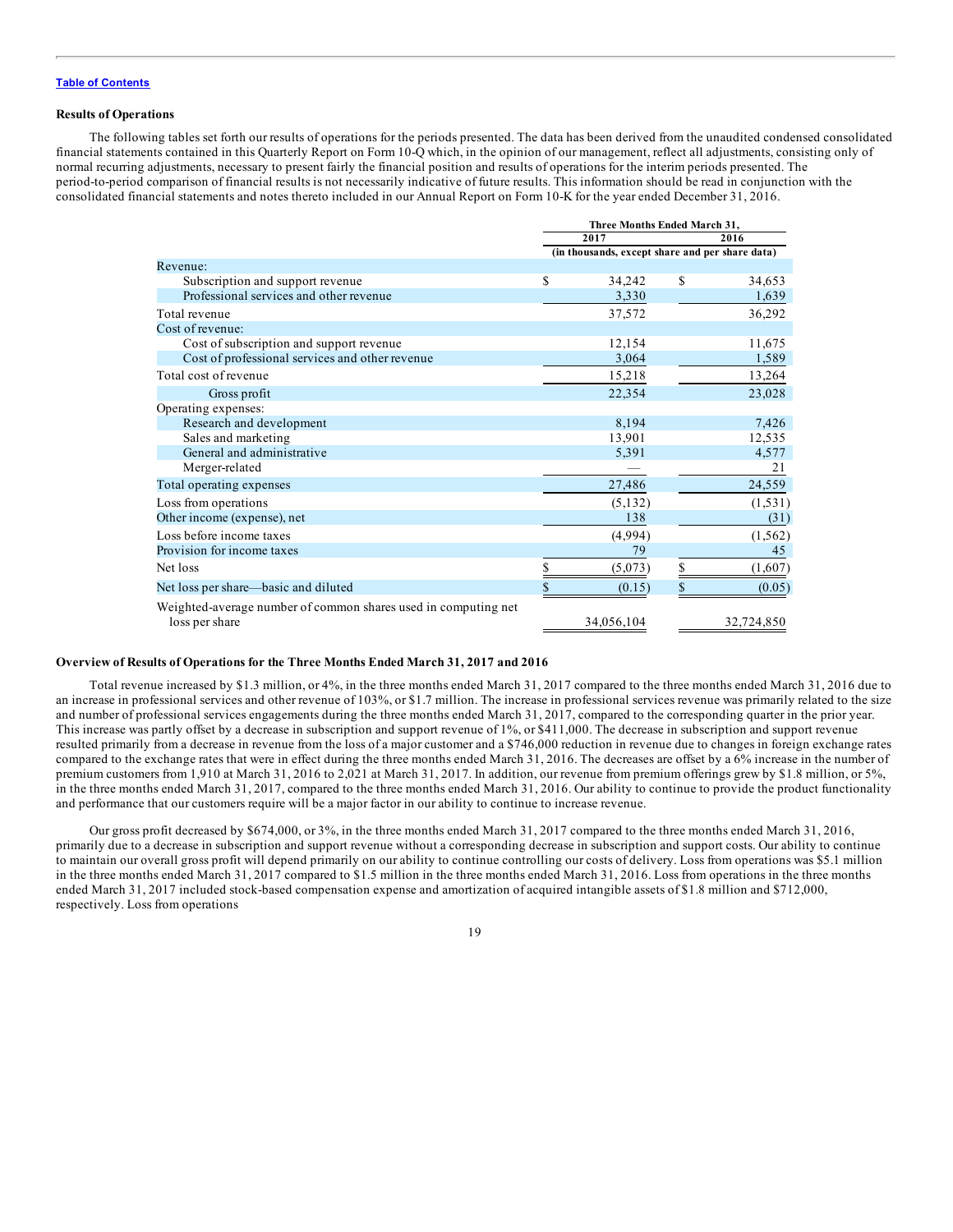in the three months ended March 31, 2016 included stock-based compensation expense and amortization of acquired intangible assets of \$1.5 million and \$765,000, respectively. In future periods, we expect operating income to improve from increased sales to both new and existing customers and from improved efficiencies throughout our organization as we continue to grow and scale our operations.

As of March 31, 2017, we had \$29.2 million of unrestricted cash and cash equivalents, a decrease of \$7.6 million from \$36.8 million at December 31, 2016, due primarily to \$6.6 million of cash used in operating activities, \$603,000 in capitalized internal-use software costs, and \$378,000 in capital expenditures. There were also cash outflows of \$174,000 in payments under capital lease obligations and \$118,000 in payments of withholding tax on RSU vesting.

## *Revenue*

|                                |          | Three Months Ended March 31.       |               |         |         |               |  |
|--------------------------------|----------|------------------------------------|---------------|---------|---------|---------------|--|
|                                |          | 2016<br>2017                       |               |         | Change  |               |  |
|                                |          | Percentage of                      | Percentage of |         |         |               |  |
| <b>Revenue by Product Line</b> | Amount   | Revenue                            | Amount        | Revenue | Amount  | $\frac{6}{6}$ |  |
|                                |          | (in thousands, except percentages) |               |         |         |               |  |
| Premium                        | \$36,062 | 96%                                | \$34,308      | 95%     | \$1,754 | $5\%$         |  |
| Volume                         | 1,510    |                                    | .984          |         | (474)   | (24)          |  |
| Total                          | \$37,572 | $100\%$                            | \$36,292      | 100%    | \$1,280 | 4%            |  |

During the three months ended March 31, 2017, revenue increased by \$1.3 million, or 4%, compared to the three months ended March 31, 2016, primarily due to an increase in revenue from our premium offerings, which consist of subscription and support revenue, as well as professional services and other revenue. The increase in premium revenue of \$1.8 million, or 5%, is partially the result of a 6% increase in the number of premium customers from 1,910 at March 31, 2016 to 2,021 at March 31, 2017, in addition to a \$1.7 million, or 103%, increase in professional services revenue. The increases are offset by the loss of a major customer and a \$746,000 reduction in revenue due to changes in foreign exchange rates compared to the exchange rates that were in effect during the three months ended March 31, 2016. In the three months ended March 31, 2017, volume revenue decreased by \$474,000, or 24%, compared to the three months ended March 31, 2016, as we continue to focus on the market for our premium solutions.

|                                 |          | Three Months Ended March 31. |                                    |               |         |               |  |
|---------------------------------|----------|------------------------------|------------------------------------|---------------|---------|---------------|--|
|                                 |          | 2017                         |                                    | 2016          |         | Change        |  |
|                                 |          | Percentage of                |                                    | Percentage of |         |               |  |
| <b>Revenue by Type</b>          | Amount   | Revenue                      | Amount                             | Revenue       | Amount  | $\frac{6}{9}$ |  |
|                                 |          |                              | (in thousands, except percentages) |               |         |               |  |
| Subscription and support        | \$34,242 | 91%                          | \$34,653                           | 95%           | (411)   | $(1)\%$       |  |
| Professional services and other | 3,330    |                              | 1,639                              |               | 1.691   | 103           |  |
| Total                           | \$37,572 | 100%                         | \$36,292                           | 100%          | \$1,280 | $4\%$         |  |

In the three months ended March 31, 2017, subscription and support revenue decreased by \$411,000, or 1%, compared to the three months ended March 31, 2016. The decrease was primarily related to the loss of a major customer and a reduction in revenue of \$746,000 due to changes in foreign exchange rates compared to the exchange rates that were in effect during the three months ended March 31, 2016. The decreases are offset by a 6% increase in the number of premium customers from 1,910 at March 31, 2016 to 2,021 at March 31, 2017. In addition, professional services and other revenue increased by \$1.7 million, or 103%, primarily related to the size and number of professional services engagements during the three months ended March 31, 2017 compared to the corresponding quarter in the prior year. Professional services and other revenue will vary from period to period depending on the number of implementations and other projects that are in process.

|                             |          | Three Months Ended March 31, |          |                                    |         |               |  |
|-----------------------------|----------|------------------------------|----------|------------------------------------|---------|---------------|--|
|                             |          | 2017                         |          |                                    | Change  |               |  |
|                             |          | Percentage of                |          | Percentage of                      |         |               |  |
| <b>Revenue by Geography</b> | Amount   | Revenue                      | Amount   | Revenue                            | Amount  | $\frac{6}{9}$ |  |
|                             |          |                              |          | (in thousands, except percentages) |         |               |  |
| North America               | \$23,399 | 62%                          | \$23,040 | 63%                                | 359     | 2%            |  |
| Europe                      | 5.967    | 16                           | 6,077    |                                    | (110)   | (2)           |  |
| Japan                       | 3,769    | 10                           | 3,466    | 10                                 | 303     | Q             |  |
| Asia Pacific                | 4,221    | 11                           | 3,399    |                                    | 822     | 24            |  |
| Other                       | 216      |                              | 310      |                                    | (94)    | (30)          |  |
| International subtotal      | 14,173   | 38                           | 13,252   | 37                                 | 921     |               |  |
| Total                       | \$37,572 | 100%                         | \$36.292 | 100%                               | \$1,280 | 4%            |  |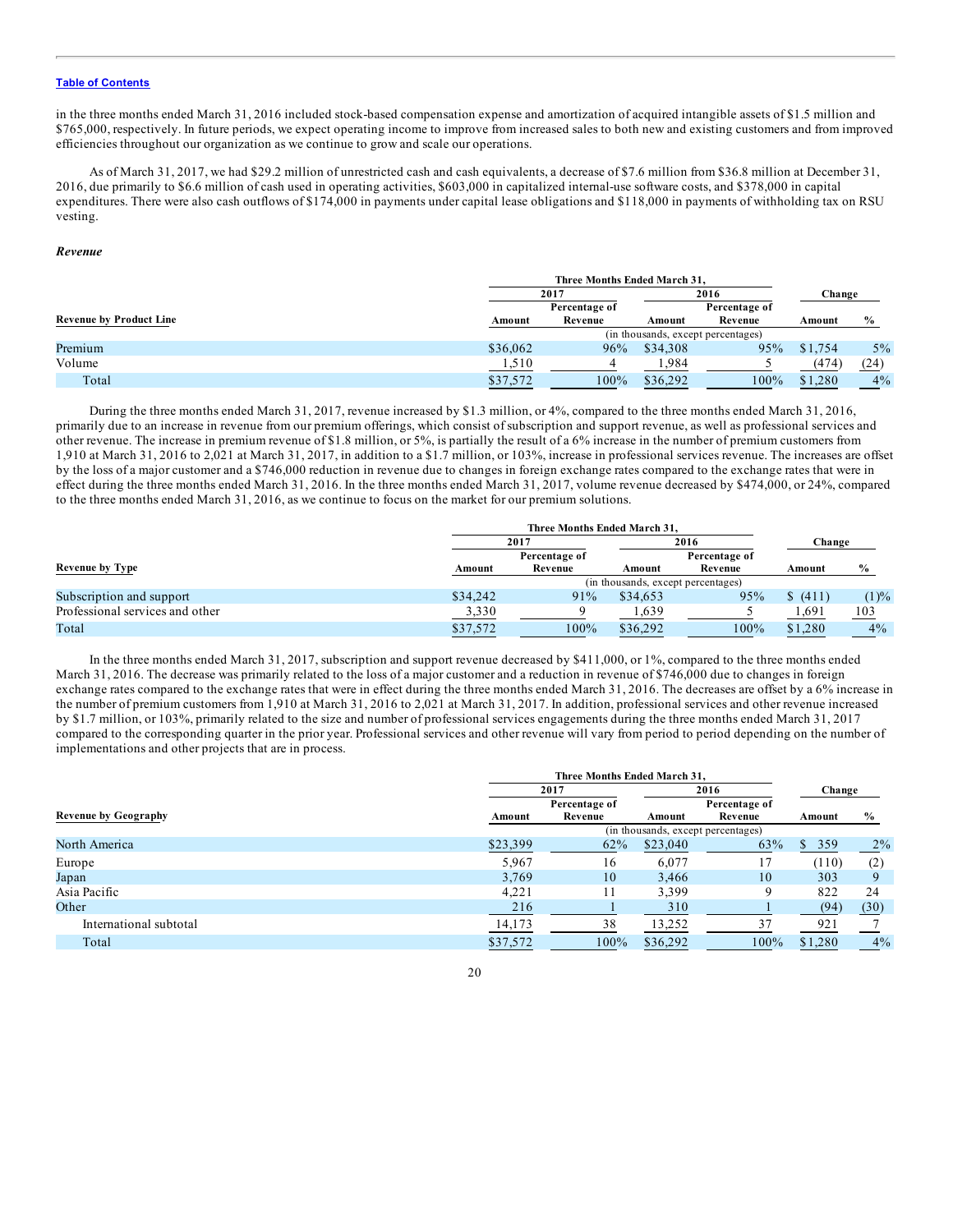For purposes of this section, we designate revenue by geographic regions based upon the locations of our customers. North America is comprised of revenue from the United States, Canada and Mexico. International is comprised of revenue from locations outside of North America. Depending on the timing of new customer contracts, revenue mix from a geographic region can vary from period to period.

In the three months ended March 31, 2017, total revenue for North America increased \$359,000, or 2%, compared to the three months ended March 31, 2016. In the three months ended March 31, 2017, total revenue outside of North America increased \$921,000, or 7%, compared to the three months ended March 31, 2016. The increase in revenue from international regions is primarily related to an increase in revenue in Asia Pacific and Japan. The increase in revenue from Asia Pacific and Japan is primarily related to an increase in revenue from professional services engagements related to OTT application development. These increases were partially offset by a \$746,000 reduction in revenue due to changes in foreign exchange rates compared to the exchange rates that were in effect during the three months ended March 31, 2016.

#### *Cost of Revenue*

|                                 |          | 2017                     |                                    | 2016                     |                                   |     |  |
|---------------------------------|----------|--------------------------|------------------------------------|--------------------------|-----------------------------------|-----|--|
|                                 |          | Percentage of<br>Related |                                    | Percentage of<br>Related | Change<br>$\frac{0}{0}$<br>Amount |     |  |
| <b>Cost of Revenue</b>          | Amount   | Revenue                  | Amount                             | Revenue                  |                                   |     |  |
|                                 |          |                          | (in thousands, except percentages) |                          |                                   |     |  |
| Subscription and support        | \$12,154 | 35%                      | \$11,675                           | 34%                      | 479                               | 4%  |  |
| Professional services and other | 3,064    | 92                       | 1,589                              | 97                       | 1,475                             | 93  |  |
| Total                           | \$15,218 | 41%                      | \$13,264                           | 37%                      | \$1,954                           | 15% |  |

In the three months ended March 31, 2017, cost of subscription and support revenue increased \$479,000, or 4%, compared to the three months ended March 31, 2016. The increase resulted primarily from increases in network hosting services, partner commissions, employee-related and amortization expenses of \$312,000, \$157,000, \$134,000 and \$107,000, respectively. These increases were partially offset by a decrease in depreciation expense of \$360,000.

In the three months ended March 31, 2017, cost of professional services and other revenue increased \$1.5 million, or 93%, compared to the three months ended March 31, 2016. The increase resulted primarily from increases in contractor and employee-related expenses of \$1.0 million and \$380,000, respectively.

## **Gross Profit**

|                                 | Three Months Ended March 31. |                                     |          |                                     |          |               |
|---------------------------------|------------------------------|-------------------------------------|----------|-------------------------------------|----------|---------------|
|                                 | 2017                         |                                     | 2016     |                                     | Change   |               |
| <b>Gross Profit</b>             | Amount                       | Percentage of<br>Related<br>Revenue | Amount   | Percentage of<br>Related<br>Revenue | Amount   | $\frac{0}{0}$ |
|                                 |                              |                                     |          | (in thousands, except percentages)  |          |               |
| Subscription and support        | \$22,088                     | 65%                                 | \$22,978 | 66%                                 | \$ (890) | $(4)\%$       |
| Professional services and other | <u>266</u>                   |                                     | 50       |                                     | 216      | 432           |
| Total                           | \$22,354                     | 59%                                 | \$23,028 | 63%                                 | \$ (674) | $(3)\%$       |

The overall gross profit percentage was 59% and 63% for the three months ended March 31, 2017 and 2016, respectively. The decrease is primarily due to a shift in the mix of revenue as there was an increase in revenue from professional services engagements, which has a lower gross margin than subscription and support revenue. Subscription and support gross profit decreased \$890,000, or 4%, compared to the three months ended March 31, 2016. Professional services and other gross profit increased \$216,000, or 432% compared to the three months ended March 31, 2016. It is likely that gross profit, as a percentage of revenue, will fluctuate quarter by quarter due to the timing and mix of subscription and support revenue and professional services and other revenue, and the type, timing and duration of service required in delivering certain projects.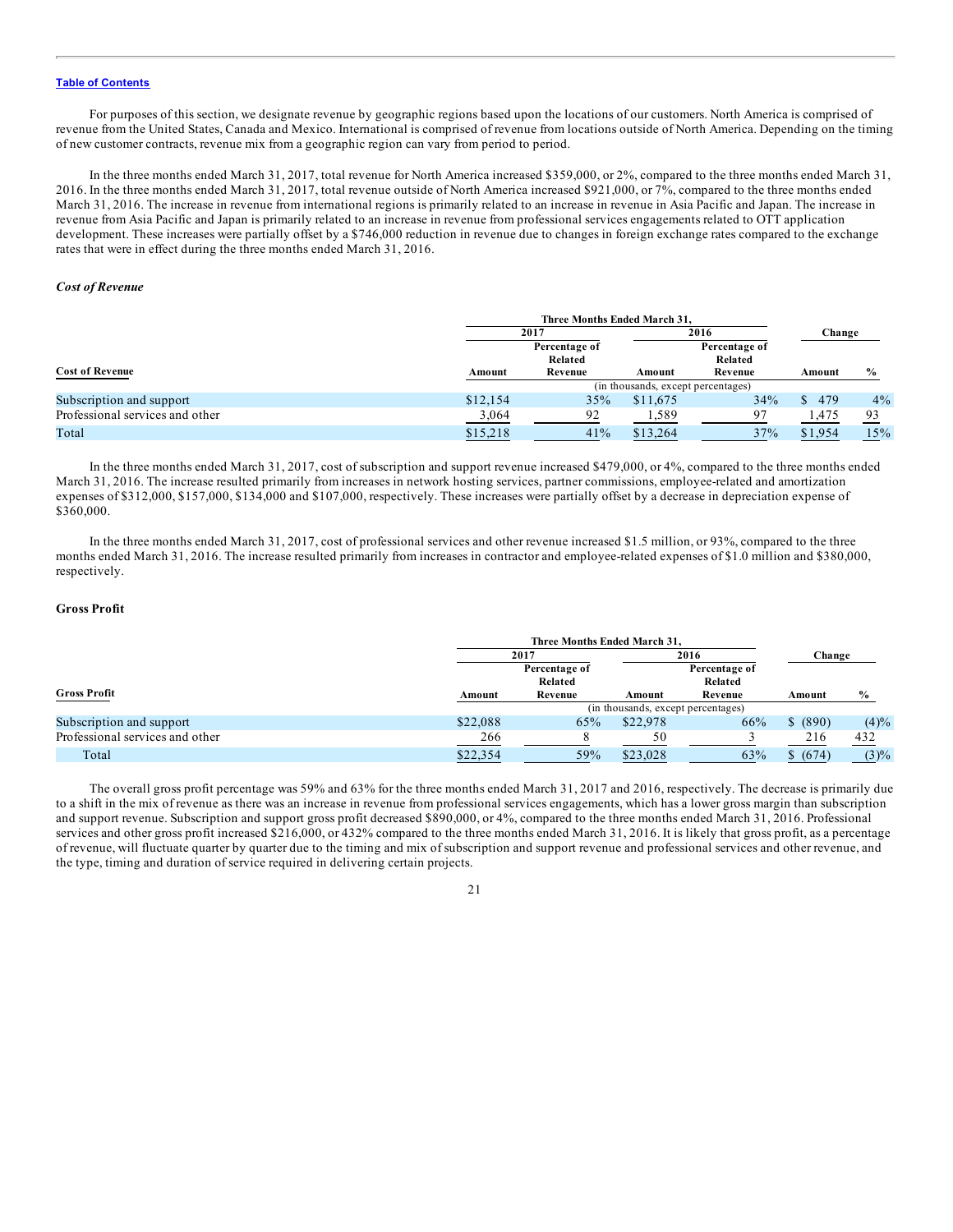## **Operating Expenses**

|                            | Three Months Ended March 31, |               |          |                                    |         |               |
|----------------------------|------------------------------|---------------|----------|------------------------------------|---------|---------------|
|                            |                              | 2017          |          | 2016                               |         | Change        |
|                            |                              | Percentage of |          | Percentage of                      |         |               |
| <b>Operating Expenses</b>  | Amount                       | Revenue       | Amount   | Revenue                            | Amount  | $\frac{6}{6}$ |
|                            |                              |               |          | (in thousands, except percentages) |         |               |
| Research and development   | \$8,194                      | $22\%$        | \$7,426  | 20%                                | 768     | 10%           |
| Sales and marketing        | 13.901                       | 37            | 12,535   | 35                                 | 1,366   |               |
| General and administrative | 5,391                        | 14            | 4,577    | 13                                 | 814     | 18            |
| Merger-related             | __                           |               |          | __                                 | (21)    | (100)         |
| Total                      | \$27,486                     | 73%           | \$24,559 | 68%                                | \$2,927 | 12%           |

*Research and Development***.** In the three months ended March 31, 2017, research and development expense increased by \$768,000, or 10%, compared to the three months ended March 31, 2016 primarily due to increases in employee-related and contractor expenses of \$634,000 and \$166,000 respectively. In future periods, we expect that our research and development expense will increase in absolute dollars as we continue to add employees, develop new features and functionality for our products, introduce additional software solutions and expand our product and service offerings.

*Sales and Marketing***.** In the three months ended March 31, 2017, sales and marketing expense increased by \$1.4 million, or 11%, compared to the three months ended March 31, 2016 primarily due to employee-related, stock-based compensation and travel expenses of \$721,000, \$264,000 and \$258,000 respectively. There were also increases in computer maintenance and support and commission expenses of \$139,000 and \$133,000, respectively. These increases were partially offset by a decrease in contractor expense of \$151,000. We expect that our sales and marketing expense will increase in absolute dollars along with our revenue, as we continue to expand sales coverage and build brand awareness through what we believe are cost-effective channels. We expect that such increases may fluctuate from period to period, however, due to the timing of marketing programs.

*General and Administrative***.** In the three months ended March 31, 2017, general and administrative expense increased by \$814,000, or 18%, compared to the three months ended March 31, 2016 primarily due to increases in legal fees, employee-related expense, and bad debt expense of \$350,000, \$321,000 and \$134,000, respectively. These increases were offset by a decrease in contractor expense of \$170,000. In future periods, we expect general and administrative expense to remain relatively unchanged.

Merger-related. In the three months ended March 31, 2016, merger-related expenses of \$21,000 related to costs associated with the retention of certain employees of Unicorn. No such expense was incurred during the three months ended March 31, 2017.

#### **Other Income (Expense), Net**

|                             |                                    | Three Months Ended March 31,       |        |               |        |               |  |
|-----------------------------|------------------------------------|------------------------------------|--------|---------------|--------|---------------|--|
|                             |                                    | 2017                               | 2016   |               | Change |               |  |
|                             | Percentage of                      |                                    |        | Percentage of |        |               |  |
| <b>Other Expense</b>        | Amount                             | Revenue                            | Amount | Revenue       | Amount | $\frac{6}{6}$ |  |
|                             | (in thousands, except percentages) |                                    |        |               |        |               |  |
| Interest income, net        | \$30                               | $-$ %                              | \$26   | $-$ %         | \$4    | 15%           |  |
| Interest expense            | (9)                                | $\overline{\phantom{a}}$           | (19)   | __            | 10     | (53)          |  |
| Other income (expense), net | 117                                | —                                  | (38)   |               | 155    | (408)         |  |
| Total                       | \$138                              | $\frac{0}{0}$<br>$\hspace{0.05cm}$ | \$(31) | 0%            | \$169  | $(545)\%$     |  |

In the three months ended March 31, 2017, interest income remained relatively unchanged. Interest income is generated from the investment of our cash balances, less related bank fees.

The interest expense during the three months ended March 31, 2017 is primarily comprised of interest paid on capital leases and an equipment financing. The increase in other income (expense), net during the three months ended March 31, 2017 was primarily due to foreign currency exchange gains recorded during the three months ended March 31, 2017 upon collection of foreign denominated accounts receivable, compared to losses recorded in the corresponding period of the prior year.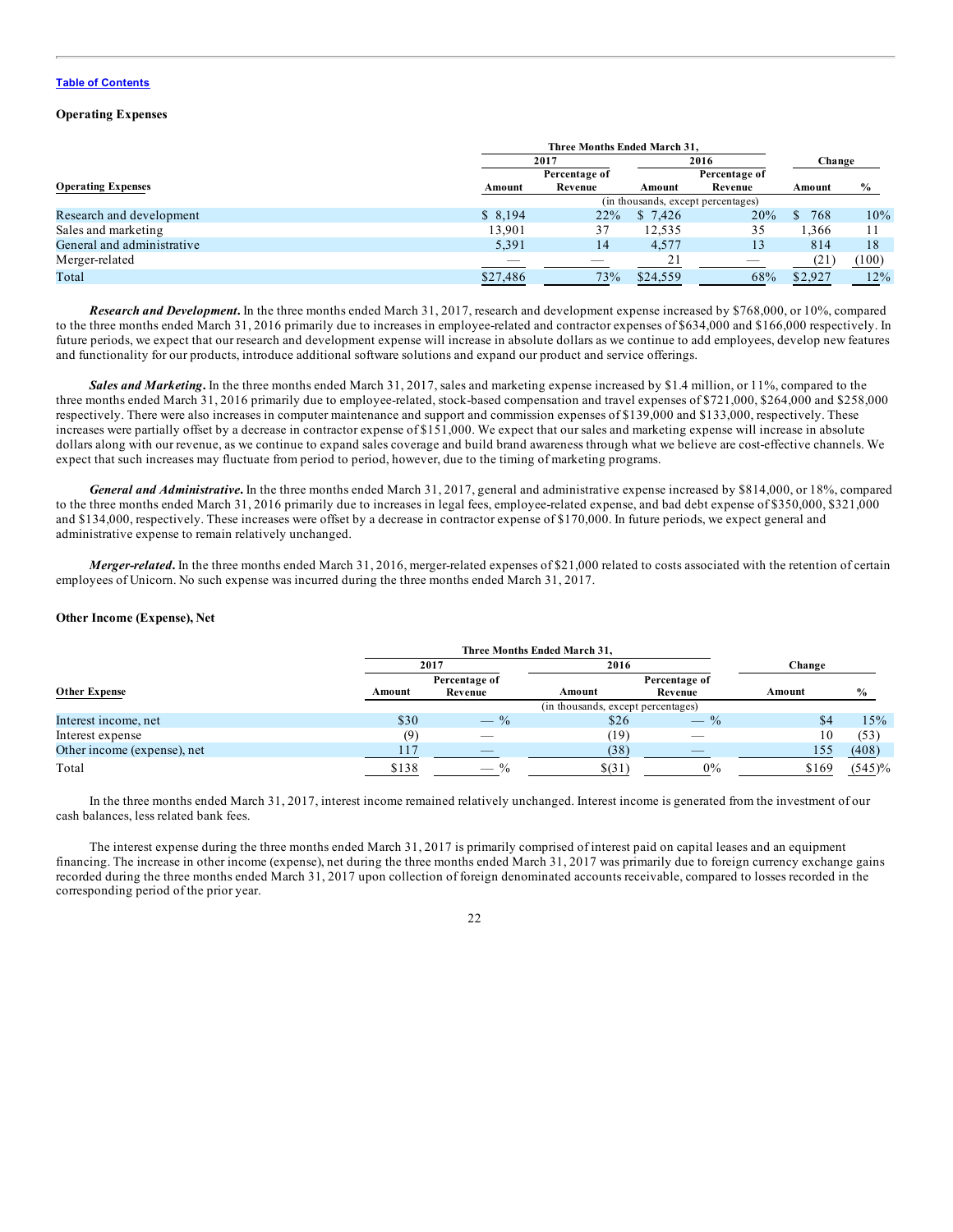## **Provision for Income Taxes**

|                                   | Three Months Ended March 31.       |                          |        |               |        |              |
|-----------------------------------|------------------------------------|--------------------------|--------|---------------|--------|--------------|
|                                   | 2017                               |                          | 2016   |               |        |              |
|                                   |                                    | Percentage of            |        | Percentage of |        |              |
| <b>Provision for Income Taxes</b> | Amount                             | Revenue                  | Amount | Revenue       | Amount | $\mathbf{0}$ |
|                                   | (in thousands, except percentages) |                          |        |               |        |              |
| Provision for income taxes        | \$79                               | $\overline{\phantom{0}}$ | \$45   | $-$           | \$34   | 76%          |

In the three months ended March 31, 2017 and 2016, the provision for income taxes was primarily comprised of income tax expenses related to foreign jurisdictions.

#### **Liquidity and Capital Resources**

In connection with our initial public offering in February 2012, we received aggregate proceeds of approximately \$58.8 million, including the proceeds from the underwriters' exercise of their overallotment option, net of underwriters' discounts and commissions, but before deducting offering expenses of approximately \$4.3 million. Prior to our initial public offering, we funded our operations primarily through private placements of preferred and common stock, as well as through borrowings of \$7.0 million under our bank credit facilities. In February 2012, we repaid the \$7.0 million balance under our bank credit facilities. All of the preferred stock was converted into shares of our common stock in connection with our initial public offering.

|                                                            |    | Three Months Ended March 31, |  |         |  |
|------------------------------------------------------------|----|------------------------------|--|---------|--|
| <b>Condensed Consolidated Statements of Cash Flow Data</b> |    | 2017                         |  | 2016    |  |
|                                                            |    | (in thousands)               |  |         |  |
| Purchases of property and equipment                        | \$ | (378)                        |  | (843)   |  |
| Depreciation and amortization                              |    | 1.734                        |  | 2.014   |  |
| Cash flows (used in) provided by operating activities      |    | (6, 595)                     |  | 2.995   |  |
| Cash flows used in investing activities                    |    | (981)                        |  | (1,778) |  |
| Cash flows (used in) provided by financing activities      |    | (289)                        |  | 235     |  |

#### *Cash and cash equivalents.*

Our cash and cash equivalents at March 31, 2017 were held for working capital purposes and were invested primarily in money market funds. We do not enter into investments for trading or speculative purposes. At March 31, 2017 and December 31, 2016, we had \$4.9 million and \$5.9 million, respectively, of cash and cash equivalents held by subsidiaries in international locations, including subsidiaries located in Japan and the United Kingdom. It is our current intention to permanently reinvest unremitted earnings in such subsidiaries or to repatriate the earnings only when tax effective. We believe that our existing cash and cash equivalents will be sufficient to meet our anticipated working capital and capital expenditure needs over at least the next 12 months.

#### *Accounts receivable, net.*

Our accounts receivable balance fluctuates from period to period, which affects our cash flow from operating activities. The fluctuations vary depending on the timing of our billing activity, cash collections, and changes to our allowance for doubtful accounts. In many instances we receive cash payment from a customer prior to the time we are able to recognize revenue on a transaction. We record these payments as deferred revenue, which has a positive effect on our accounts receivable balances. We use days' sales outstanding, or DSO, calculated on a quarterly basis, as a measurement of the quality and status of our receivables. We define DSO as (a) accounts receivable, net of allowance for doubtful accounts, divided by total revenue for the most recent quarter, multiplied by (b) the number of days in that quarter. DSO was 54 days at March 31, 2017 and 53 days at December 31, 2016.

#### *Cash flows (used in) provided by operating activities.*

Cash (used in) provided by operating activities consists primarily of net loss adjusted for certain non-cash items including depreciation and amortization, stock-based compensation expense, the provision for bad debts and the effect of changes in working capital and other activities. Cash used in operating activities during the three months ended March 31, 2017 was \$6.6 million. The cash flow used in operating activities resulted from net losses of \$5.1 million and changes in our operating assets and liabilities of \$5.3 million, partially offset by net non-cash charges of \$3.8 million. Uses of cash included a decrease in accrued expense of \$3.9 million and increases in prepaid expenses and accounts receivable of \$2.2 million and \$1.0 million, respectively. The cash outflows relating to accrued expenses primarily related to payments for incentive compensation and payments associated with the closure of certain facilities. These outflows were offset in part by increases in deferred revenue and accounts payable of \$1.1 million and \$695,000, respectively. Net non-cash expenses consisted primarily of \$1.8 million for stock-based compensation expense and \$1.7 million for depreciation and amortization expense.

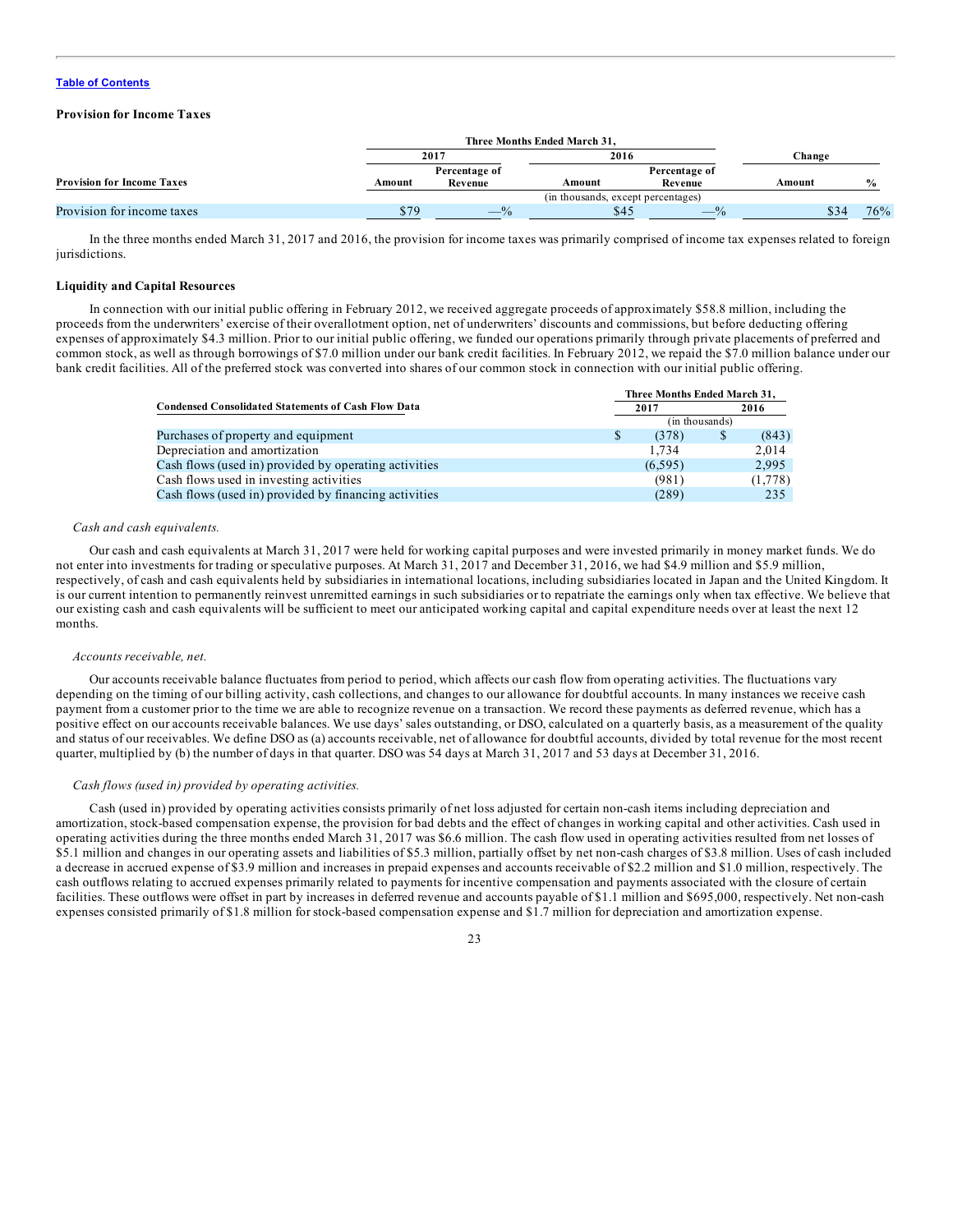#### *Cash flows used in investing activities.*

Cash used in investing activities during the three months ended March 31, 2017 was \$981,000, consisting primarily of \$603,000 for the capitalization of internal-use software costs and \$378,000 in capital expenditures to support the business.

## *Cash flows (used in) provided by financing activities.*

Cash (used in) provided by financing activities for the three months ended March 31, 2017 was \$289,000, consisting of payments under capital lease obligation, withholding tax on RSU vesting and equipment financing of \$174,000, \$118,000 and \$76,000, respectively, offset in part by the proceeds received on the exercise of common stock options of \$79,000.

#### *Credit facility borrowings.*

On November 19, 2015, we entered into an amended and restated loan and security agreement with a lender (the "Loan Agreement") providing for up to a \$20.0 million asset based line of credit (the "Line of Credit"). Under the Line of Credit, we can borrow up to \$20.0 million. Borrowings under the Line of Credit are secured by substantially all of our assets, excluding our intellectual property. Outstanding amounts under the Line of Credit accrue interest at a rate equal to the prime rate or the LIBOR rate plus 2.5%. Under the Loan Agreement, we must comply with certain financial covenants, including maintaining a minimum asset coverage ratio. If the outstanding principal during any month is at least \$15.0 million, the Company must also maintain a minimum net income threshold based on non-GAAP operating measures. Failure to comply with these covenants, or the occurrence of an event of default, could permit the Lenders under the Line of Credit to declare all amounts borrowed under the Line of Credit, together with accrued interest and fees, to be immediately due and payable. We were in compliance with all covenants under the Line of Credit as of March 31, 2017.

On December 31, 2015, the Company entered into an equipment financing agreement with a lender (the "December 2015 Equipment Financing Agreement") to finance the purchase of \$604,000 in computer equipment. In February 2016, the Company drew down \$604,000 under the December 2015 Equipment Financing Agreement, and the liability was recorded at fair value using a market interest rate. The Company is repaying its obligation over a two year period through January 2018, and the amount outstanding was \$257,000 as of March 31, 2017.

#### *Net operating loss carryforwards.*

As of December 31, 2016, we had federal and state net operating losses of approximately \$155.5 million and \$57.4 million, respectively, which are available to offset future taxable income, if any, through 2035. Included in the federal and state net operating losses are deductions attributable to excess tax benefits from the exercise of non-qualified stock options of \$16.9 million and \$10.2 million, respectively. The tax benefits attributable to these net operating losses are credited directly to additional paid-in capital when realized. The Company has not realized any such tax benefits through December 31, 2016. We had federal and state research and development tax credits of \$5.4 million and \$3.5 million, respectively, which expire in various amounts through 2035. Our net operating loss and tax credit amounts are subject to annual limitations under Section 382 change of ownership rules of the U.S. Internal Revenue Code of 1986, as amended. We completed an assessment to determine whether there may have been a Section 382 ownership change and determined that it is more likely than not that our net operating and tax credit amounts as disclosed are not subject to any material Section 382 limitations.

In assessing our ability to utilize our net deferred tax assets, we considered whether it is more likely than not that some portion or all of our net deferred tax assets will not be realized. Based upon the level of our historical U.S. losses and future projections over the period in which the net deferred tax assets are deductible, at this time, we believe it is more likely than not that we will not realize the benefits of these deductible differences. Accordingly, we have provided a valuation allowance against our U.S. deferred tax assets as of March 31, 2017 and December 31, 2016.

### **Contractual Obligations and Commitments**

Our principal commitments consist primarily of obligations under our leases for our office space and contractual commitments for capital leases and equipment financing as well as content delivery network services, hosting and other support services. Other than these lease obligations and contractual commitments, we do not have commercial commitments under lines of credit, standby repurchase obligations or other such debt arrangements.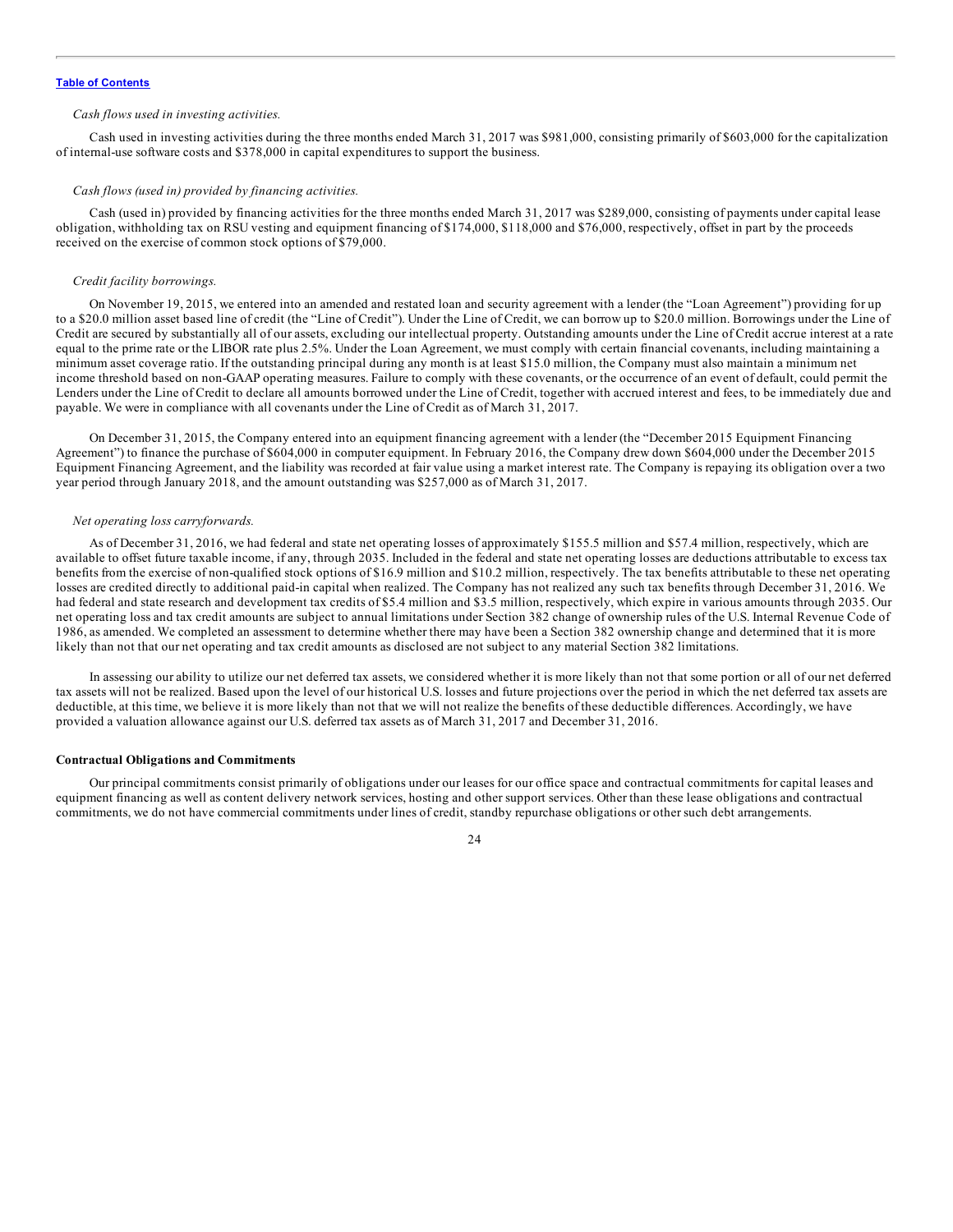<span id="page-25-0"></span>Our contractual obligations as of December 31, 2016 are summarized in our Annual Report on Form 10-K for the year ended December 31, 2016. In addition to the obligations outlined in our Annual Report on Form 10-K, we entered into an agreement with a non-cancelable commitment in January 2017, primarily for content delivery and network storage service, with obligations of \$15.8 million through December 31, 2018. As of March 31, 2017, our obligation was \$12.0 million in connection with this agreement.

#### **Recent Accounting Pronouncements**

For information on recent accounting pronouncements, see *Recently Issued and Adopted Accounting Standards* in the notes to the condensed consolidated financial statements appearing elsewhere in this Quarterly Report on Form 10-Q.

#### **Off-Balance Sheet Arrangements**

We do not have any special purpose entities or off-balance sheet arrangements.

#### *Anticipated Cash Flows*

We expect to incur significant operating costs, particularly related to services delivery costs, sales and marketing and research and development, for the foreseeable future in order to execute our business plan. We anticipate that such operating costs, as well as planned capital expenditures will constitute a material use of our cash resources. As a result, our net cash flows will depend heavily on the level of future sales, changes in deferred revenue and our ability to manage infrastructure costs.

We believe our existing cash and cash equivalents will be sufficient to meet our working capital and capital expenditures for at least the next 12 months. Our future working capital requirements will depend on many factors, including the rate of our revenue growth, our introduction of new products and enhancements, and our expansion of sales and marketing and product development activities. To the extent that our cash and cash equivalents, short and long-term investments and cash flow from operating activities are insufficient to fund our future activities, we may need to raise additional funds through bank credit arrangements or public or private equity or debt financings. We also may need to raise additional funds in the event we determine in the future to acquire businesses, technologies and products that will complement our existing operations. In the event funding is required, we may not be able to obtain bank credit arrangements or equity or debt financing on terms acceptable to us or at all.

## **ITEM 3. QUANTITATIVE AND QUALITATIVE DISCLOSURES ABOUT MARKET RISK**

## **Quantitative and Qualitative Disclosures about Market Risk**

We have operations both within the United States and internationally, and we are exposed to market risks in the ordinary course of our business. These risks include primarily foreign exchange risks, interest rate and inflation.

#### *Financial instruments*

Financial instruments meeting fair value disclosure requirements consist of cash equivalents, accounts receivable and accounts payable. The fair value of these financial instruments approximates their carrying amount.

#### *Foreign currency exchange risk*

Our results of operations and cash flows are subject to fluctuations due to changes in foreign currency exchange rates, particularly changes in the euro, British pound and Japanese yen. Except for revenue transactions in Japan, we enter into transactions directly with substantially all of our foreign customers.

Percentage of revenues and expenses in foreign currency is as follows:

|                                                                | Three Months Ended March 31. |      |  |
|----------------------------------------------------------------|------------------------------|------|--|
|                                                                | 2017                         | 2016 |  |
| Revenues generated in locations outside the United States      | $41\%$                       | 40%  |  |
| Revenues in currencies other than the United States dollar (1) | $2.7\%$                      | 28%  |  |
| Expenses in currencies other than the United States dollar (1) | 15%                          | 14%  |  |

(1) Percentage of revenues and expenses denominated in foreign currency for the three months ended March 31, 2017 and 2016: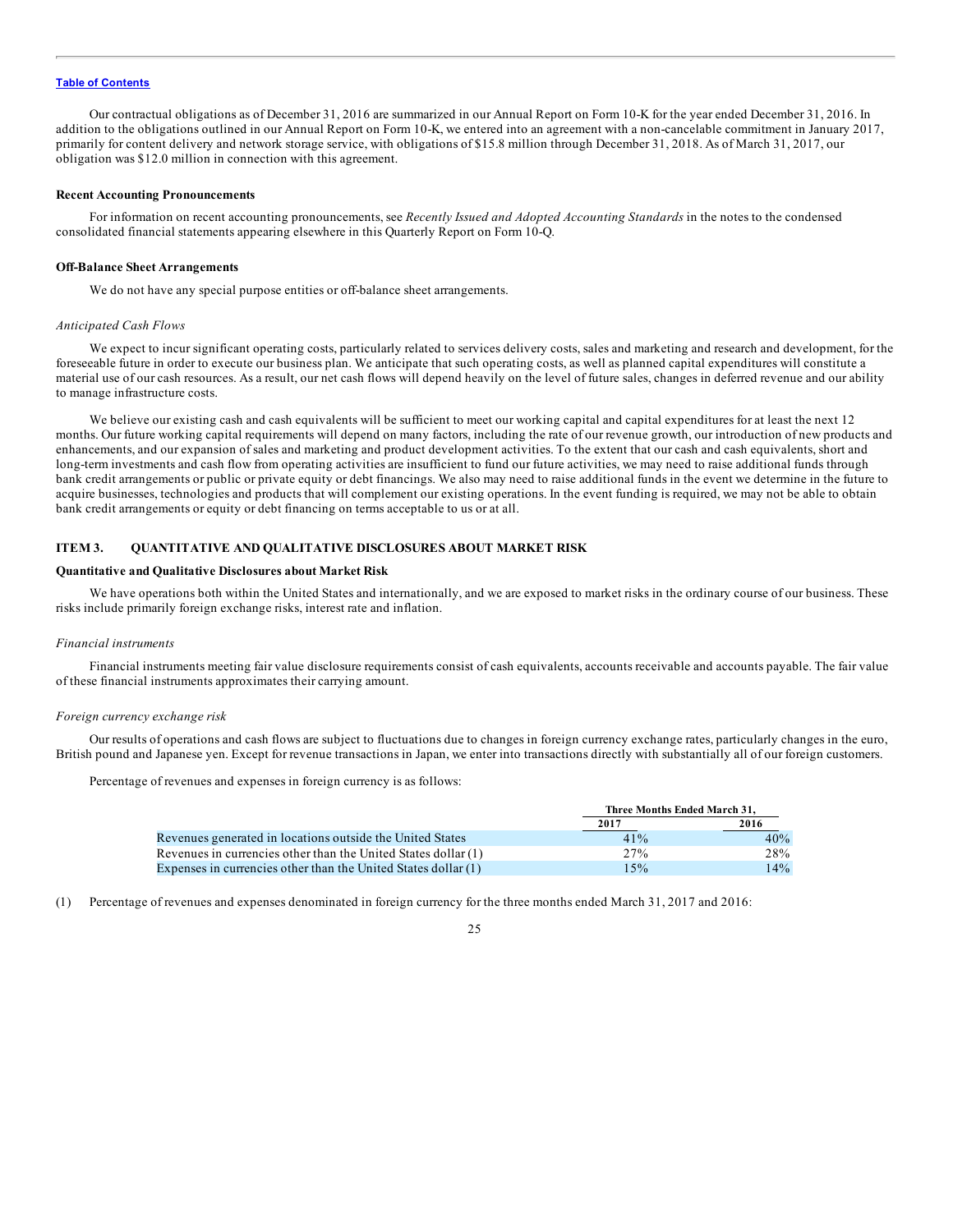|               |          | <b>Three Months Ended</b><br>March 31, 2017 |          | <b>Three Months Ended</b><br>March 31, 2016 |  |
|---------------|----------|---------------------------------------------|----------|---------------------------------------------|--|
|               | Revenues | <b>Expenses</b>                             | Revenues | <b>Expenses</b>                             |  |
| Euro          | 6%       | $1\%$                                       | $7\%$    | $2\%$                                       |  |
| British pound |          | o                                           |          |                                             |  |
| Japanese Yen  | 10       |                                             | 10       |                                             |  |
| Other         |          |                                             |          |                                             |  |
| Total         | 28%      | 15%                                         | 28%      | 14%                                         |  |

As of March 31, 2017 and December 31, 2016, we had \$7.4 million and \$5.6 million, respectively, of receivables denominated in currencies other than the U.S. dollar. We also maintain cash accounts denominated in currencies other than the local currency, which exposes us to foreign exchange rate movements.

In addition, although our foreign subsidiaries have intercompany accounts that are eliminated upon consolidation, these accounts expose us to foreign currency exchange rate fluctuations. Exchange rate fluctuations on short-term intercompany accounts are recorded in our consolidated statements of operations under "other income (expense), net", while exchange rate fluctuations on long-term intercompany accounts are recorded in our consolidated balance sheets under "accumulated other comprehensive income" in stockholders' equity, as they are considered part of our net investment and hence do not give rise to gains or losses.

Currently, our largest foreign currency exposures are the euro, British pound and Japanese yen, primarily because our European and Japanese operations have a higher proportion of our local currency denominated expenses. Relative to foreign currency exposures existing at March 31, 2017, a 10% unfavorable movement in foreign currency exchange rates would expose us to significant losses in earnings or cash flows or significantly diminish the fair value of our foreign currency financial instruments. For the three months ended March 31, 2017, we estimated that a 10% unfavorable movement in foreign currency exchange rates would have decreased revenues by \$1.0 million, decreased expenses by \$624,000 and decreased operating income by \$399,000. The estimates used assume that all currencies move in the same direction at the same time and the ratio of non-U.S. dollar denominated revenue and expenses to U.S. dollar denominated revenue and expenses does not change from current levels. Since a portion of our revenue is deferred revenue that is recorded at different foreign currency exchange rates, the impact to revenue of a change in foreign currency exchange rates is recognized over time, and the impact to expenses is more immediate, as expenses are recognized at the current foreign currency exchange rate in effect at the time the expense is incurred. All of the potential changes noted above are based on sensitivity analyses performed on our financial results as of March 31, 2017 and 2016.

#### *Interest rate risk*

We had unrestricted cash and cash equivalents totaling \$29.2 million at March 31, 2017. Cash and cash equivalents were invested primarily in money market funds and are held for working capital purposes. We do not use derivative financial instruments in our investment portfolio. Declines in interest rates, however, would reduce future interest income. We incurred \$9,000 and \$19,000 of interest expense during the three months ended March 31, 2017 and 2016, respectively, related to interest paid on capital leases and an equipment financing. While we continue to incur interest expense in connection with our capital leases and equipment financing, the interest expense is fixed and not subject to changes in market interest rates. In the event that we borrow under our line of credit, which bears interest at the prime rate or the LIBOR rate plus the LIBOR rate margin, the related interest expense recorded would be subject to changes in the rate of interest.

#### *Inflation risk*

We do not believe that inflation has had a material effect on our business, financial condition or results of operations. If our costs were to become subject to significant inflationary pressures, we may not be able to fully offset such higher costs through price increases. Our inability or failure to do so could harm our business, financial condition and results of operations.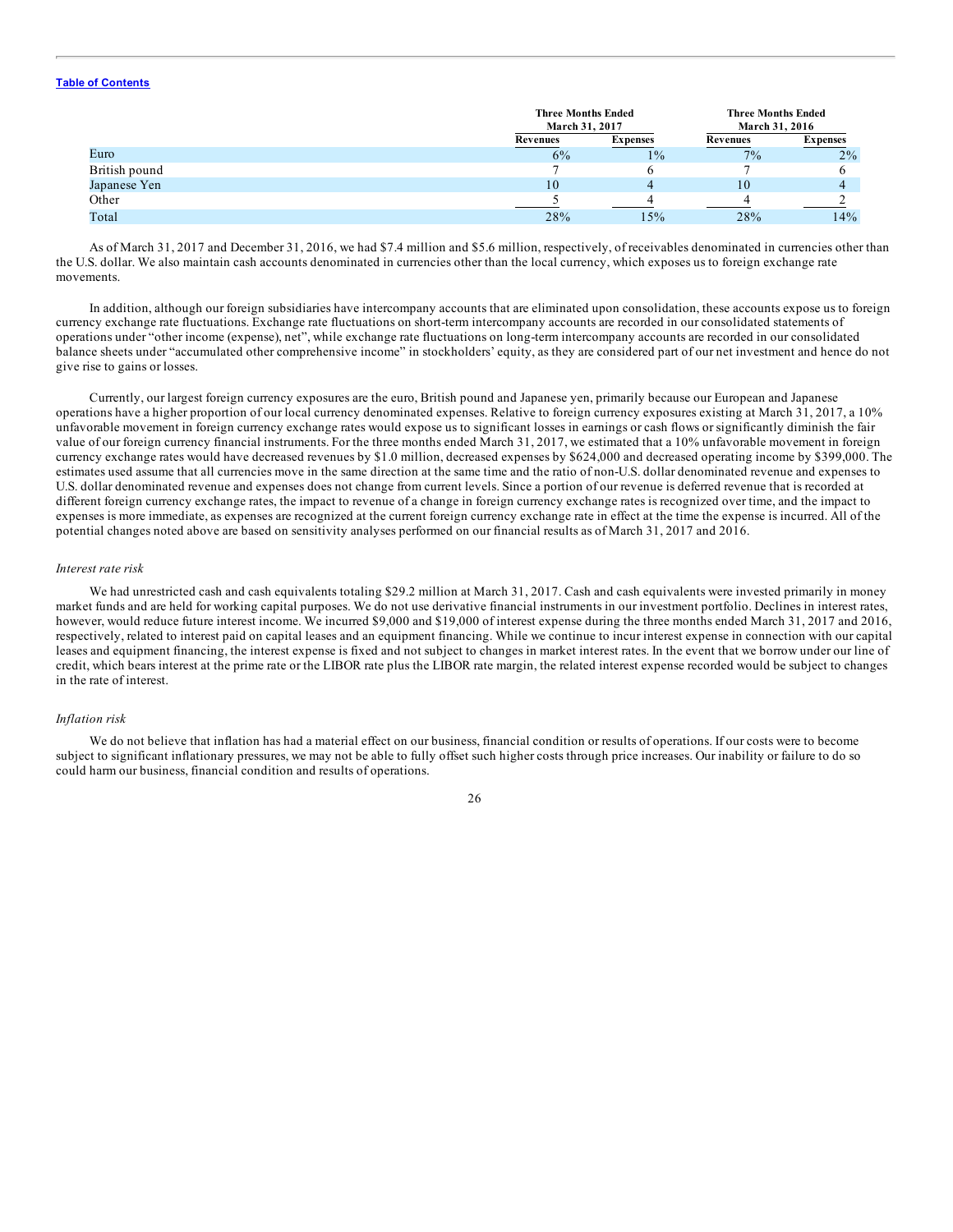#### <span id="page-27-0"></span>**ITEM 4. CONTROLS AND PROCEDURES**

## **Evaluation of Disclosure Controls and Procedures**

As of March 31, 2017, our management, with the participation of our Chief Executive Officer and Chief Financial Officer, evaluated the effectiveness of our disclosure controls and procedures defined in Rules 13a-15(e) and 15d-15(e) under the Exchange Act. Management recognizes that any controls and procedures, no matter how well designed and operated, can provide only reasonable assurance of achieving their objectives and management necessarily applies its judgment in evaluating the cost-benefit relationship of possible controls and procedures. Based upon that evaluation, our Chief Executive Officer and Chief Financial Officer concluded that, as of March 31, 2017, our disclosure controls and procedures were effective in ensuring that material information required to be disclosed by us in the reports that we file or submit under the Exchange Act is recorded, processed, summarized and reported within the time periods specified in the Securities and Exchange Commission's rules and forms, including ensuring that such material information is accumulated by and communicated to our management, including our Chief Executive Officer and Chief Financial Officer, as appropriate to allow timely decisions regarding required disclosure.

#### **Changes in Internal Control over Financial Reporting**

There was no change in our internal control over financial reporting identified in connection with the evaluation required by Rule 13a-15(d) and 15d-15(d) of the Exchange Act that occurred during the period covered by this report that has materially affected, or is reasonably likely to materially affect, our internal control over financial reporting.

## **PART II. OTHER INFORMATION**

#### **ITEM 1. LEGAL PROCEEDINGS**

On July 8, 2016, a complaint was filed by Brand Technologies, Inc. naming us, along with several others, as a defendant in a case alleging copyright infringement, violations of the Lanham Act, unfair competition and related claims (Brand Technologies, Inc. v. Cox Enterprises, Inc., et al., United States District Court for the Central District of California). The complaint, subsequently amended twice by the plaintiff, alleges that Cox Media Group (CMG) engaged in the unlicensed provision of copyrighted videos owned by the plaintiff on CMG websites by using our technology. The amended complaint seeks actual and statutory damages, costs and injunctive relief. The defendants filed two separate motions to dismiss, both of which were granted and resulted in a narrowing of the claims in the amended complaint. We answered the amended complaint on April 21, 2017 and discovery is ongoing. We cannot yet determine whether it is probable that a loss will be incurred in connection with this complaint, nor can we reasonably estimate the potential loss, if any.

In addition, we are, from time to time, party to litigation arising in the ordinary course of our business. Management does not believe that the outcome of these claims will have a material adverse effect on our consolidated financial position, results of operations or cash flows based on the status of proceedings at this time.

#### **ITEM 1A. RISK FACTORS**

In Part I-Item 1A ("Risk Factors") of our Annual Report on Form 10-K for the fiscal year ended December 31, 2016, which was filed with the Securities and Exchange Commission on February 21, 2017, we described risk factors related to the Company. The following risk factors update and replace those set forth in our Annual Report on Form 10-K for the year ended December 31, 2016. You should carefully review these risk factors and those described in other reports we file with the Securities and Exchange Commission in evaluating our business. Our business, prospects, financial condition, or operating results could be harmed by any of these risks, as well as other risks not currently known to us or that we currently consider immaterial. If any of such risks and uncertainties actually occurs, our business, financial condition or operating results could differ materially from the plans, projections and other forward-looking statements included in the section titled "Management's Discussion and Analysis of Financial Condition and Results of Operations" and elsewhere in this report and in our other public filings. The trading price of our common stock could decline due to any of these risks, and, as a result, *you may lose all or part of your investment.*

#### We have a history of losses, we expect to continue to incur losses and we may not achieve or sustain profitability in the future.

We have incurred significant losses in each period since our inception in 2004. We experienced a consolidated net loss of \$2.8 million for the three months ended March 31, 2015, a consolidated net loss of \$1.6 million for the three months ended March 31, 2016 and a consolidated net loss of \$5.1 million for the three months ended March 31, 2017. For the year ended December 31, 2016, we reported a consolidated net loss of \$10.0 million. These losses were due to the substantial investments we made to build our products and services, grow and maintain our business and acquire customers. Key elements of our growth strategy include acquiring new customers and continuing to innovate and build our brand. As a result, we expect our operating expenses to increase in the future due to expected increased sales and marketing expenses, operations costs, research and development costs and general and administrative costs and, therefore, our operating losses will continue or even potentially increase for the foreseeable future. In addition, as a public company we incur significant legal, accounting and other expenses that we did not incur as a private company. Furthermore, to the extent that we are successful in increasing our customer base, we will also incur increased expenses because costs associated with generating and supporting customer agreements are generally incurred up front, while revenue is generally recognized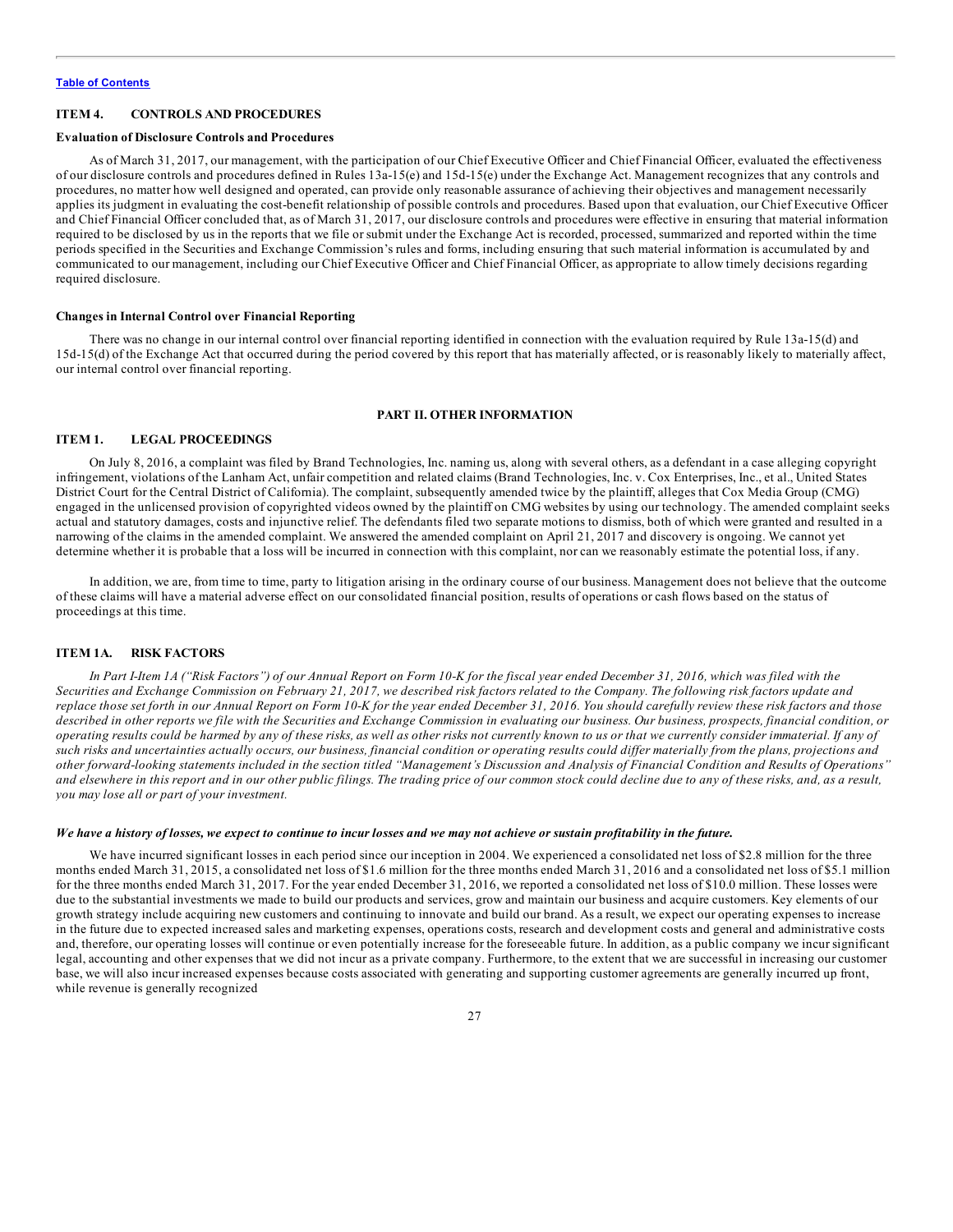ratably over the committed term of the agreement. You should not rely upon our recent bookings or revenue growth as indicative of our future performance. We cannot assure you that we will reach profitability in the future or at any specific time in the future or that, if and when we do become profitable, we will sustain profitability. If we are ultimately unable to generate sufficient revenue to meet our financial targets, become profitable and have sustainable positive cash flows, investors could lose their investment.

#### *Substantially all of our revenue has historically come from a single product, Video Cloud.*

We have historically been substantially dependent on revenue from a single product, Video Cloud, and we expect that revenue from Video Cloud will continue to comprise a significant portion of our revenue. Our business would be harmed by a decline in the market for Video Cloud, increased competition in the market for online video platforms, or our failure or inability to provide sufficient investment to support Video Cloud as needed to maintain or grow its competitive position.

#### If we are unable to retain our existing customers, our revenue and results of operations will be adversely affected.

We sell our products pursuant to agreements that are generally for annual terms. Our customers have no obligation to renew their subscriptions after their subscription period expires, and we have experienced losses of customers that elected not to renew, in some cases, for reasons beyond our control. For example, our largest customer during 2016 has faced distressing financial circumstances in recent quarters. As a result, we expect to lose substantially all of the revenue we expected to generate from this customer in 2017. In addition, even if subscriptions are renewed, they may not be renewed on the same or on more profitable terms. As a result, our ability to retain our existing customers and grow depends in part on subscription renewals. We may not be able to accurately predict future trends in customer renewals, and our customers' renewal rates have and may continue to decline or fluctuate because of several factors, including their satisfaction or dissatisfaction with our services, the cost of our services and the cost of services offered by our competitors, reductions in our customers' spending levels or the introduction by competitors of attractive features and functionality. If our customer retention rate decreases, we may need to increase the rate at which we add new customers in order to maintain and grow our revenue, which may require us to incur significantly higher advertising and marketing expenses than we currently anticipate, or our revenue may decline. If our customers do not renew their subscriptions for our services, renew on less favorable terms, or do not purchase additional functionality or subscriptions, our revenue may grow more slowly than expected or decline, and our profitability and gross margins may be harmed or affected.

## Our long term financial targets are predicated on bookings and revenue growth and operating margin improvements that we may fail to achieve, which could reduce our expected earnings and cause us to fail to meet the expectations of analysts or investors and cause the price of our securities to decline.

We are projecting long-term bookings, revenue and earnings growth. Our projections are based on the expected growth potential in our premium customer base, as well as the market for on-demand software solutions generally. We may not achieve the expected bookings and revenue growth if the markets we serve do not grow at expected rates, if customers do not purchase or renew subscriptions as we expect, and/or if we are not able to deliver products desired by customers and potential customers. Our long-term operating margin improvement targets are predicated on operating leverage as long term revenue increases and improved operating efficiencies from moving to additional cloud-based delivery of services, together with lower cost of goods sold, research and development expenses and general and administrative expenses as a percentage of total revenue. If operating margins do not improve, our earnings could be adversely affected and the price of our securities could decline.

#### The actual market for our solutions could be significantly smaller than our estimates of our total potential market opportunity, and if customer demand for our services does not meet expectations, our ability to generate revenue and meet our financial targets could be adversely affected.

While we expect strong growth in the markets for our products, it is possible that the growth in some or all of these markets may not meet our expectations, or materialize at all. The methodology on which our estimate of our total potential market opportunity is based includes several key assumptions based on our industry knowledge and customer experience. If any of these assumptions proves to be inaccurate, then the actual market for our solutions could be significantly smaller than our estimates of our total potential market opportunity. If the customer demand for our services or the adoption rate in our target markets does not meet our expectations, our ability to generate revenue from customers and meet our financial targets could be adversely affected.

#### Our business is substantially dependent upon the continued growth of the market for on-demand software solutions.

We derive, and expect to continue to derive, substantially all of our revenue from the sale of our on-demand solutions. As a result, widespread acceptance and use of the on-demand business model is critical to our future growth and success. Under the perpetual or periodic license model for software procurement, users of the software would typically install and operate the applications on their hardware. Because many companies are generally predisposed to maintaining control of their information technology, or IT,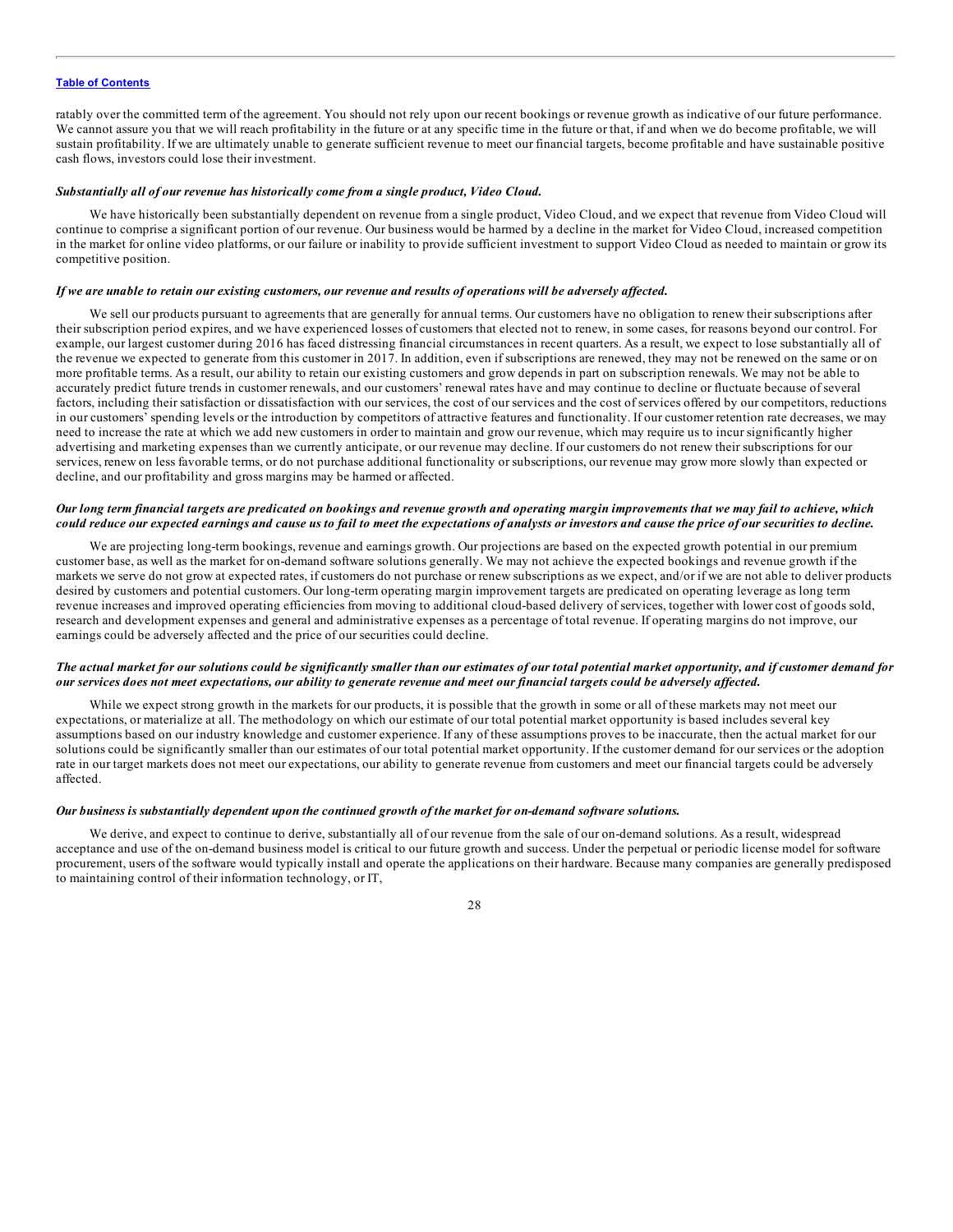systems and infrastructure, there may be resistance to the concept of accessing software as a service provided by a third party. In addition, the market for on-demand software solutions is still evolving, and competitive dynamics may cause pricing levels to change as the market matures and as existing and new market participants introduce new types of solutions and different approaches to enable organizations to address their technology needs. As a result, we may be forced to reduce the prices we charge for our products and may be unable to renew existing customer agreements or enter into new customer agreements at the same prices and upon the same terms that we have historically. If the market for on-demand software solutions fails to grow, grows more slowly than we currently anticipate or evolves and forces us to reduce the prices we charge for our products, our bookings growth, revenue, gross margin and other operating results could be materially adversely affected.

#### *Our operating results may fluctuate from quarter to quarter, which could make them dif icult to predict.*

Our quarterly operating results are tied to certain financial and operational metrics that have fluctuated in the past and may fluctuate significantly in the future. As a result, you should not rely upon our past quarterly operating results as indicators of future performance. Our operating results depend on numerous factors, many of which are outside of our control. In addition to the other risks described in this "Risk Factors" section, the following risks could cause our operating results to fluctuate:

- our ability to retain existing customers and attract new customers;
- the rates at which our customers renew;
- the amount of revenue generated from our customers' use of our products or services in excess of their committed contractual entitlements;
- the timing and amount of costs of new and existing marketing and advertising efforts;
- the timing and amount of operating costs and capital expenditures relating to expansion of our business, operations and infrastructure;
- the cost and timing of the development and introduction of new product and service offerings by us or our competitors; and
- system or service failures, security breaches or network downtime.

## We have a relatively short operating history in a relatively new and rapidly developing market, which makes it difficult to evaluate our business and future *prospects.*

Our business has a relatively short operating history and the market for our products and services is relatively new and rapidly developing, which makes it difficult to evaluate our business and future prospects. We have been in existence since 2004, and much of our growth has occurred in recent periods. We have encountered, and will continue to encounter, risks and difficulties frequently experienced by growing companies in rapidly changing industries, including those related to:

- market acceptance of our current and future products and services;
- customer renewal rates:
- our ability to compete with other companies that are currently in, or may in the future enter, the market for our products;
- our ability to successfully expand our business, especially internationally;
- our ability to control costs, including our operating expenses;
- the amount and timing of operating expenses, particularly sales and marketing expenses, related to the maintenance and expansion of our business, operations and infrastructure;
- network outages or security breaches and any associated expenses;
- foreign currency exchange rate fluctuations;
- write-downs, impairment charges or unforeseen liabilities in connection with acquisitions;
- our ability to successfully manage acquisitions; and
- general economic and political conditions in our domestic and international markets.

If we do not manage these risks successfully, our business will be harmed.

## Our long-term success depends, in part, on our ability to expand the sales of our products to customers located outside of the United States, and thus our *business is susceptible to risks associated with international sales and operations.*

We currently maintain offices and have sales personnel in Australia, France, Japan, Singapore, South Korea, Spain, the United Arab Emirates and the United Kingdom, and we intend to expand our international operations. Any international expansion efforts that we may undertake may not be successful. In addition, conducting international operations subjects us to new risks that we have not generally faced in the United States. These risks include:

• unexpected costs and errors in the localization of our products, including translation into foreign languages and adaptation for local practices and regulatory requirements;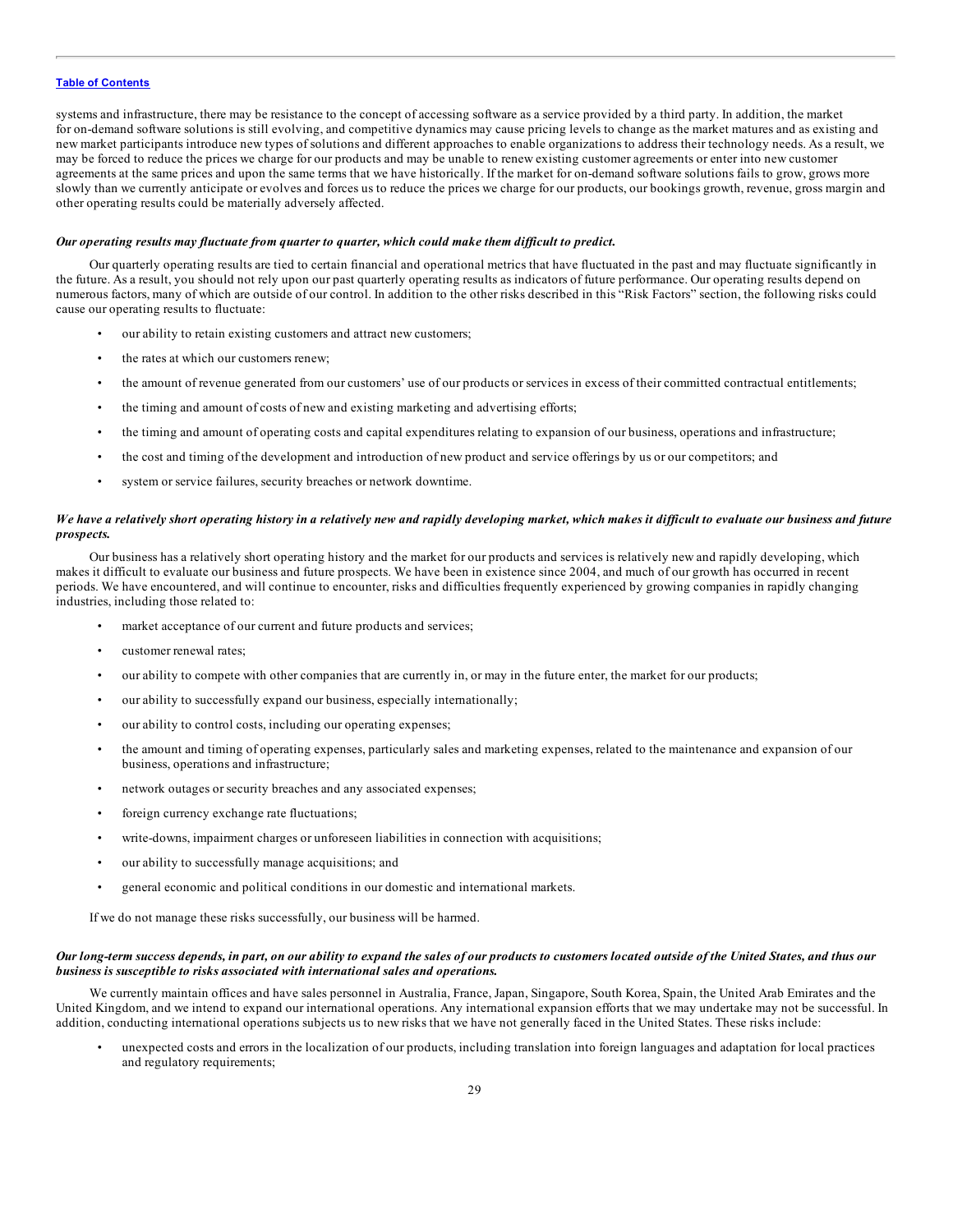- lack of familiarity with and burdens of complying with foreign laws, legal standards, regulatory requirements, tariffs, and other barriers;
- unexpected changes in regulatory requirements, taxes, trade laws, tariffs, export quotas, custom duties or other trade restrictions;
- difficulties in managing systems integrators and technology partners;
- differing technology standards;
- longer accounts receivable payment cycles and difficulties in collecting accounts receivable;
- difficulties in managing and staffing international operations and differing employer/employee relationships;
- fluctuations in exchange rates that may increase the volatility of our foreign-based revenue;
- potentially adverse tax consequences, including the complexities of foreign value added tax (or other tax) systems and restrictions on the repatriation of earnings;
- uncertain political and economic climates; and
- reduced or varied protection for intellectual property rights in some countries.

These factors may cause our costs of doing business in these geographies to exceed our comparable domestic costs. Operating in international markets also requires significant management attention and financial resources. Any negative impact from our international business efforts could negatively impact our business, results of operations and financial condition as a whole.

#### *We must keep up with rapid technological change to remain competitive in a rapidly evolving industry.*

Our markets are characterized by rapid technological change, frequent new product and service introductions and evolving industry standards. Our future success will depend on our ability to adapt quickly to rapidly changing technologies, to adapt our services and products to evolving industry standards and to improve the performance and reliability of our services and products. To achieve market acceptance for our products, we must effectively anticipate and offer products that meet changing customer demands in a timely manner. Customers may require features and functionality that our current products do not have. If we fail to develop products that satisfy customer preferences in a timely and cost-effective manner, our ability to renew our contracts with existing customers and our ability to create or increase demand for our products will be harmed.

We may experience difficulties with software development, industry standards, design or marketing that could delay or prevent our development, introduction or implementation of new products and enhancements. The introduction of new products by competitors, the emergence of new industry standards or the development of entirely new technologies to replace existing offerings could render our existing or future products obsolete.

If we are unable to successfully develop or acquire new features and functionality, enhance our existing products to anticipate and meet customer requirements or sell our products into new markets, our bookings growth, revenue and results of operations will be adversely affected.

## We face significant competition and may be unsuccessful against current and future competitors. If we do not compete effectively, our operating results *and future growth could be harmed.*

We compete with video sharing sites, in-house solutions, online video platforms and certain niche technology providers, as well as larger companies that offer multiple services, including those that may be used as substitute services for our products. Competition is already intense in these markets and, with the introduction of new technologies and market entrants, we expect competition to further intensify in the future. In addition, some of our competitors may make acquisitions, be acquired, or enter into strategic relationships to offer a more comprehensive service than we do. These combinations may make it more difficult for us to compete effectively. We expect these trends to continue as competitors attempt to strengthen or maintain their market positions.

Demand for our services is sensitive to price. Many factors, including our advertising, customer acquisition and technology costs, commoditization of our products and services and our current and future competitors' pricing and marketing strategies, can significantly affect our pricing strategies. There can be no assurance that we will not be forced to engage in price-cutting initiatives, or to increase our advertising and other expenses to attract and retain customers in response to competitive pressures, either of which could have a material adverse effect on our revenue, operating results and resources.

We will likely encounter significant, growing competition in our business from many sources, including portals and digital media retailers, search engines, social networking and consumer-sharing services companies, broadband media distribution platforms, technology suppliers, direct broadcast satellite television service companies and digital and traditional cable systems. Many of our present and likely future competitors have substantially greater financial, marketing, technological and other resources than we do. Some of these companies may even choose to offer services competitive with ours at no cost as a strategy to attract or retain customers

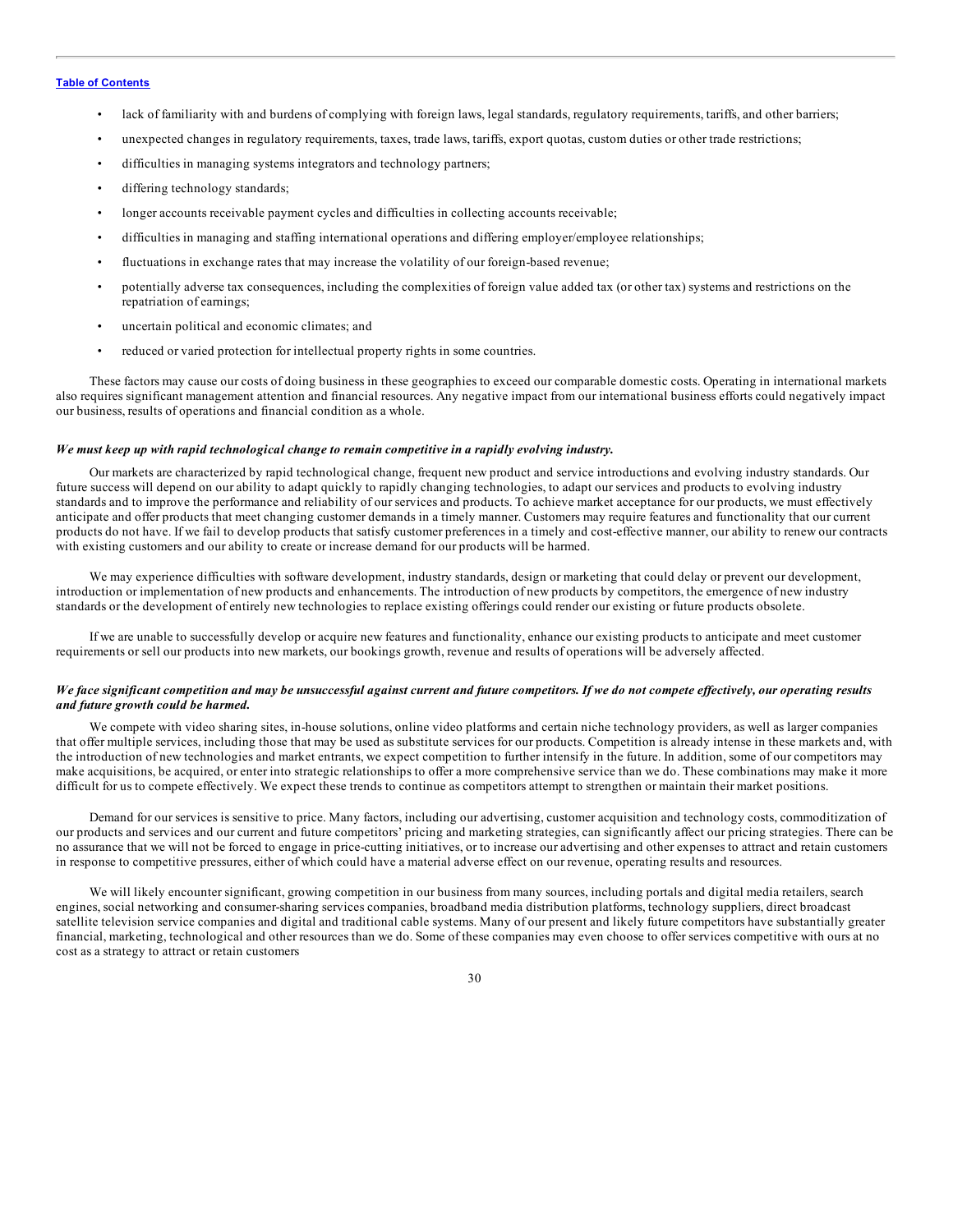of their other services. Technological and commercial developments may lead to the increasing commoditization of our products and services, including data delivery and storage, further increasing downward pressure on the prices we can charge. If we are unable to compete successfully with traditional and other emerging providers of competing services, our business, financial condition and results of operations could be adversely affected.

## We depend on the experience and expertise of our executive officers, senior management team and key technical employees, and the loss of any key *employee could have an adverse ef ect on our business, financial condition and results of operations.*

Our success depends upon the continued service of our executive officers, senior management team and key technical employees, as well as our ability to continue to attract and retain additional highly qualified personnel. Each of our executive officers, senior management team, key technical personnel and other employees could terminate his or her relationship with us at any time. The loss of any member of our senior management team or key personnel might significantly delay or prevent the achievement of our business objectives and could materially harm our business and our customer relationships. In addition, because of the nature of our business, the loss of any significant number of our existing engineering, project management and sales personnel could have an adverse effect on our business, financial condition and results of operations.

#### Our business and operations have experienced rapid growth and organizational change in recent periods, which has placed, and may continue to place, significant demands on our management and infrastructure. If we fail to manage our growth effectively and successfully recruit additional highlyqualified employees, we may be unable to execute our business plan, maintain high levels of service or address competitive challenges adequately.

We increased our number of full-time employees from 410 as of March 31, 2015, to 439 as of March 31, 2016 and to 506 as of March 31, 2017, and our revenue grew from \$32.9 million in the first quarter of 2015 to \$36.3 million in the first quarter of 2016 and to \$37.6 million in the first quarter of 2017. Our headcount and operations have grown, both domestically and internationally, since our inception. This growth has placed, and will continue to place, a significant strain on our management, administrative, operational and financial infrastructure. We anticipate further growth will be required to address increases in our product and service offerings and continued international expansion. Our success will depend in part upon the ability of our senior management team to manage this growth effectively. To do so, we must continue to recruit, hire, train, manage and integrate a significant number of qualified managers, technical personnel and employees in specialized roles within our company, including in technology, sales and marketing. If our new employees perform poorly, or if we are unsuccessful in recruiting, hiring, training, managing and integrating these new employees, or retaining these or our existing employees, our business may suffer.

In addition, to manage the expected continued growth of our headcount, operations and geographic expansion, we will need to continue to improve our information technology infrastructure, operational, financial and management systems and procedures. Our expected additional headcount and capital investments will increase our costs, which will make it more difficult for us to address any future revenue shortfalls by reducing expenses in the short term. If we fail to successfully manage our growth we will be unable to successfully execute our business plan, which could have a negative impact on our business, financial condition or results of operations.

## Potential future acquisitions could be difficult to integrate, divert the attention of key personnel, disrupt our business, dilute stockholder value and impair *our financial results.*

As part of our business strategy, we intend to consider acquisitions of companies, technologies and products that we believe could accelerate our ability to compete in our core markets or allow us to enter new markets. Acquisitions involve numerous risks, any of which could harm our business, including:

- difficulties in integrating the technologies, products, operations and existing contracts of a target company and realizing the anticipated benefits of the combined businesses;
- difficulties in integrating the personnel of a target company;
- difficulties in supporting and transitioning customers, if any, of a target company;
- diversion of financial and management resources from existing operations;
- the price we pay or other resources that we devote may exceed the value we realize, or the value we could have realized if we had allocated the purchase price or other resources to another opportunity;
- risks of entering new markets in which we have limited or no experience;
- potential loss of key employees, customers and strategic alliances from either our current business or a target company's business; and
- inability to generate sufficient revenue to offset acquisition costs.
	- 31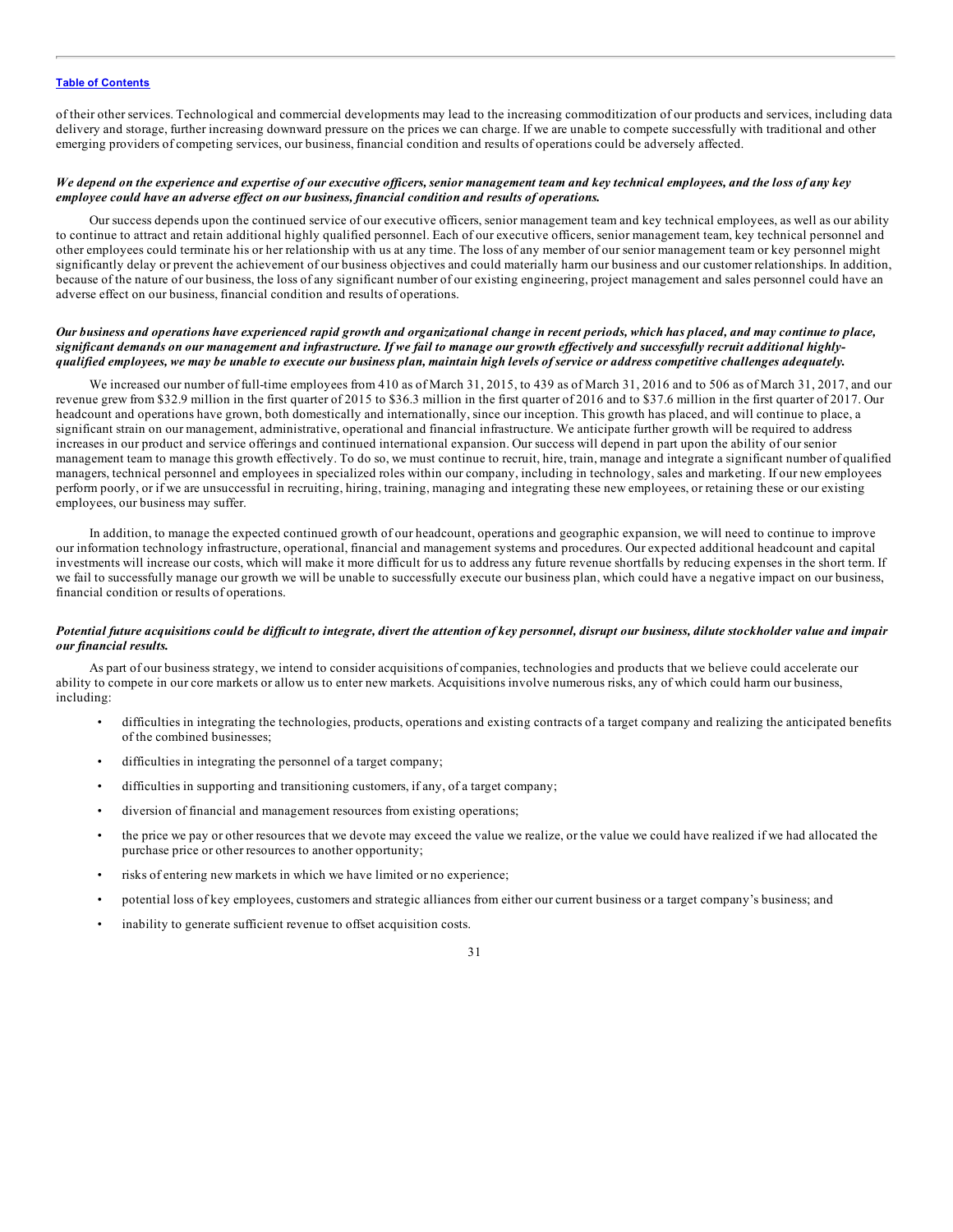Acquisitions also frequently result in the recording of goodwill and other intangible assets which are subject to potential impairments in the future that could harm our financial results. In addition, if we finance acquisitions by issuing equity securities, our existing stockholders may be diluted. As a result, if we fail to properly evaluate acquisitions or investments, we may not achieve the anticipated benefits of any such acquisitions, and we may incur costs in excess of what we anticipate. The failure to successfully evaluate and execute acquisitions or investments or otherwise adequately address these risks could materially harm our business and financial results.

#### We may experience delays in product and service development, including delays beyond our control, which could prevent us from achieving our growth *objectives and hurt our business.*

Many of the problems, delays and expenses we may encounter may be beyond our control. Such problems may include, but are not limited to, problems related to the technical development of our products and services, problems with the infrastructure for the distribution and delivery of online media, the competitive environment in which we operate, marketing problems, consumer and advertiser acceptance and costs and expenses that may exceed current estimates. Problems, delays or expenses in any of these areas could have a negative impact on our business, financial conditions or results of operations.

Delays in the timely design, development, deployment and commercial operation of our product and service offerings, and consequently the achievement of our revenue targets and positive cash flow, could result from a variety of causes, including many causes that are beyond our control. Such delays include, but are not limited to, delays in the integration of new offers into our existing offering, changes to our products and services made to correct or enhance their features, performance or marketability or in response to regulatory developments or otherwise, delays encountered in the development, integration or testing of our products and services and the infrastructure for the distribution and delivery of online media and other systems, unsuccessful commercial launches of new products and services, delays in our ability to obtain financing, insufficient or ineffective marketing efforts and slower-thananticipated consumer acceptance of our products. Delays in any of these matters could hinder or prevent our achievement of our growth objectives and hurt our business.

#### There is no assurance that the current cost of Internet connectivity and network access will not rise with the increasing popularity of online media services.

We rely on third-party service providers for our principal connections to the Internet and network access, and to deliver media to consumers. As demand for online media increases, there can be no assurance that Internet and network service providers will continue to price their network access services on reasonable terms. The distribution of online media requires delivery of digital content files and providers of network access and distribution may change their business models and increase their prices significantly, which could slow the widespread adoption of such services. In order for our services to be successful, there must be a reasonable price model in place to allow for the continuous distribution of digital media files. We have limited or no control over the extent to which any of these circumstances may occur, and if network access or distribution prices rise, our business, financial condition and results of operations would likely be adversely affected.

#### Failure of our infrastructure for the distribution and delivery of online media could adversely affect our business.

Our success as a business depends, in large part, on our ability to provide a consistently high-quality digital experience to consumers via our relationships and infrastructure for the distribution and delivery of online media generally. There is no guarantee that our relationships and infrastructure will not experience problems or other performance issues, which could seriously impair the quality and reliability of our delivery of digital media to end users. For example, we primarily use two content delivery networks, or CDNs, to deliver content to end users. If one or both of these CDNs were to experience sustained technical failures, it could cause delays in our service and we could lose customers. If we do not accurately predict our infrastructure capacity requirements, our customers could experience service outages or service degradation that may subject us to financial penalties and liabilities and result in customer losses. In the past we have, on limited occasions, suffered temporary interruptions of certain aspects of our service, including our customers' ability to upload new content into our system, our customers' ability to access administrative control of their accounts, and our ability to deliver content to end users in certain geographic locations. These service interruptions were the results of human error, hardware and software failures or failures of third-party networks. On a limited number of occasions, these service interruptions have required us to provide service credits to customers. We cannot guarantee that service interruptions will not occur again or predict the duration of interruptions of our service or the impact of such interruptions on our customers. Failures and interruptions of our service may impact our reputation, result in our payment of compensation or service credits to our customers, result in loss of customers and adversely affect our financial results and ability to grow our business. In addition, if our hosting infrastructure capacity fails to keep pace with increased sales or if our delivery capabilities fail, customers may experience delays as we seek to obtain additional capacity or enable alternative delivery capability, which could harm our reputation and adversely affect our revenue growth.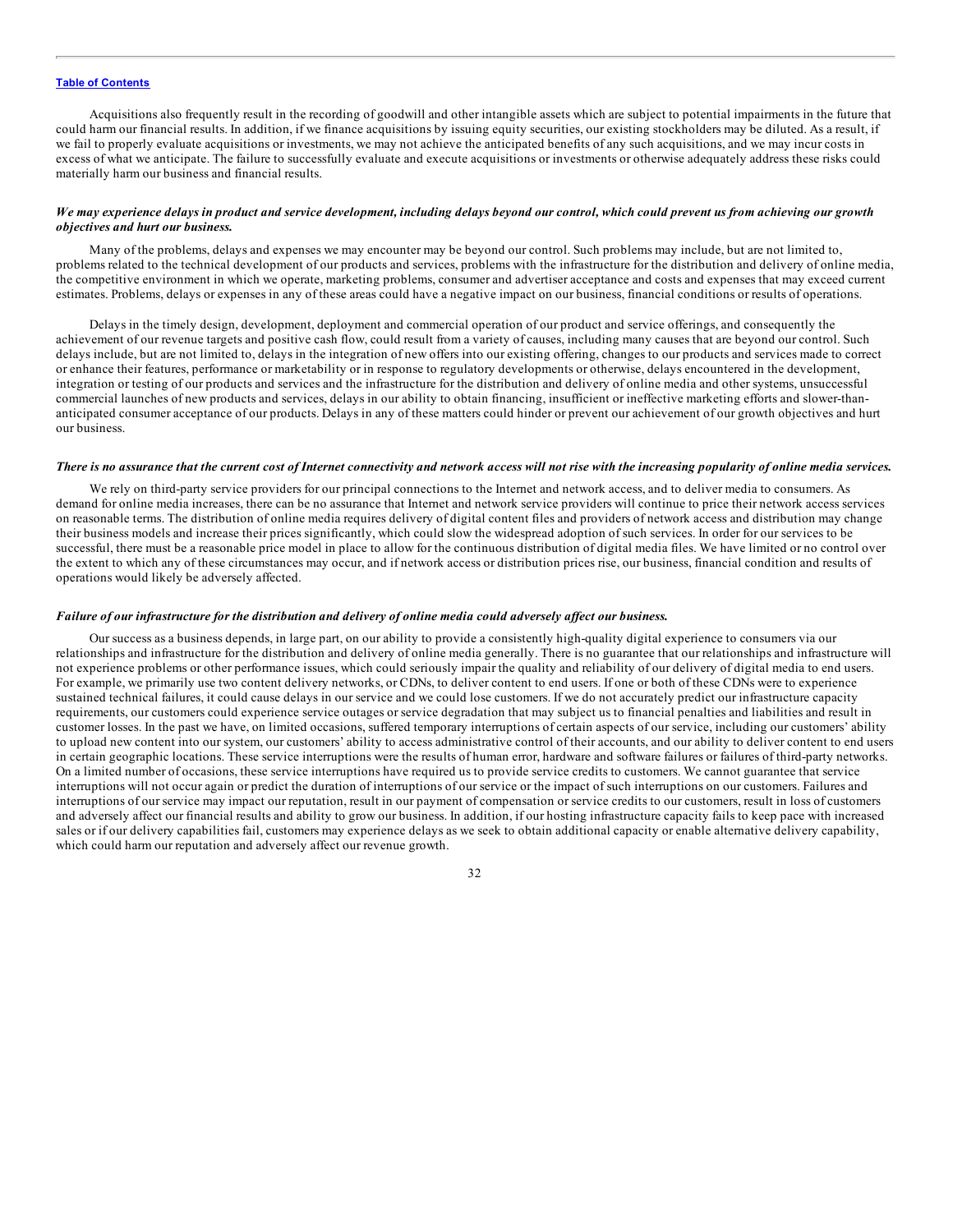#### We may have difficulty scaling and adapting our existing infrastructure to accommodate increased traffic and storage, technology advances or customer *requirements.*

In the future, advances in technology, increases in traffic and storage, and new customer requirements may require us to change our infrastructure, expand our infrastructure or replace our infrastructure entirely. Scaling and adapting our infrastructure is likely to be complex and require additional technical expertise. If we are required to make any changes to our infrastructure, we may incur substantial costs and experience delays or interruptions in our service. These delays or interruptions may cause customers and partners to become dissatisfied with our service and move to competing service providers. Our failure to accommodate increased traffic and storage, increased costs, inefficiencies or failures to adapt to new technologies or customer requirements and the associated adjustments to our infrastructure could harm our business, financial condition and results of operations.

## We rely on software and services licensed from other parties. The loss of software or services from third parties could increase our costs and limit the *features available in our products and services.*

Components of our service and product offerings include various types of software and services licensed from unaffiliated parties. If any of the software or services we license from others or functional equivalents thereof were either no longer available to us or no longer offered on commercially reasonable terms, we would be required to either redesign our services and products to function with software or services available from other parties or develop these components ourselves. In either case, the transition to a new service provider or an internally-developed solution could result in increased costs and could result in delays in our product launches and the release of new service and product offerings. Furthermore, we might be forced to temporarily limit the features available in our current or future products and services. If we fail to maintain or renegotiate any of these software or service licenses, we could face significant delays and diversion of resources in attempting to license and integrate functional equivalents.

## If our software products contain serious errors or defects, then we may lose revenue and market acceptance and may incur costs to defend or settle claims.

Complex software applications such as ours often contain errors or defects, particularly when first introduced or when new versions or enhancements are released. Despite internal testing and testing by our customers, our current and future products may contain serious defects, which could result in lost revenue, lost customers, slower growth or a delay in market acceptance.

Since our customers use our products for critical business applications, such as online video, errors, defects or other performance problems could result in damage to our customers. They could seek significant compensation from us for the losses they suffer. Although our customer agreements typically contain provisions designed to limit our exposure to claims, existing or future laws or unfavorable judicial decisions could negate these limitations. Even if not successful, a claim brought against us would likely be time-consuming and costly and could seriously damage our reputation in the marketplace, making it harder for us to sell our products.

#### Unauthorized disclosure of data, unauthorized access to our service and misuse of our service could adversely affect our business.

Any security breaches, unauthorized access, unauthorized usage, virus or similar breach or disruption could result in loss of confidential information, personal data and customer content, damage to our reputation, early termination of our contracts, litigation, regulatory investigations, increased costs or other liabilities. If our security measures, or those of our partners or service providers, are breached as a result of third-party action, employee error, malfeasance or otherwise and, as a result, someone obtains unauthorized access to confidential information, personal data or customer content, our reputation will be damaged, our business may suffer or we could incur significant liability. If the measures we have put in place to limit or restrict access to and use of functionality, usage entitlements and support for customers or prospective customers are breached, circumvented or ineffective as a result of third-party action, employee error, malfeasance or otherwise and, as a result, someone obtains unauthorized access to and use of functionality, usage entitlements and support, our business may suffer or we could incur significant liability and/or costs.

Techniques used to obtain unauthorized access or use or to sabotage systems change frequently and generally are not recognized until launched against a target. As a result, we may be unable to anticipate these techniques or to implement adequate preventative measures. If an actual or perceived security breach occurs, the market perception of our security measures could be harmed and we could lose sales and customers. Any significant violations of data privacy or unauthorized disclosure of information could result in the loss of business, litigation and regulatory investigations and penalties that could damage our reputation and adversely impact our results of operations and financial condition. Moreover, if a security breach occurs with respect to another software as a service, or SaaS, provider, our customers and potential customers may lose trust in the security of the SaaS business model generally, which could adversely impact our ability to retain existing customers or attract new ones.

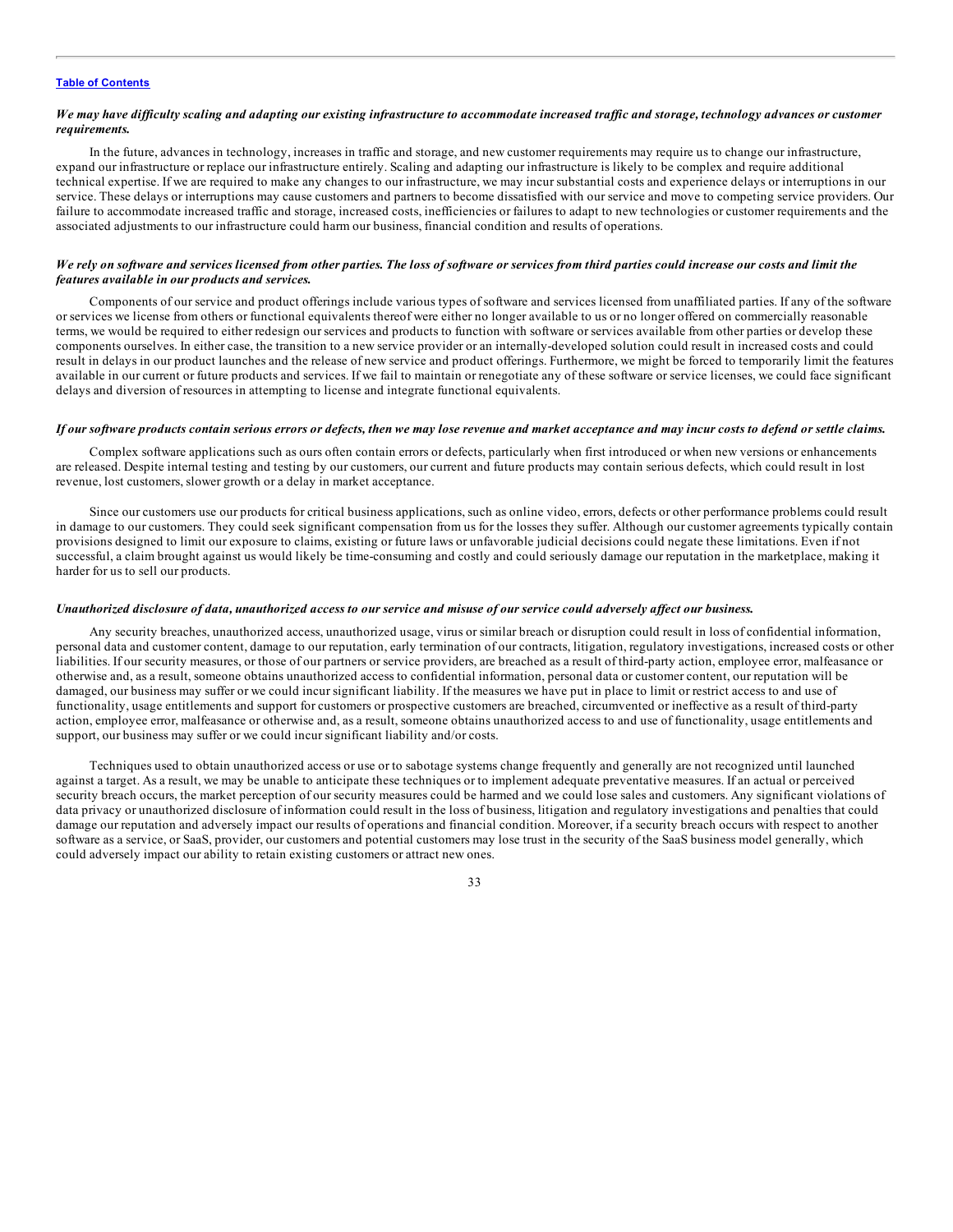## We use a limited number of data centers and cloud computing services facilities to deliver our services. Any disruption of service at these facilities could *harm our business.*

We manage our services and serve all of our customers from a limited number of third-party data center facilities and cloud computing services facilities. While we control the actual computer and storage systems upon which our software runs, and deploy them to the data center facilities, we do not control the operation of these facilities.

The owners of these facilities have no obligation to renew their agreements with us on commercially reasonable terms, or at all. If we are unable to renew these agreements on commercially reasonable terms, we may be required to transfer to new facilities, and we may incur significant costs and possible service interruption in connection with doing so.

Any changes in third-party service levels at these facilities or any errors, defects, disruptions or other performance problems at or related to these facilities that affect our services could harm our reputation and may damage our customers' businesses. Interruptions in our services might reduce our revenue, cause us to issue credits to customers, subject us to potential liability, and cause customers to terminate their subscriptions or harm our renewal rates.

These facilities are vulnerable to damage or service interruption resulting from human error, intentional bad acts, security breaches, earthquakes, hurricanes, floods, fires, war, terrorist attacks, power losses, hardware failures, systems failures, telecommunications failures and similar events. For example, on September 18, 2014, we suffered a service disruption resulting from a distributed denial-of-service attack at third-party data center facilities used by us. By September 20, 2014, we had restored the services impacted by the attack. We contacted federal law enforcement authorities regarding the denial-of-service attack and cooperated with them. We also conducted an assessment of our internet service providers and data center providers, potential future vulnerability to malicious activity, and the sufficiency of our infrastructure to withstand and recover rapidly from such attacks. While this matter did not have a material adverse effect on our operating results, there can be no assurance that such incidents will not occur again, and they could occur more frequently and on a more significant scale. The occurrence of a natural disaster or an act of terrorism, or vandalism or other misconduct, or a decision to close the facilities without adequate notice or other unanticipated problems could result in lengthy interruptions in our services.

## Our business may be adversely affected by third-party claims, including by governmental bodies, regarding the content and advertising distributed through *our service.*

We rely on our customers to secure the rights to redistribute content over the Internet, and we do not screen the content that is distributed through our service. There is no assurance that our customers have licensed all rights necessary for distribution, including Internet distribution. Other parties may claim certain rights in the content of our customers.

In the event that our customers do not have the necessary distribution rights related to content, we may be required to cease distributing such content, or we may be subject to lawsuits and claims of damages for infringement of such rights. If these claims arise with frequency, the likelihood of our business being adversely affected would rise significantly. In some cases, we may have rights to indemnification or claims against our customers if they do not have appropriate distribution rights related to specific content items, however there is no assurance that we would be successful in any such claim.

We operate an "open" publishing platform and do not screen the content that is distributed through our service. Content may be distributed through our platform that is illegal or unlawful under international, federal, state or local laws or the laws of other countries. We may face lawsuits, claims or even criminal charges for such distribution, and we may be subject to civil, regulatory or criminal sanctions and damages for such distribution. Any such claims or investigations could adversely affect our business, financial condition and results of operations.

## We could incur substantial costs as a result of any claim of infringement of another party's intellectual property rights.

In recent years, there has been significant litigation in the United States involving patents and other intellectual property rights. Companies providing Internet-related products and services are increasingly bringing and becoming subject to suits alleging infringement of proprietary rights, particularly patent rights. These risks have been amplified by the increase in third parties whose sole or primary business is to assert such claims, some of whom have sent letters to and/or filed suit alleging infringement against some of our customers. From time to time, third parties claim that we are infringing upon their intellectual property rights. For information regarding these claims, see Part I, Item 3, "Legal Proceedings." We could incur substantial costs in prosecuting or defending any intellectual property litigation. Additionally, the defense or prosecution of claims could be time-consuming, and could divert our management's attention away from the execution of our business plan.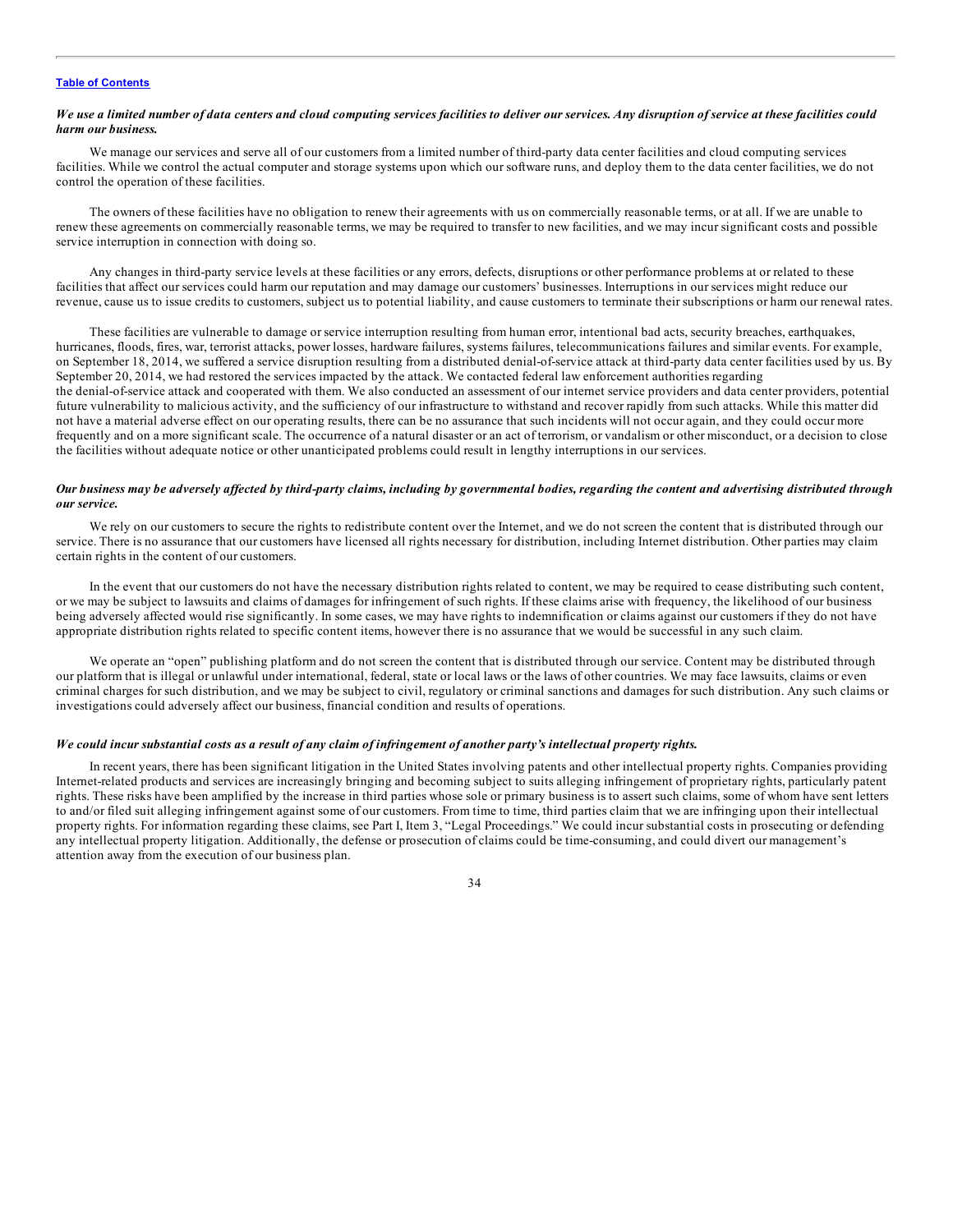Moreover, any settlement or adverse judgment resulting from a claim could require us to pay substantial amounts or obtain a license to continue to use the technology that is the subject of the claim, or otherwise restrict or prohibit our use of the technology. There can be no assurance that we would be able to obtain a license from the third party asserting the claim on commercially reasonable terms, if at all, that we would be able to develop alternative technology on a timely basis, if at all, or that we would be able to obtain a license to use a suitable alternative technology to permit us to continue offering, and our customers to continue using, our affected product or service. In addition, we may be required to indemnify our customers for third-party intellectual property infringement claims, which would increase the cost to us. An adverse determination could also prevent us from offering our products or services to others. Infringement claims asserted against us may have an adverse effect on our business, financial condition and results of operations.

Our agreements with customers often include contractual obligations to indemnify them against claims that our products infringe the intellectual property rights of third parties. The results of any intellectual property litigation to which we might become a party, or for which we are required to provide indemnification, may force us to do one or more of the following:

- cease selling or using products or services that incorporate the challenged intellectual property;
- make substantial payments for costs or damages;
- obtain a license, which may not be available on reasonable terms, to sell or use the relevant technology; or
- redesign those products or services to avoid infringement.

If we are required to make substantial payments or undertake any of the other actions noted above as a result of any intellectual property infringement claims against us or any obligation to indemnify our customers for such claims, such payments or costs could have a material adverse effect upon our business and financial results.

## *Failure to adequately protect our intellectual property could substantially harm our business and operating results.*

Because our business depends substantially on our intellectual property, the protection of our intellectual property rights is important to the success of our business. We rely upon a combination of trademark, patent, trade secret and copyright law and contractual restrictions to protect our intellectual property. These afford only limited protection. Despite our efforts to protect our property rights, unauthorized parties may attempt to copy aspects of our products, service, software and functionality or obtain and use information that we consider proprietary. Moreover, policing our proprietary rights is difficult and may not always be effective. In addition, we may need to enforce our rights under the laws of countries that do not protect proprietary rights to as great an extent as do the laws of the United States.

Litigation or proceedings before the U.S. Patent and Trademark Office or other governmental authorities and administrative bodies in the United States and abroad may be necessary in the future to enforce our intellectual property rights, to protect our patent rights, trade secrets, trademarks and domain names, and to determine the validity and scope of the proprietary rights of others. Such litigation or proceedings may be very costly and impact our financial performance. We may also incur substantial costs defending against frivolous litigation or be asked to indemnify our customers against the same. Our efforts to enforce or protect our proprietary rights may prove to be ineffective and could result in substantial costs and diversion of resources and could substantially harm our operating results.

Our exposure to risks associated with the use of intellectual property may increase as a result of acquisitions, as we have less opportunity to have visibility into the development process with respect to acquired technology or the care taken to safeguard against infringement risks. Third parties may make infringement and similar or related claims after we have acquired technology that had not been asserted prior to our acquisition.

## Confidentiality agreements with employees and others may not adequately prevent disclosure of trade secrets and other proprietary information.

We have devoted substantial resources to the development of our technology, business operations and business plans. In order to protect our trade secrets and proprietary information, we rely in significant part on confidentiality agreements with our employees, licensees, independent contractors, advisers and customers. These agreements may not be effective to prevent disclosure of confidential information, including trade secrets, and may not provide an adequate remedy in the event of unauthorized disclosure of confidential information. In addition, others may independently discover trade secrets and proprietary information, and in such cases we would not be able to assert trade secret rights against such parties. To the extent that our employees and others with whom we do business use intellectual property owned by others in their work for us, disputes may arise as to the rights in related or resulting know-how and inventions. Laws regarding trade secret rights in certain markets in which we operate may afford little or no protection to our trade secrets. The loss of trade secret protection could make it easier for third parties to compete with our products by copying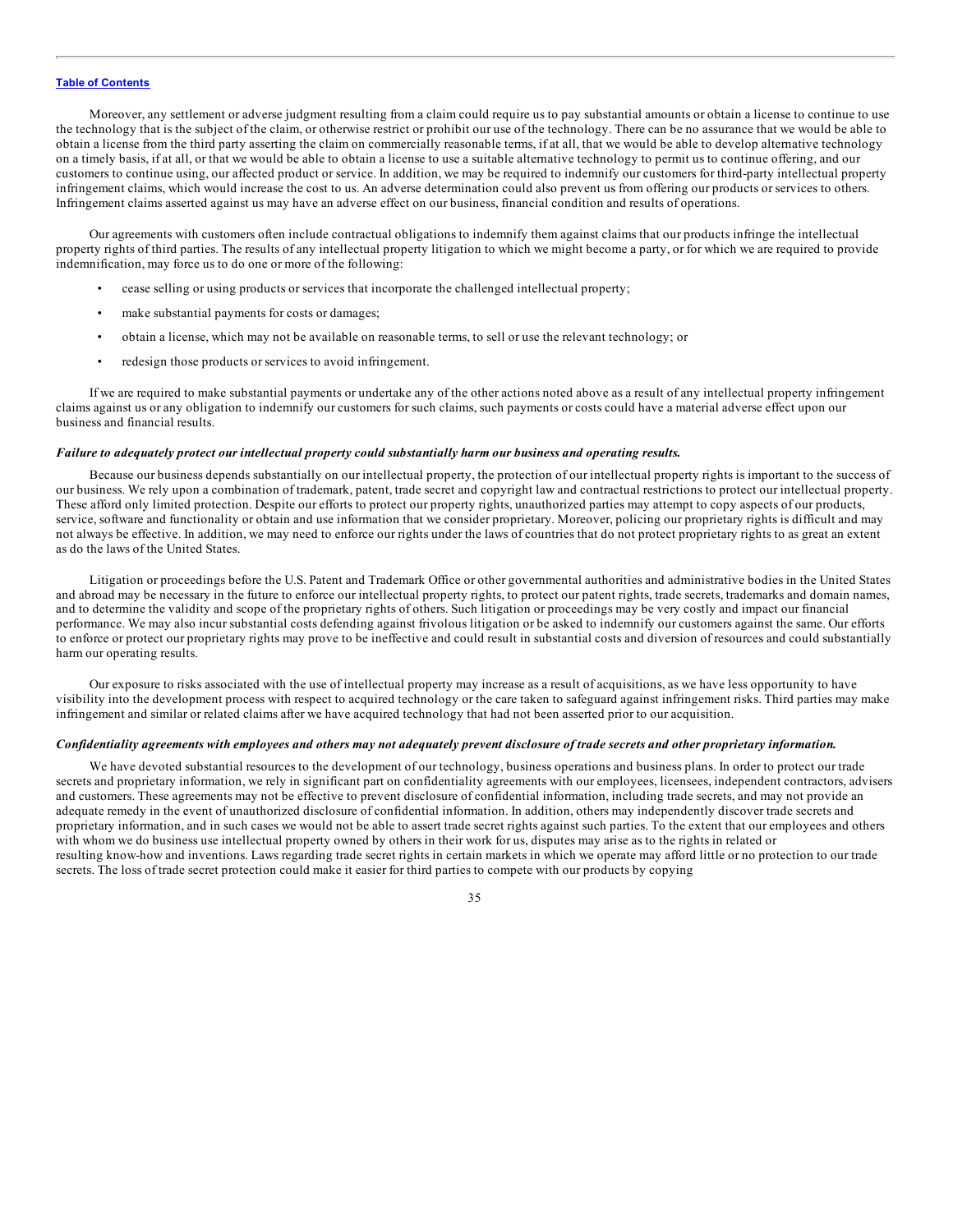functionality. In addition, any changes in, or unexpected interpretations of, the trade secret and other intellectual property laws in any country in which we operate may compromise our ability to enforce our trade secret and intellectual property rights. Costly and time-consuming litigation could be necessary to enforce and determine the scope of our proprietary rights, and failure to obtain or maintain trade secret protection could adversely affect our competitive business position.

## Our use of "open source" software could negatively affect our ability to sell our services and subject us to possible litigation.

A portion of the technology licensed by us incorporates "open source" software, and we may incorporate open source software in the future. Such open source software is generally licensed by its authors or other third parties under open source licenses. If we fail to comply with these licenses, we may be subject to certain conditions, including requirements that we offer our services that incorporate the open source software for no cost, that we make available source code for modifications or derivative works we create based upon, incorporating or using the open source software and that we license such modifications or alterations under the terms of the particular open source license. If an author or other third party that distributes such open source software were to allege that we had not complied with the conditions of one or more of these licenses, we could be required to incur significant legal expenses defending against such allegations and could be subject to significant damages, enjoined from the sale of our services that contained the open source software and required to comply with the foregoing conditions, which could disrupt the distribution and sale of some of our services.

#### *Fluctuations in the exchange rate of foreign currencies could result in currency translation losses.*

We currently have foreign sales denominated in Australian dollars, British pound sterling, Euros, Japanese yen and New Zealand dollars and may, in the future, have sales denominated in the currencies of additional countries in which we establish or have established sales offices. In addition, we incur a portion of our operating expenses in British pound sterling, Japanese yen, Euros and, to a lesser extent, other foreign currencies. Any fluctuation in the exchange rate of these foreign currencies may negatively impact our business, financial condition and operating results. We have not previously engaged in foreign currency hedging. If we decide to hedge our foreign currency exposure, we may not be able to hedge effectively due to lack of experience, unreasonable costs or illiquid markets.

## We may be required to collect sales and use taxes on the services we sell in additional jurisdictions in the future, which may decrease sales, and we may be *subject to liability for sales and use taxes and related interest and penalties on prior sales.*

State and local taxing jurisdictions have differing rules and regulations governing sales and use taxes and these rules and regulations are subject to varying interpretations that may change over time. In particular, the applicability of sales and use taxes to our subscription services in various jurisdictions is unclear. We cannot assure you that we will not be subject to sales and use taxes or related penalties for past sales in states where we presently believe sales and use taxes are not due. We reserve estimated sales and use taxes in our financial statements but we cannot be certain that we have made sufficient reserves to cover all taxes that might be assessed.

If one or more taxing authorities determines that taxes should have, but have not, been paid with respect to our services, we may be liable for past taxes in addition to being required to collect sales or similar taxes in respect of our services going forward. Liability for past taxes may also include substantial interest and penalty charges. Our client contracts typically provide that our clients must pay all applicable sales and similar taxes. Nevertheless, clients may be reluctant to pay back taxes and may refuse responsibility for interest or penalties associated with those taxes or we may determine that it would not be feasible to seek reimbursement. If we are required to collect and pay back taxes and the associated interest and penalties and if our clients do not reimburse us for all or a portion of these amounts, we will incur unplanned expenses that may be substantial. Moreover, imposition of such taxes on our services going forward will effectively increase the cost of such services to our clients and may adversely affect our ability to retain existing clients or to gain new clients in the areas in which such taxes are imposed.

#### Government and industry regulation of the Internet is evolving and could directly restrict our business or indirectly affect our business by limiting the growth of our markets. Unfavorable changes in government regulation or our failure to comply with regulations could harm our business and operating *results.*

Federal, state and foreign governments and agencies have adopted and could in the future adopt regulations covering issues such as user privacy, content, and taxation of products and services. Government regulations could limit the market for our products and services or impose burdensome requirements that render our business unprofitable. Our products enable our customers to collect, manage and store a wide range of data. The United States and various state governments have adopted or proposed limitations on the collection, distribution and use of personal information. Several foreign jurisdictions, including the European Union and the United Kingdom, have adopted legislation (including directives or regulations) that increase or change the requirements governing data collection and storage in these jurisdictions. If our privacy or data security measures fail to comply with current or future laws and regulations, we may be subject to litigation, regulatory investigations or other liabilities, or our customers may terminate their relationships with us.

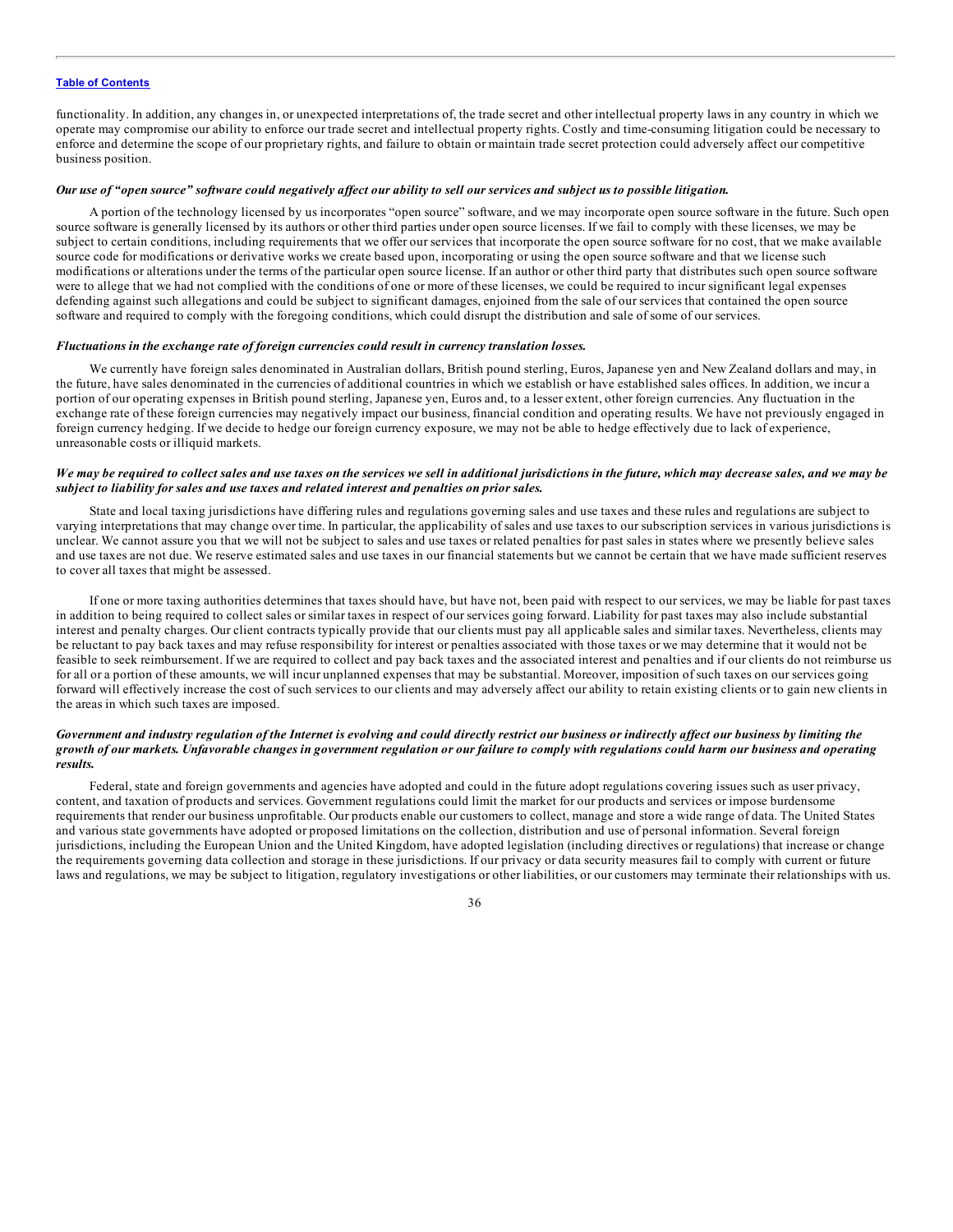In addition, although many regulations might not apply to our business directly, we expect that laws regulating the solicitation, collection or processing of personal and consumer information could affect our customers' ability to use and share data, potentially reducing demand for our services. The Telecommunications Act of 1996 and the European Union Data Protection Directive along with other similar laws and regulations prohibit certain types of information and content from being transmitted over the Internet. The scope of this prohibition and the liability associated with a violation are currently unsettled. In addition, although substantial portions of the Communications Decency Act were held to be unconstitutional, we cannot be certain that similar legislation will not be enacted and upheld in the future. Legislation like the Telecommunications Act and the Communications Decency Act could dampen the growth in web usage and decrease its acceptance as a medium of communications and commerce. Moreover, if future laws and regulations limit our customers' ability to use and share consumer data or our ability to store, process and share data with our customers over the Internet, demand for our products could decrease, our costs could increase, and our results of operations and financial condition could be harmed.

In addition, taxation of services provided over the Internet or other charges imposed by government agencies or by private organizations for accessing the Internet may be imposed. Any regulation imposing greater fees for Internet use or restricting information exchange over the Internet could result in a decline in the use of the Internet and the viability of Internet-based services, which could harm our business and operating results.

#### *Our stock price has been volatile and is likely to be volatile in the future.*

The market price of our common stock has been and is likely to be highly volatile and could be subject to significant fluctuations in response to, among other things, the risk factors described in this report and other factors beyond our control. Market prices for securities of early stage companies have historically been particularly volatile. Some, but not all, of the factors that may cause the market price of our common stock to fluctuate include:

- fluctuations in our quarterly or annual financial results or the quarterly or annual financial results of companies perceived to be similar to us or relevant for our business;
- changes in estimates of our financial results or recommendations by securities analysts;
- failure of our products to achieve or maintain market acceptance;
- changes in market valuations of similar or relevant companies;
- success of competitive service offerings or technologies;
- changes in our capital structure, such as the issuance of securities or the incurrence of debt;
- announcements by us or by our competitors of significant services, contracts, acquisitions or strategic alliances;
- regulatory developments in the United States, foreign countries, or both;
- litigation;
- additions or departures of key personnel;
- investors' general perceptions; and
- changes in general economic, industry or market conditions.

In addition, if the market for technology stocks, or the stock market in general, experiences a loss of investor confidence, the trading price of our common stock could decline for reasons unrelated to our business, financial condition, or results of operations. If any of the foregoing occurs, it could cause our stock price to fall and may expose us to lawsuits that, even if unsuccessful, could be costly to defend and a distraction to management.

## Our business and operations could be adversely affected if we are subject to stockholder activism, which could cause us to incur significant expense and *impact the market price of our common stock.*

In recent years, proxy contests and other forms of stockholder activism have been directed against numerous public companies. Stockholder activism, including potential proxy contests, could result in substantial costs and divert the attention of our management and our board of directors and resources from our business. Activist campaigns can create perceived uncertainties as to our future direction, strategy or leadership and may result in the loss of potential business opportunities and harm our ability to attract new customers, employees and investors. In addition, we may be required to incur significant legal fees and other expenses related to any activist stockholder matters. Further, the market price of our common stock could be subject to significant fluctuation or otherwise be adversely affected by the events, risks, and uncertainties of any stockholder activism.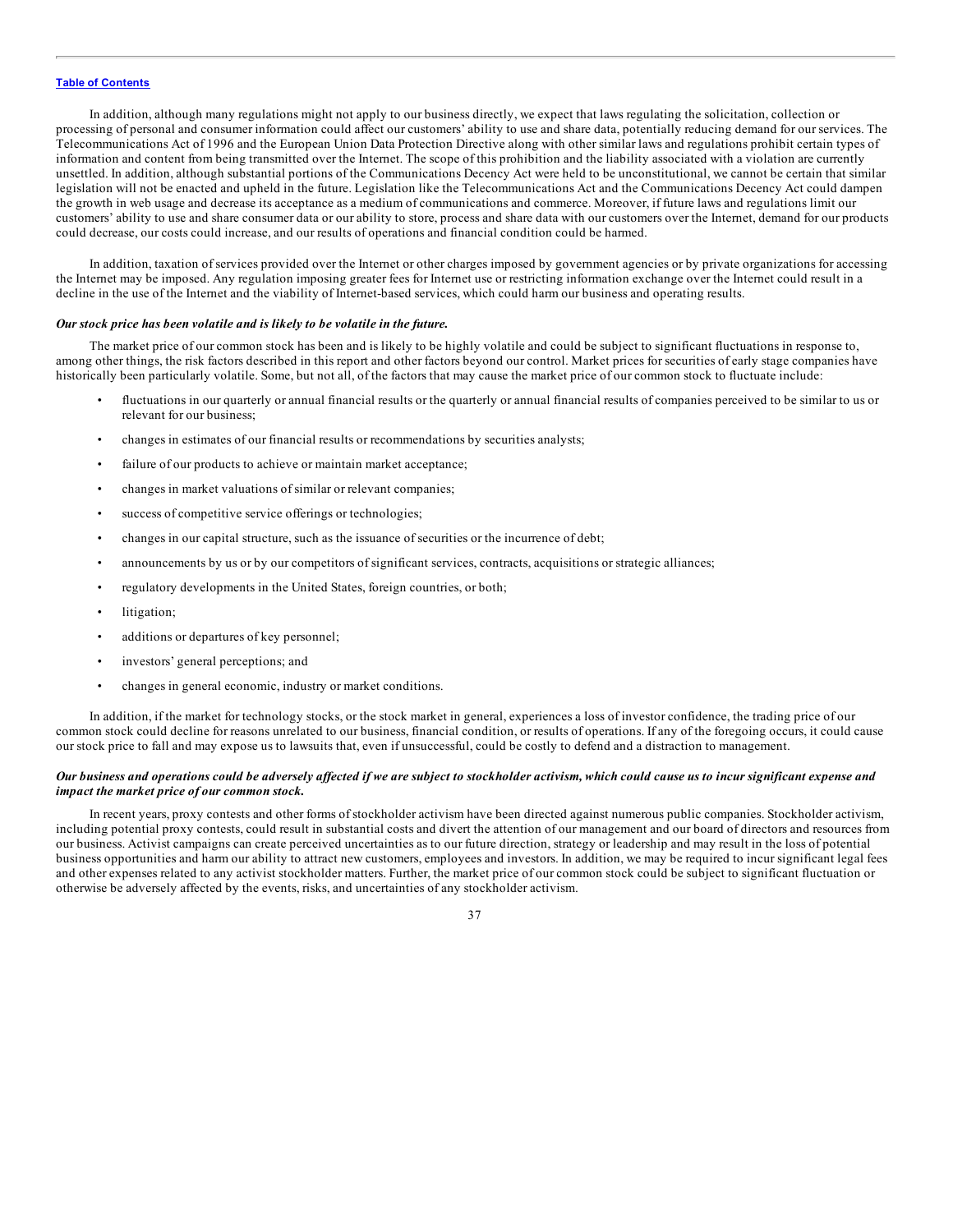## If securities or industry analysts do not publish, or cease publishing, research or reports about us, our business or our market, or if they adversely change *their recommendations regarding our stock, our stock price and trading volume could decline.*

The trading market for our common stock will be influenced by research and reports that industry or security analysts may publish about us, our business, our market or our competitors. If any of the analysts who may cover us adversely change their recommendations regarding our stock, or provide more favorable relative recommendations about our competitors, our stock price would likely decline. If any analyst who may cover us were to cease coverage of our company or fail to regularly publish reports on us, we could lose visibility in the financial markets, which in turn could cause our stock price or trading volume to decline.

## We are an "emerging growth company" and we cannot be certain if the reduced disclosure requirements applicable to emerging growth companies will *make our common stock less attractive to investors.*

We are an "emerging growth company," as defined in the Jumpstart Our Business Startups Act of 2012, or the JOBS Act, and we may take advantage of certain exemptions from various reporting requirements that are applicable to other public companies that are not "emerging growth companies" including, but not limited to, reduced disclosure obligations regarding executive compensation in our periodic reports and proxy statements and exemptions from the requirements of holding a nonbinding advisory vote on executive compensation and shareholder approval of any golden parachute payments not previously approved. We cannot predict if investors will find our common stock less attractive because we may rely on these exemptions. If some investors find our common stock less attractive as a result, there may be a less active trading market for our common stock and our stock price may be more volatile. We may take advantage of these reporting exemptions until we are no longer an "emerging growth company."

In addition, Section 107 of the JOBS Act also provides that an "emerging growth company" can take advantage of the extended transition period provided in Section  $7(a)(2)(B)$  of the Securities Act for complying with new or revised accounting standards. In other words, an "emerging growth company" can delay the adoption of certain accounting standards until those standards would otherwise apply to private companies. However, we chose to "opt out" of such extended transition period, and as a result, we will comply with new or revised accounting standards on the relevant dates on which adoption of such standards is required for non-emerging growth companies. Section 107 of the JOBS Act provides that our decision to opt out of the extended transition period for complying with new or revised accounting standards is irrevocable.

## *We do not expect to declare any dividends in the foreseeable future.*

We do not anticipate declaring any dividends to holders of our common stock in the foreseeable future. Consequently, investors may need to rely on sales of their common stock after price appreciation, which may never occur, as the only way to realize any future gains on their investment. Investors seeking dividends should not purchase our common stock.

#### *We may be unable to meet our future capital requirements, which could limit our ability to grow.*

We believe our existing cash and cash equivalents will be sufficient to meet our anticipated working capital and capital expenditure needs over at least the next 12 months. We may, however, need, or could elect to seek, additional funding at any time. To the extent that existing resources are insufficient to fund our business operations, our future activities for the expansion of our service and our product offerings, developing and sustaining our relationships and infrastructure for the distribution and delivery of digital media online, marketing, and supporting our office facilities, we may need to raise additional funds through equity or debt financing. Additional funds may not be available on terms favorable to us or our stockholders. Furthermore, if we issue equity securities, our stockholders may experience additional dilution or the new equity securities may have rights, preferences and privileges senior to those of our existing classes of stock. If we cannot raise funds on acceptable terms, we may not be able to develop or enhance our products, take advantage of future opportunities or respond to competitive pressures or unanticipated requirements.

## Failure to maintain effective internal control over financial reporting could result in our failure to accurately report our financial results. Any inability to report and file our financial results accurately and timely could harm our business and adversely impact investor confidence in our company and, as a *result, the value of our common stock.*

We are required to evaluate our internal control over financial reporting in connection with Section 404 of the Sarbanes-Oxley Act, and our independent registered public accounting firm is required to attest to the effectiveness of our internal control over financial reporting. This assessment includes the disclosure of any material weaknesses in our internal control over financial reporting identified by our management, as well as our independent registered public accounting firm's attestation report on our internal control over financial reporting. During the evaluation and testing process, if we identify one or more material weaknesses in our internal control over financial reporting, we will be unable to assert that our internal control over financial reporting is effective. If we are unable to assert that our internal control over financial reporting is effective, or if our independent registered public accounting firm is unable to express an opinion on the effectiveness of our internal control over financial reporting, we could lose investor confidence in the accuracy and completeness of our financial reports, which could have a material adverse effect on the price of our common stock.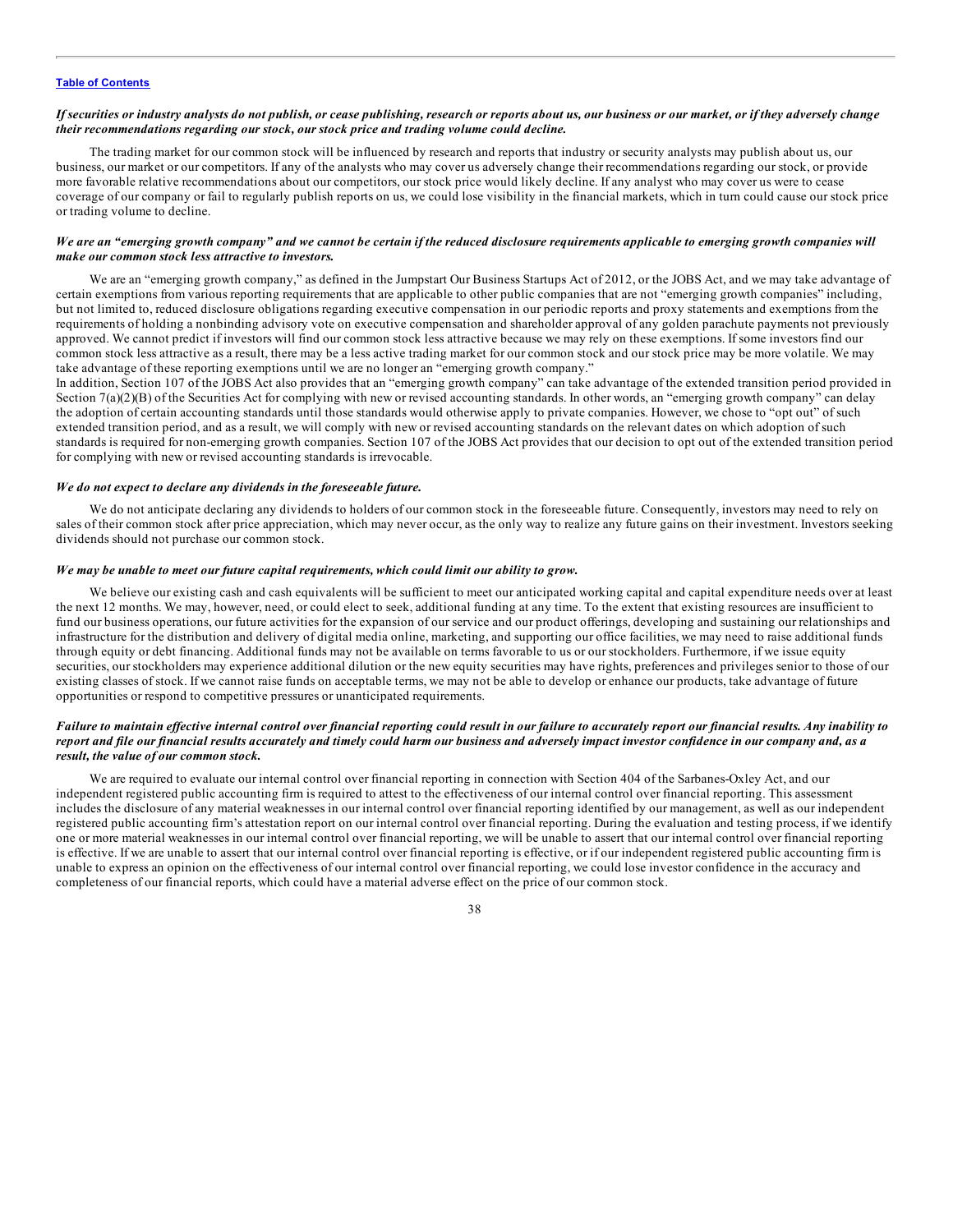## <span id="page-39-0"></span>Anti-takeover provisions contained in our amended and restated certificate of incorporation and amended and restated bylaws, as well as provisions of *Delaware law, could impair a takeover attempt.*

Our amended and restated certificate of incorporation and bylaws, and Delaware law, contain provisions that could have the effect of rendering more difficult or discouraging an acquisition deemed undesirable by our board of directors. Our corporate governance documents include provisions:

- authorizing blank check preferred stock, which could be issued with voting, liquidation, dividend, and other rights superior to our common stock;
- limiting the liability of, and providing indemnification to, our directors and officers;
- limiting the ability of our stockholders to call and bring business before special meetings and to take action by written consent in lieu of a meeting;
- requiring advance notice of stockholder proposals for business to be conducted at meetings of our stockholders and for nominations of candidates for election to our board of directors;
- controlling the procedures for the conduct and scheduling of board of directors and stockholder meetings;
- providing our board of directors with the express power to postpone previously scheduled annual meetings and to cancel previously scheduled special meetings;
- establishing a classified board of directors so that not all members of our board are selected at one time;
- limiting the determination of the number of directors on our board of directors and the filling of vacancies or newly created seats on the board to our board of directors then in office; and
- providing that directors may be removed by stockholders only for cause.

These provisions, alone or together, could delay hostile takeovers and changes in control of our company or changes in our management.

As a Delaware corporation, we are also subject to provisions of Delaware law, including Section 203 of the Delaware General Corporation Law, which prevents some stockholders holding more than 15% of our outstanding common stock from engaging in certain business combinations without approval of the holders of substantially all of our outstanding common stock. Any provision of our amended and restated certificate of incorporation or bylaws or Delaware law that has the effect of delaying or deterring a change in control could limit the opportunity for our stockholders to receive a premium for their shares of our common stock, and could also affect the price that some investors are willing to pay for our common stock.

## We record substantial expenses related to our issuance of equity awards that may have a material adverse impact on our operating results for the *foreseeable future.*

We expect our stock-based compensation expenses will continue to be significant in future periods, which will have an adverse impact on our operating results. The model used by us requires the input of highly subjective assumptions, including the price volatility of the option's underlying stock. If facts and circumstances change and we employ different assumptions for estimating stock-based compensation expense in future periods, or if we decide to use a different valuation model, the future period expenses may differ significantly from what we have recorded in the current period and could materially affect the fair value estimate of stock-based payments, our operating income, net income and net income per share.

## Failure of our customers to pay the amounts owed to us, or to pay such amounts in a timely manner, may adversely affect our financial condition and *operating results.*

If any of our significant customers have insufficient liquidity, we could encounter significant delays or defaults in payments owed to us by such customers, and we may need to extend our payment terms or restructure the receivables owed to us, which could have a significant adverse effect on our financial condition, including impacting the timing of revenue recognition. Any deterioration in the financial condition of our customers will increase the risk of uncollectible receivables. Global economic uncertainty could also affect our customers' ability to pay our receivables in a timely manner or at all or result in customers going into bankruptcy or reorganization proceedings, which could also affect our ability to collect our receivables.

#### **ITEM 5. OTHER INFORMATION**

Our policy governing transactions in our securities by directors, officers and employees permits our officers, directors and certain other persons to enter into trading plans complying with Rule 10b5-1 under the Exchange Act. We have been advised that our Chief Executive Officer, David Mendels, and our President and Chief Operating Officer, Andrew Feinberg, have each entered into a trading plan in accordance with Rule 10b5-1 and our policy governing transactions in our securities. Generally, under these trading plans, the individual relinquishes control over the transactions once the trading plan is put into place. Accordingly, sales under these plans may occur at any time, including possibly before, simultaneously with, or immediately after significant events involving our company.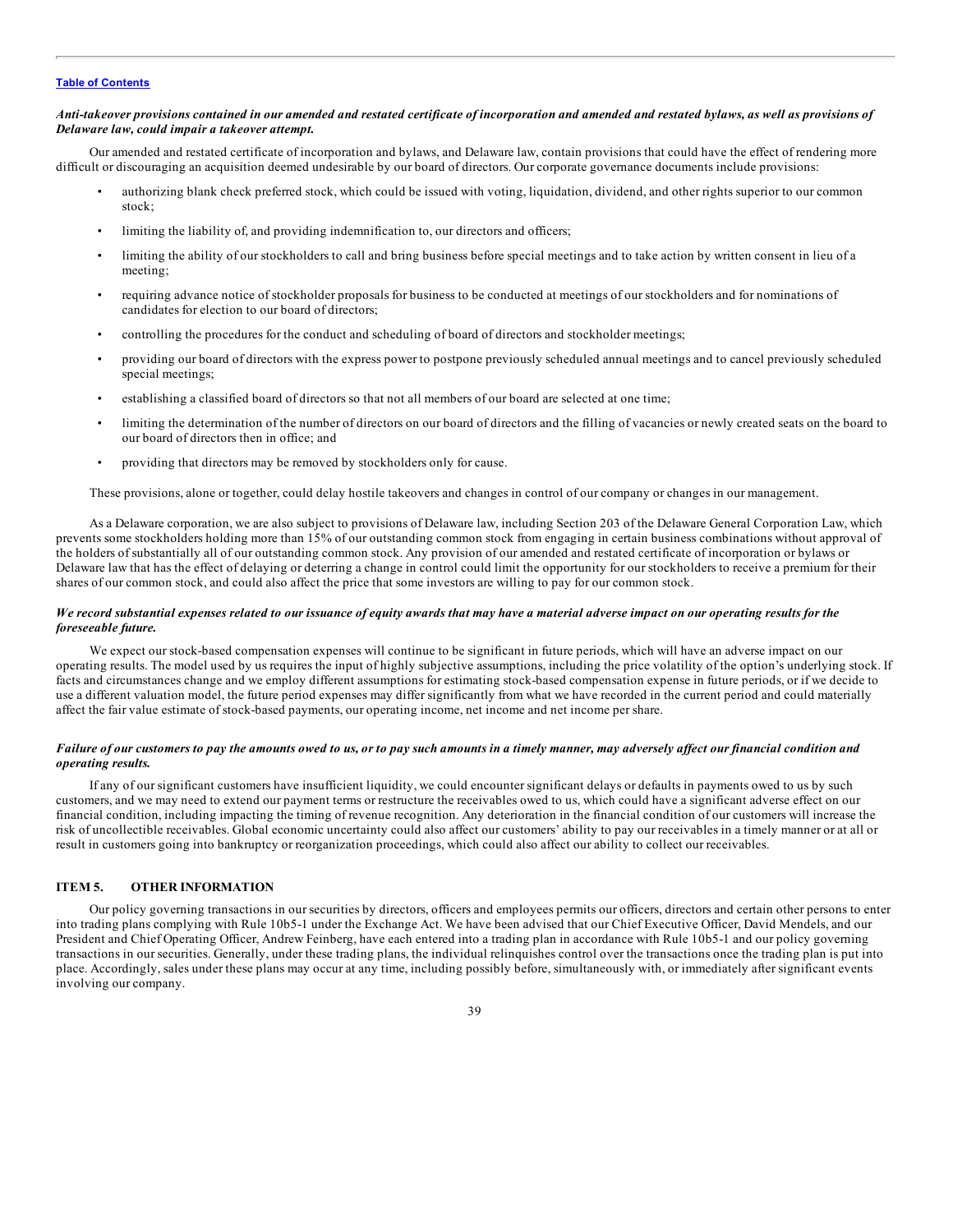We anticipate that, as permitted by Rule 10b5-1 and our policy governing transactions in our securities, some or all of our officers, directors and employees may establish trading plans in the future. We intend to disclose the names of executive officers and directors who establish a trading plan in compliance with Rule 10b5-1 and the requirements of our policy governing transactions in our securities in our future quarterly and annual reports on Form 10-Q and 10-K filed with the Securities and Exchange Commission. However, we undertake no obligation to update or revise the information provided herein, including for revision or termination of an established trading plan.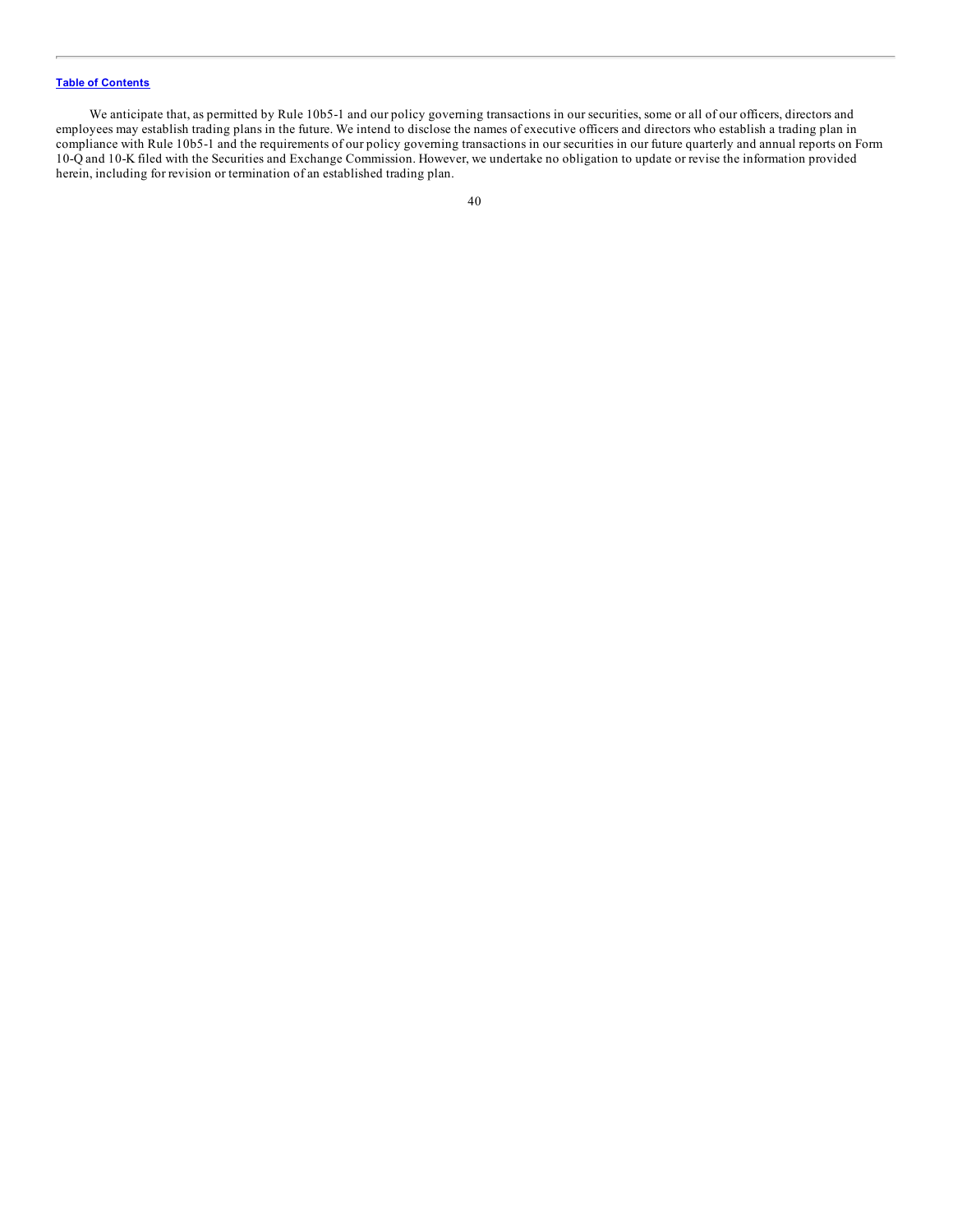## <span id="page-41-0"></span>**ITEM 6. EXHIBITS**

**Exhibits** 3.1 (1) Eleventh Amended and Restated Certificate of Incorporation. 3.2 (2) Amended and Restated By-Laws. 4.1 (3) Form of Common Stock certificate of the Registrant. 31.1^ Certification of Chief Executive Officer Pursuant to Section 302 of the Sarbanes-Oxley Act of 2002. 31.2^ Certification of Chief Financial Officer Pursuant to Section 302 of the Sarbanes-Oxley Act of 2002. 32.1^ Certification of Chief Executive Officer and Chief Financial Officer Pursuant to Section 906 of the Sarbanes-Oxley Act of 2002. 101.INS XBRL Instance Document. 101.SCH XBRL Taxonomy Extension Schema Document. 101.CAL XBRL Taxonomy Extension Calculation Linkbase Document. 101.DEF XBRL Taxonomy Extension Definition Linkbase Document. 101.LAB XBRL Taxonomy Extension Label Linkbase Document. 101.PRE XBRL Taxonomy Extension Presentation Linkbase Document.

(1) Filed as Exhibit 3.2 to Amendment No. 5 to Registrant's Registration Statement on Form S-1 filed with the Securities and Exchange Commission on February 6, 2012, and incorporated herein by reference.

(2) Filed as Exhibit 3.3 to Amendment No. 5 to Registrant's Registration Statement on Form S-1 filed with the Securities and Exchange Commission on February 6, 2012, and incorporated herein by reference.

(3) Filed as Exhibit 4.1 to Amendment No. 5 to Registrant's Registration Statement on Form S-1 filed with the Securities and Exchange Commission on February 6, 2012, and incorporated herein by reference.

 $\wedge$  Furnished herewith.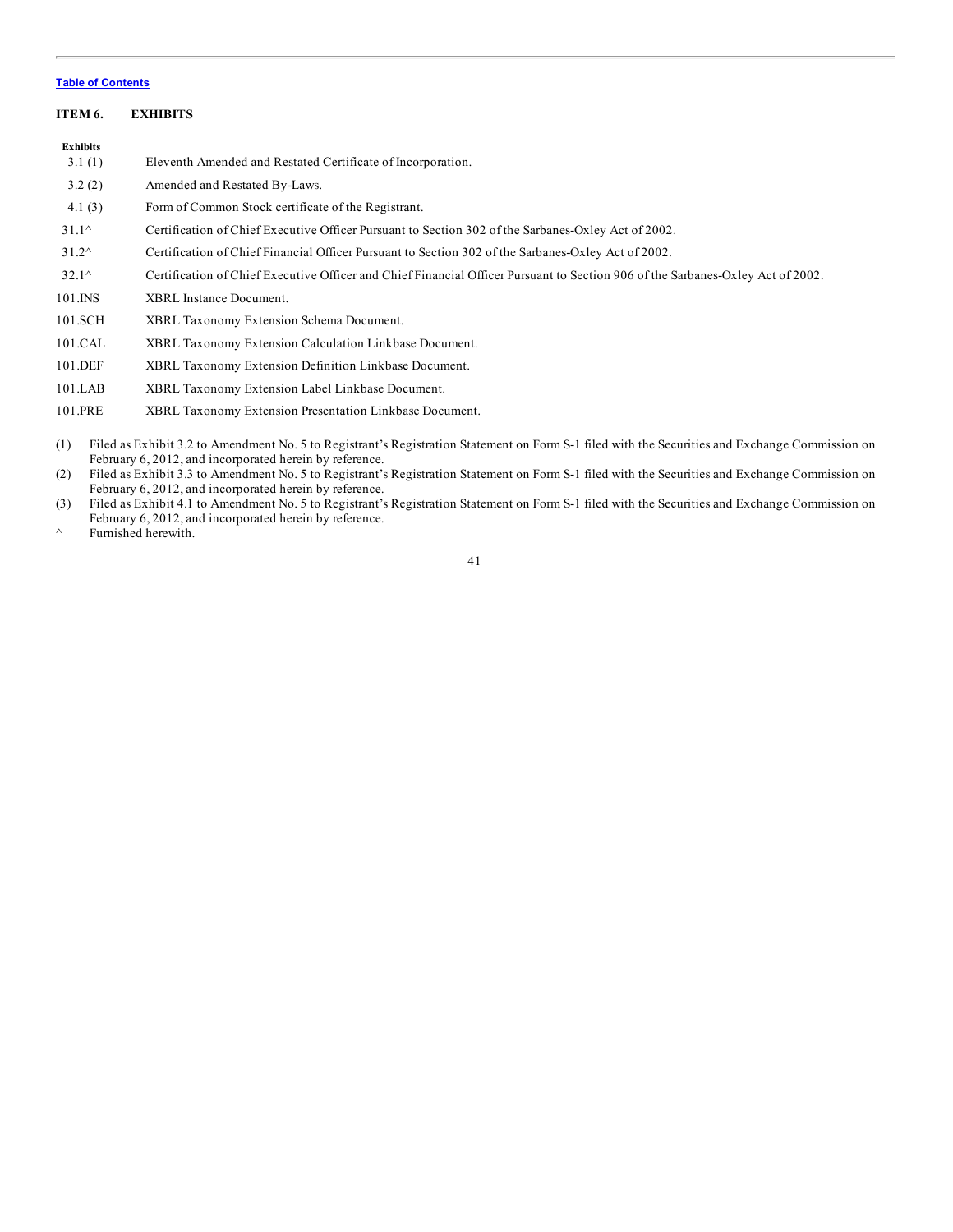## **SIGNATURES**

<span id="page-42-0"></span>Pursuant to the requirements of the Securities Exchange Act of 1934, the registrant has duly caused this report to be signed on its behalf by the undersigned thereunto duly authorized.

## **BRIGHTCOVE INC.**

*(Registrant)*

Date: May 4, 2017 By: /s/ David Mendels David Mendels *Chief Executive Of icer (Principal Executive Of icer)*

Date: May 4, 2017 By: /s/ Kevin R. Rhodes Kevin R. Rhodes *Chief Financial Of icer (Principal Financial Of icer)*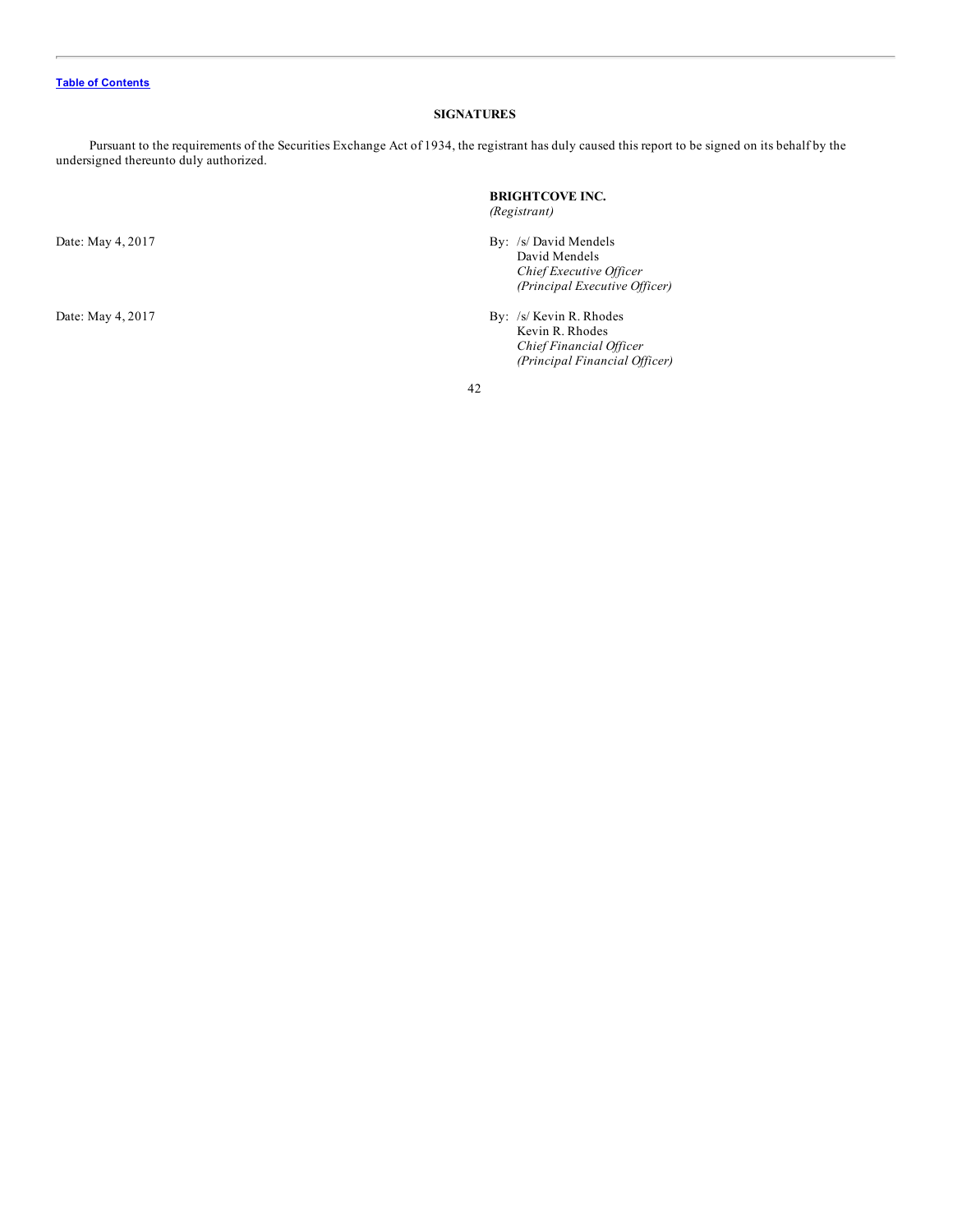## **CERTIFICATION PURSUANT TO RULE 13a-14(a) OR 15d-14(a) OF THE SECURITIES EXCHANGE ACT OF 1934, AS ADOPTED PURSUANT TO SECTION 302 OF THE SARBANES-OXLEY ACT OF 2002**

I, David Mendels, certify that:

- 1. I have reviewed this quarterly report on Form 10-Q of Brightcove Inc.;
- 2. Based on my knowledge, this report does not contain any untrue statement of a material fact or omit to state a material fact necessary to make the statements made, in light of the circumstances under which such statements were made, not misleading with respect to the period covered by this report;
- 3. Based on my knowledge, the financial statements, and other financial information included in this report, fairly present in all material respects the financial condition, results of operations and cash flows of the registrant as of, and for, the periods presented in this report;
- 4. The registrant's other certifying officer and I are responsible for establishing and maintaining disclosure controls and procedures (as defined in Exchange Act Rules 13a-15(e) and 15d-15(e)) and internal control over financial reporting (as defined in Exchange Act Rules 13a-15(f) and  $15d-15(f)$  for the registrant and have:
- a) Designed such disclosure controls and procedures, or caused such disclosure controls and procedures to be designed under our supervision, to ensure that material information relating to the registrant, including its consolidated subsidiaries, is made known to us by others within those entities, particularly during the period in which this report is being prepared;
- b) Designed such internal control over financial reporting, or caused such internal control over financial reporting to be designed under our supervision, to provide reasonable assurance regarding the reliability of financial reporting and the preparation of financial statements for external purposes in accordance with generally accepted accounting principles;
- c) Evaluated the effectiveness of the registrant's disclosure controls and procedures and presented in this report our conclusions about the effectiveness of the disclosure controls and procedures, as of the end of the period covered by this report based on such evaluation; and
- d) Disclosed in this report any change in the registrant's internal control over financial reporting that occurred during the registrant's most recent fiscal quarter (the registrant's fourth fiscal quarter in the case of an annual report) that has materially affected, or is reasonably likely to materially affect, the registrant's internal control over financial reporting.
- 5. The registrant's other certifying officer and I have disclosed, based on our most recent evaluation of internal control over financial reporting, to the registrant's auditors and the audit committee of the registrant's board of directors (or persons performing the equivalent functions):
- a) All significant deficiencies and material weaknesses in the design or operation of internal control over financial reporting which are reasonably likely to adversely affect the registrant's ability to record, process, summarize and report financial information; and
- b) Any fraud, whether or not material, that involves management or other employees who have a significant role in the registrant's internal control over financial reporting.

Date: May 4, 2017 By: /s/ David Mendels David Mendels Chief Executive Officer (Principal Executive Officer)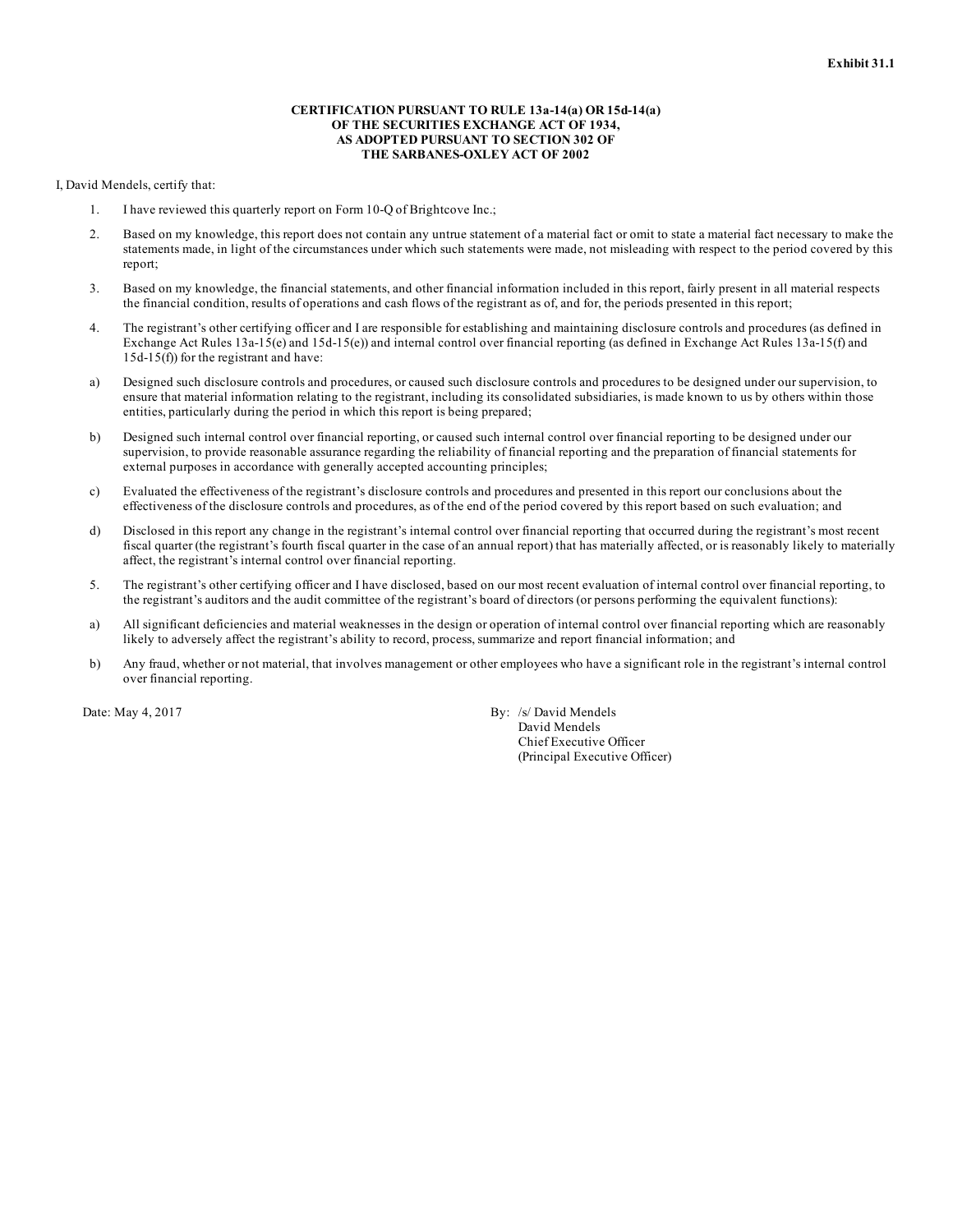## **CERTIFICATION PURSUANT TO RULE 13a-14(a) OR 15d-14(a) OF THE SECURITIES EXCHANGE ACT OF 1934, AS ADOPTED PURSUANT TO SECTION 302 OF THE SARBANES-OXLEY ACT OF 2002**

I, Kevin R. Rhodes, certify that:

- 1. I have reviewed this quarterly report on Form 10-Q of Brightcove Inc.;
- 2. Based on my knowledge, this report does not contain any untrue statement of a material fact or omit to state a material fact necessary to make the statements made, in light of the circumstances under which such statements were made, not misleading with respect to the period covered by this report;
- 3. Based on my knowledge, the financial statements, and other financial information included in this report, fairly present in all material respects the financial condition, results of operations and cash flows of the registrant as of, and for, the periods presented in this report;
- 4. The registrant's other certifying officer and I are responsible for establishing and maintaining disclosure controls and procedures (as defined in Exchange Act Rules 13a-15(e) and 15d-15(e)) and internal control over financial reporting (as defined in Exchange Act Rules 13a-15(f) and  $15d-15(f)$  for the registrant and have:
- a) Designed such disclosure controls and procedures, or caused such disclosure controls and procedures to be designed under our supervision, to ensure that material information relating to the registrant, including its consolidated subsidiaries, is made known to us by others within those entities, particularly during the period in which this report is being prepared;
- b) Designed such internal control over financial reporting, or caused such internal control over financial reporting to be designed under our supervision, to provide reasonable assurance regarding the reliability of financial reporting and the preparation of financial statements for external purposes in accordance with generally accepted accounting principles;
- c) Evaluated the effectiveness of the registrant's disclosure controls and procedures and presented in this report our conclusions about the effectiveness of the disclosure controls and procedures, as of the end of the period covered by this report based on such evaluation; and
- d) Disclosed in this report any change in the registrant's internal control over financial reporting that occurred during the registrant's most recent fiscal quarter (the registrant's fourth fiscal quarter in the case of an annual report) that has materially affected, or is reasonably likely to materially affect, the registrant's internal control over financial reporting.
- 5. The registrant's other certifying officer and I have disclosed, based on our most recent evaluation of internal control over financial reporting, to the registrant's auditors and the audit committee of the registrant's board of directors (or persons performing the equivalent functions):
- a) All significant deficiencies and material weaknesses in the design or operation of internal control over financial reporting which are reasonably likely to adversely affect the registrant's ability to record, process, summarize and report financial information; and
- b) Any fraud, whether or not material, that involves management or other employees who have a significant role in the registrant's internal control over financial reporting.

Date: May 4, 2017 By: /s/ Kevin R. Rhodes Kevin R. Rhodes Chief Financial Officer (Principal Financial Officer)